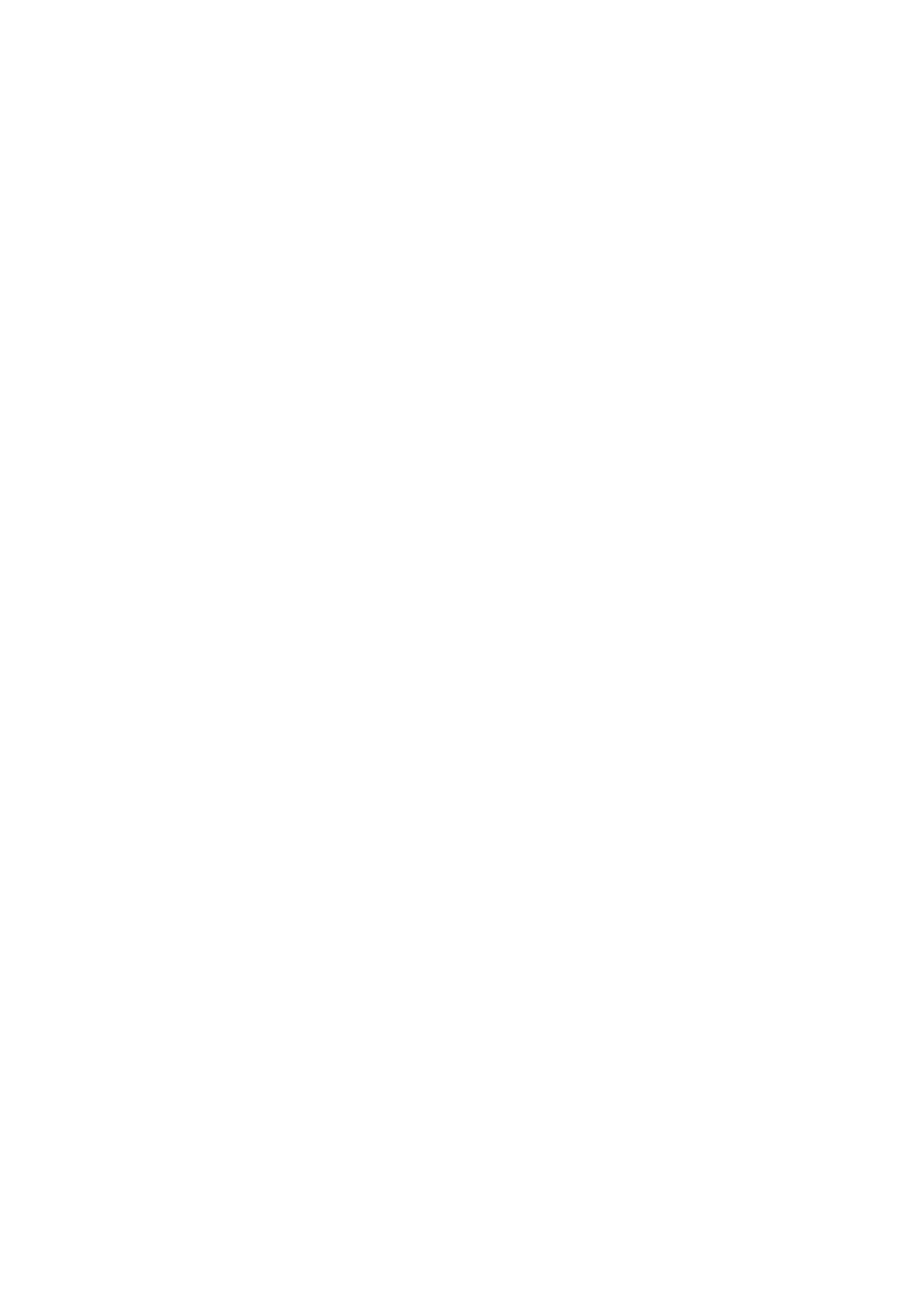Western Australia

# Construction Contracts Act 2004

## **Contents**

# Part 1 — Preliminary

| 1.  | Short title                                      | $\overline{2}$ |
|-----|--------------------------------------------------|----------------|
| 2.  | Commencement                                     | $\overline{2}$ |
| 3.  | Terms used                                       | $\overline{2}$ |
| 4.  | Construction work                                | $\overline{4}$ |
| 5.  | Goods and services related to construction work  | 6              |
| 6.  | Payment dispute                                  | 8              |
| 7.  | Construction contracts to which this Act applies | 8              |
| 8.  | Application to Crown                             | 9              |
|     | Part 2 — Content of construction                 |                |
|     | contracts                                        |                |
|     | Division 1 — Prohibited provisions               |                |
| 9.  | Prohibited: pay if paid/when paid provisions     | 10             |
| 10. | Prohibited: provisions requiring payment to be   |                |
|     | made after 42 days                               | 10             |
| 11. | Prohibited: prescribed provisions                | 10             |
| 12. | Other provisions of contract not affected        | 10             |
|     | Division $2$ — Implied provisions                |                |
| 13. | Variations of contractual obligations            | 10             |
| 14. | Contractor's entitlement to be paid              | 11             |
| 15. | Contractor's entitlement to claim progress       |                |
|     | payments                                         | 11             |
| 16. | Making claims for payment                        | 11             |
| 17. | Responding to claims for payment                 | 11             |
| 18. | Time for payment                                 | 11             |
| 19. | Interest on overdue payments                     | 12             |

As at 03 Apr 2017 Version 01-d0-02 page i Published on www.legislation.wa.gov.au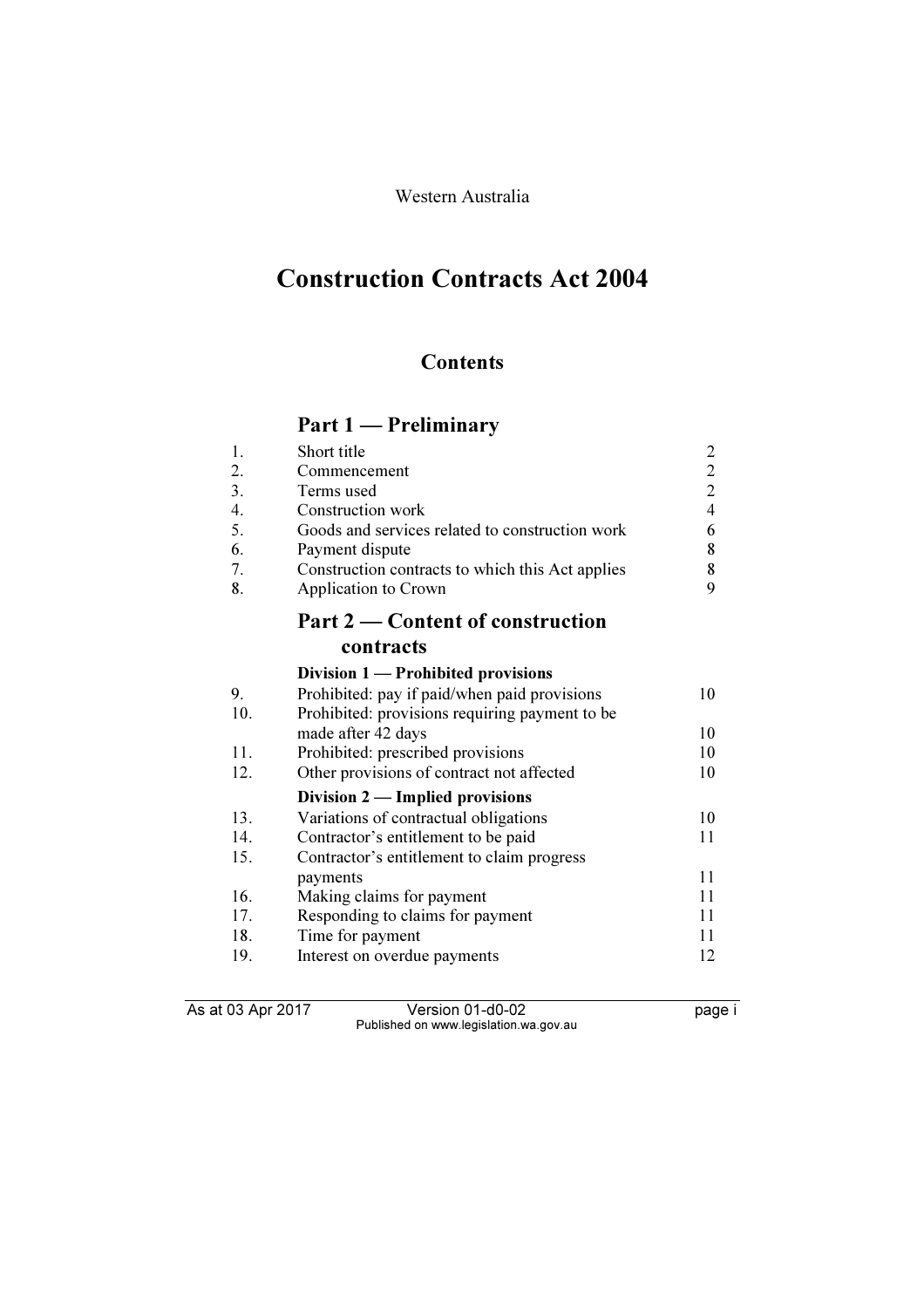#### **Contents**

| 20. | Ownership of goods                                | 12 |
|-----|---------------------------------------------------|----|
| 21. | Duties as to unfixed goods on insolvency          | 12 |
| 22. | Retention money                                   | 12 |
| 23. | Implied provisions: interpretation etc.           | 13 |
|     | Part 3 — Adjudication of disputes                 |    |
|     | Division 1 - Preliminary                          |    |
| 24. | Interpretation of construction contract           | 14 |
|     | Division $2$ — Commencing adjudication            |    |
| 25. | Who can apply for adjudication                    | 14 |
| 26. | Applying for adjudication                         | 14 |
| 27. | Responding to application for adjudication        | 15 |
| 28. | Appointment of adjudicator in absence of agreed   |    |
|     | appointment                                       | 16 |
| 29. | Adjudicators: conflicts of interest               | 17 |
|     | Division 3 - The adjudication process             |    |
| 30. | Object of adjudication process                    | 19 |
| 31. | Adjudicator's functions                           | 19 |
| 32. | Adjudication procedure                            | 20 |
| 33. | Interest up to determination                      | 22 |
| 34. | Costs of parties to payment disputes              | 23 |
| 35. | Certificates of completion etc., effect of        | 23 |
| 36. | Determination, content of                         | 24 |
| 37. | Dismissed applications                            | 24 |
|     | Division 4 – Effect of determinations             |    |
| 38. | Determinations have effect despite other          |    |
|     | proceedings                                       | 25 |
| 39. | Payment of amount determined and interest         | 25 |
| 40. | Progress payments under determinations to be on   |    |
|     | account                                           | 26 |
| 41. | Determinations are final                          | 26 |
|     | Division $5$ — Enforcing determinations           |    |
| 42. | Non-compliance by principal, contractor may       |    |
|     | suspend its obligations                           | 27 |
| 43. | Determinations may be enforced as orders of court | 28 |
|     | Division 6 — General                              |    |
| 44. | Costs of adjudications                            | 29 |
| 45. | Effect of this Part on civil proceedings          | 30 |
|     |                                                   |    |

page ii Version 01-d0-02 As at 03 Apr 2017 Published on www.legislation.wa.gov.au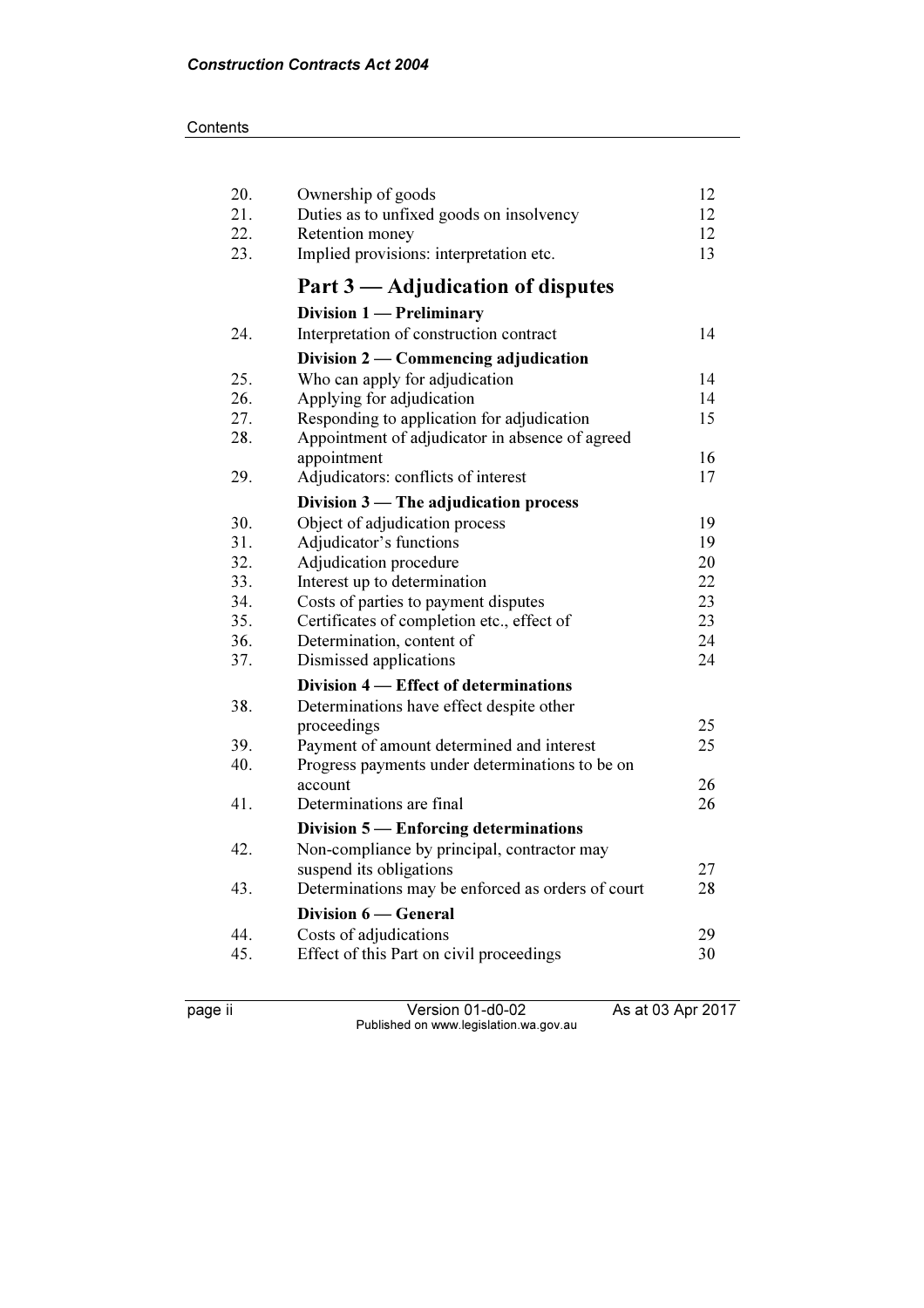| 46.                      | Review, limited right of                                                                                                             | 31                   |
|--------------------------|--------------------------------------------------------------------------------------------------------------------------------------|----------------------|
|                          | Part 4 – Administration                                                                                                              |                      |
| 48.<br>49.<br>50.        | Registering adjudicators<br>Review of registration decisions<br>Publication of adjudicators' decisions                               | 33<br>34<br>34       |
| 51.<br>52.               | Appointors' and adjudicators' rates to be published<br>Annual report                                                                 | 34<br>35             |
|                          | Part 5 — Miscellaneous                                                                                                               |                      |
| 53.<br>54.<br>55.<br>56. | No contracting out<br>Immunity from tortious liability<br>Regulations<br>Review of Act                                               | 36<br>36<br>37<br>37 |
|                          | Part 6 — Transitional provisions                                                                                                     |                      |
|                          | Division $1$ – Provisions relating to the<br><b>Construction Contracts Amendment</b><br><b>Act 2016</b>                              |                      |
| 57.                      | Resubmitted claims: previous adjudications                                                                                           | 38                   |
| 58.                      | Extension of periods of time                                                                                                         | 38                   |
| 59.<br>60.               | Effect of notices under s. $42(1)$ after<br>commencement and before 1 January 2017<br>Payment periods: contracts entered into before | 38                   |
|                          | 3 April 2017                                                                                                                         | 39                   |
|                          | Schedule 1 - Implied provisions                                                                                                      |                      |
|                          | Division 1 - Variations                                                                                                              |                      |
| 1.                       | Variations must be agreed<br>Division $2$ – Contractor's entitlement to be<br>paid                                                   | 40                   |
| 2.                       | Contractor entitled to be paid                                                                                                       | 40                   |
|                          | Division $3$ — Claims for progress payments                                                                                          |                      |
| 3.                       | Entitlement to claim progress payments                                                                                               | 40                   |
| 4.                       | When claims for progress payments can be made<br>Division $4$ — Making claims for payment                                            | 40                   |
| 5.                       | Claim for payment, content                                                                                                           | 41                   |
|                          | Division 5 — Responding to claims for payment                                                                                        |                      |
| 6.                       | Term used: payment claim                                                                                                             | 42                   |

As at 03 Apr 2017 Version 01-d0-02 page iii Published on www.legislation.wa.gov.au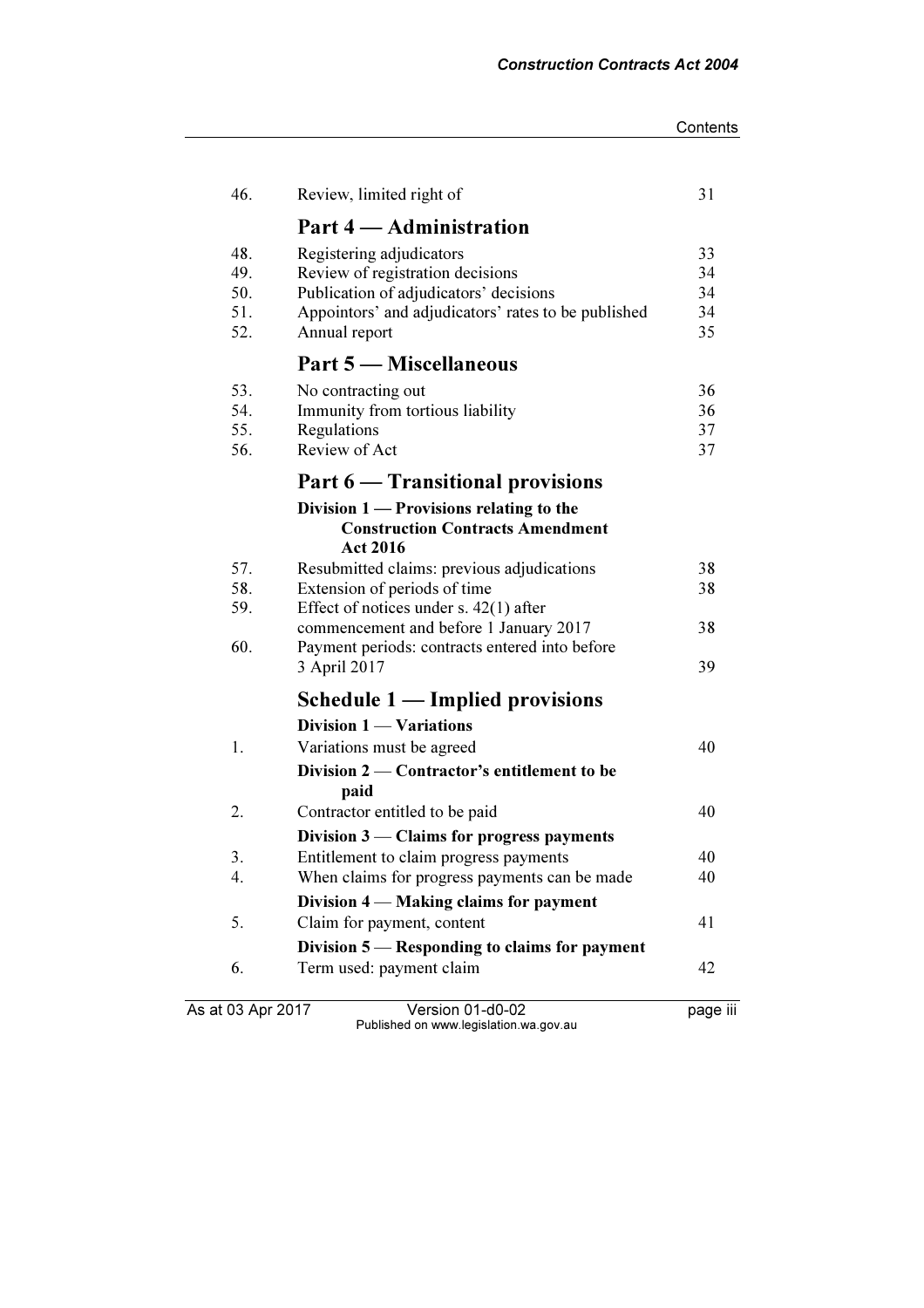#### **Contents**

| 7.  | Responding to payment claim                                                       | 42 |
|-----|-----------------------------------------------------------------------------------|----|
| 8.  | Division 6 — Interest on overdue payments<br>Interest payable on overdue payments | 43 |
|     | Division $7$ — Ownership of goods                                                 |    |
| 9.  | When ownership of goods supplied by contractor<br>passes                          | 44 |
|     | Division $8$ — Duties as to unfixed goods on<br>insolvency                        |    |
| 10. | Duties of principal or landowner etc. as to unfixed<br>goods on insolvency        | 44 |
|     | Division 9 — Retention money                                                      |    |
| 11. | Retention money to be held on trust                                               | 45 |
|     | <b>Notes</b>                                                                      |    |
|     | Compilation table                                                                 | 47 |
|     |                                                                                   |    |

Defined terms

page iv Version 01-d0-02 As at 03 Apr 2017 Published on www.legislation.wa.gov.au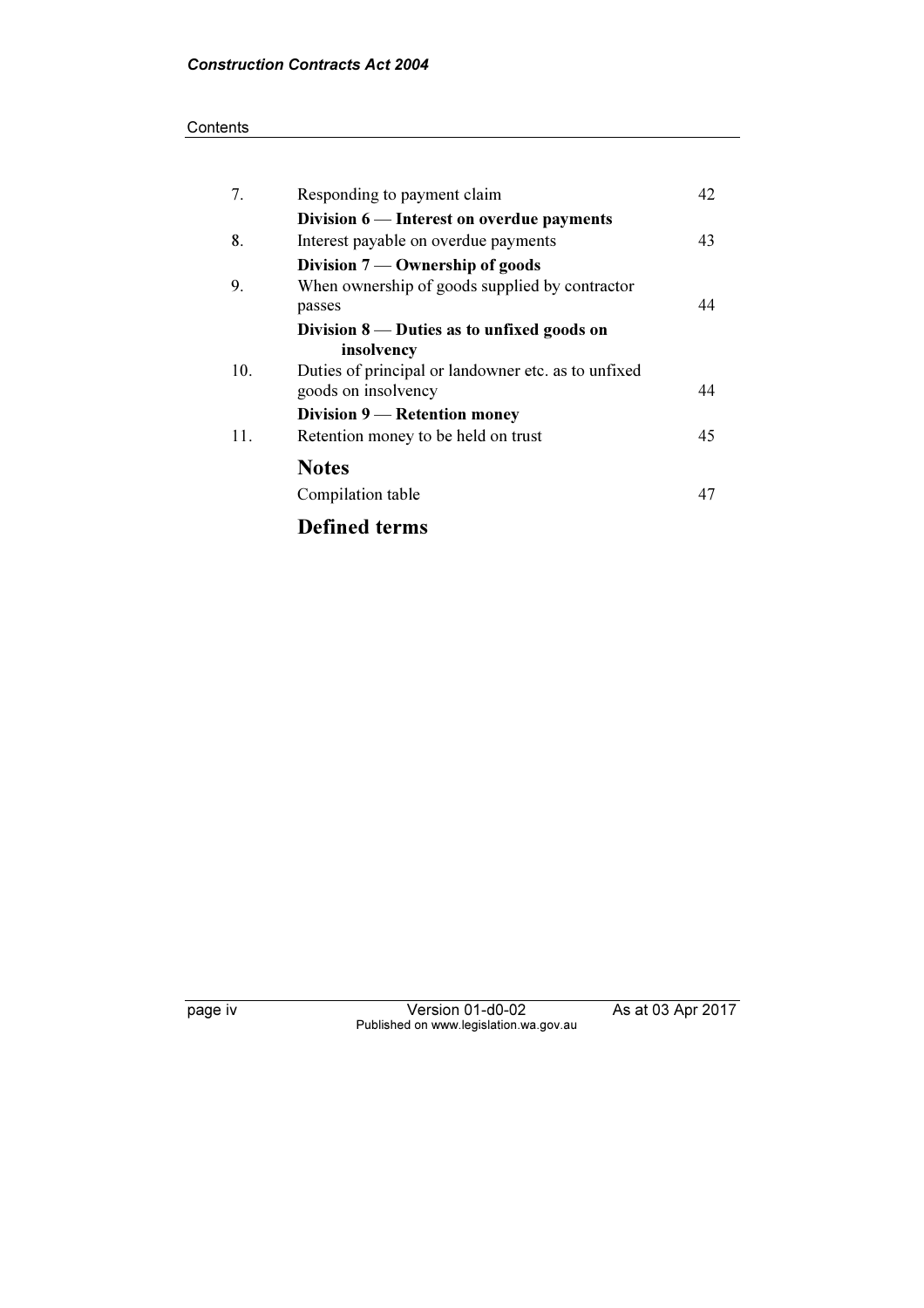Western Australia

# Construction Contracts Act 2004

An Act —

- to prohibit or modify certain provisions in construction contracts;
- to imply provisions in construction contracts about certain matters if there are no written provisions about the matters in the contracts;
- to provide a means for adjudicating payment disputes arising under construction contracts,

and for related purposes.

As at 03 Apr 2017 Version 01-d0-02 page 1 Published on www.legislation.wa.gov.au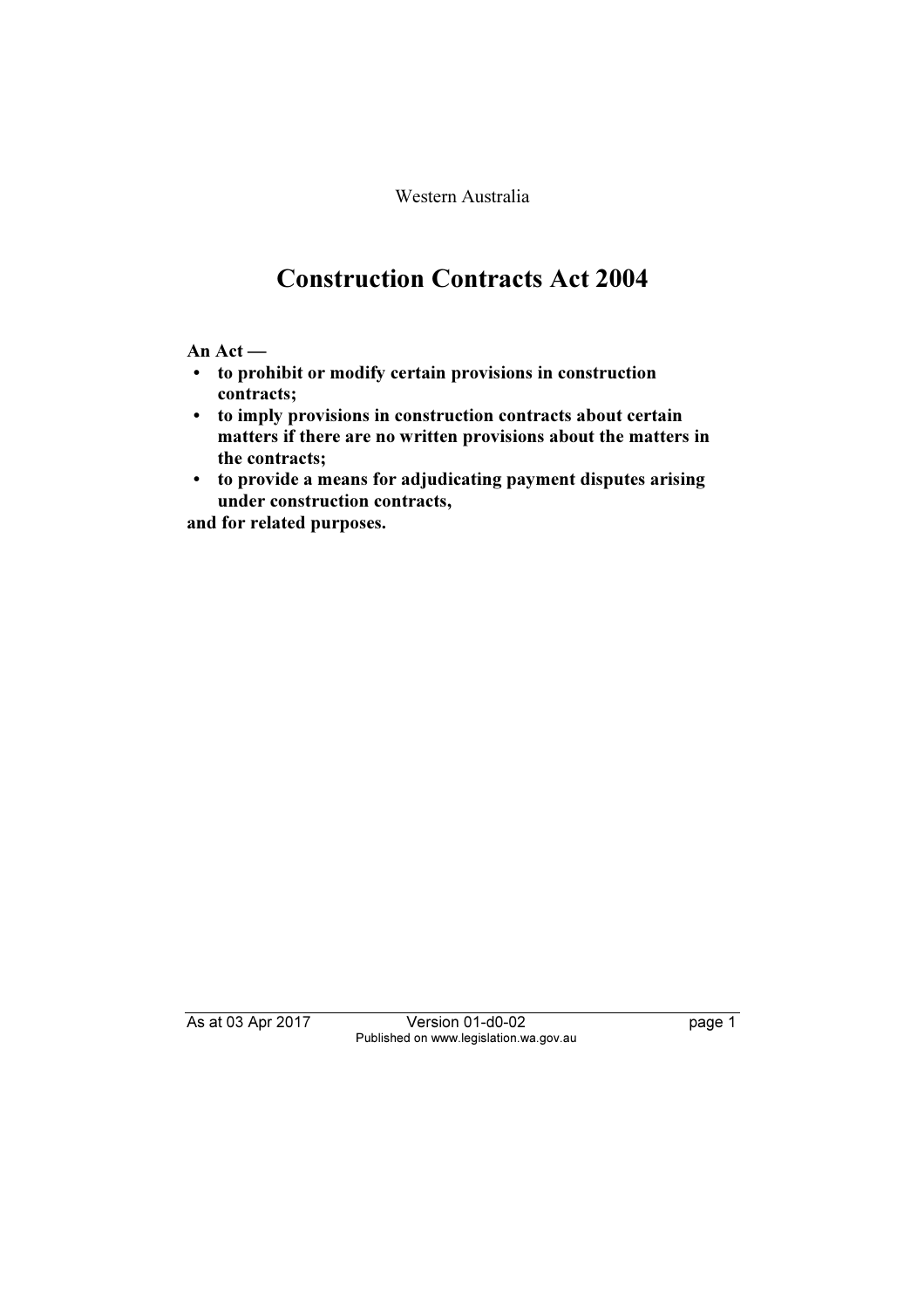s. 1

## Part 1 — Preliminary

#### 1. Short title

This Act may be cited as the *Construction Contracts Act*  $2004<sup>1</sup>$ .

#### 2. Commencement

- (1) This Act comes into operation on a day fixed by proclamation  $\cdot$ .
- (2) Different days may be fixed under subsection (1) for different provisions.

#### 3. Terms used

In this Act, unless the contrary intention appears —

adjudication means the adjudication of a payment dispute in accordance with Part 3;

applicant, in relation to an adjudication, means the person who, under section 26, makes the application for the adjudication;

appointed adjudicator, in relation to a payment dispute, means the registered adjudicator who, having been appointed under Part 3 to adjudicate the dispute, has been served with the application for adjudication;

**Building Commissioner** means the officer referred to in the Building Services (Complaint Resolution and Administration) Act 2011 section 85;

**business day** means a day other than —

- (a) a Saturday, Sunday or public holiday; or
- (b) a day in the period beginning on 25 December in a year and ending on 7 January in the following year;

construction contract means a contract or other agreement, whether in writing or not, under which a person (the *contractor*) has one or more of these obligations —

(a) to carry out construction work;

page 2 Version 01-d0-02 As at 03 Apr 2017 Published on www.legislation.wa.gov.au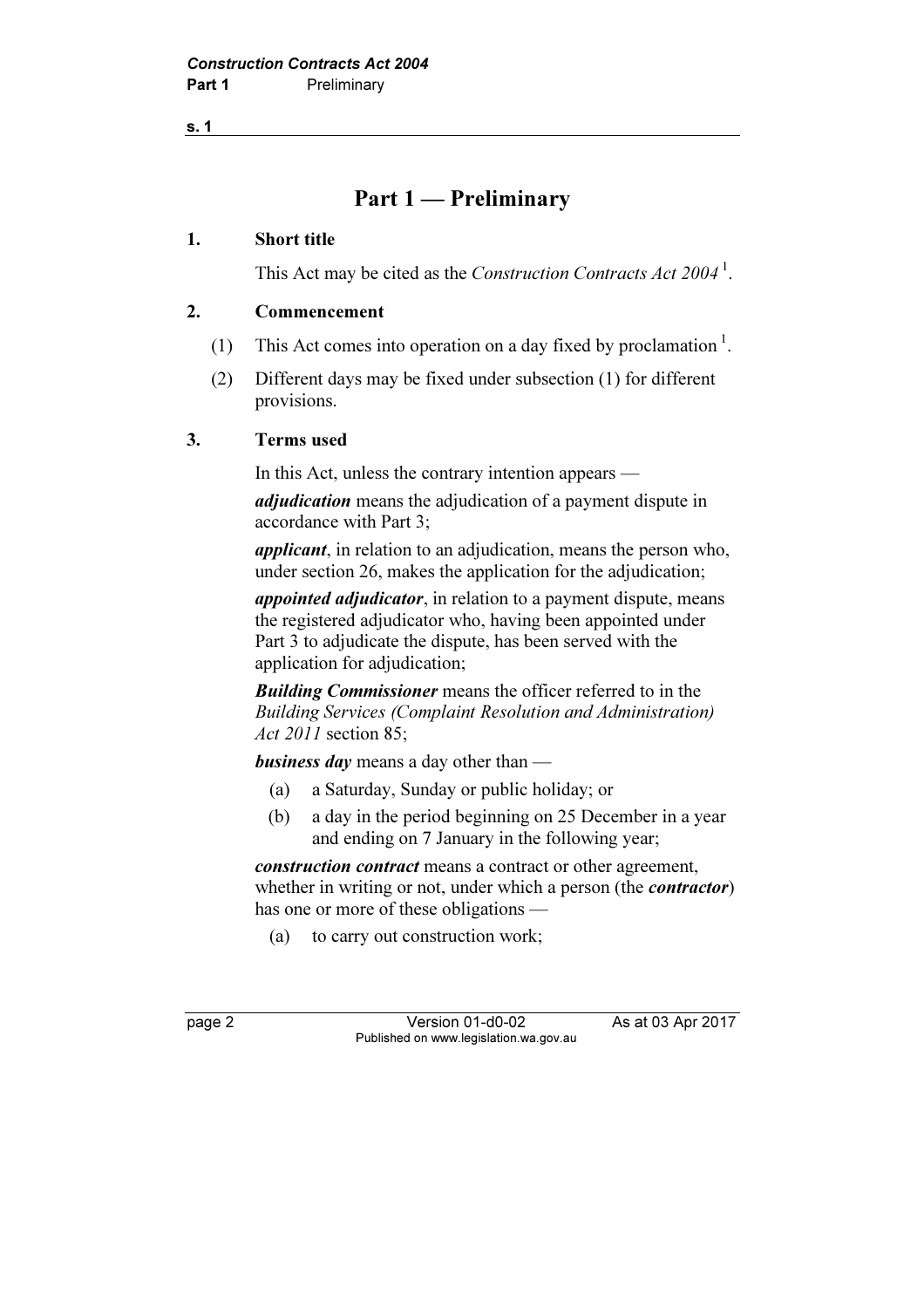- (b) to supply to the site where construction work is being carried out any goods that are related to construction work by virtue of section  $5(1)$ ;
- (c) to provide, on or off the site where construction work is being carried out, professional services that are related to the construction work by virtue of section  $5(2)$ ;
- (d) to provide, on the site where construction work is being carried out, on-site services that are related to the construction work by virtue of section 5(3)(b);

construction work has the meaning given to that term in section 4;

contractor has the meaning given by the definition of construction contract;

costs of an adjudication has the meaning given to that term in section 44;

determination means a determination, made on an adjudication under Part 3, of the merits of a payment dispute;

obligations, in relation to a contractor, means those of the obligations described in the definition of construction contract that the contractor has under the construction contract:

party, in relation to an adjudication, means the applicant and any person on whom an application for the adjudication is served;

party, in relation to a construction contract, means a party to the contract;

#### payment claim —

- (a) means a claim made under a construction contract
	- (i) by the contractor to the principal for payment of an amount in relation to the performance by the contractor of its obligations under the contract; or

As at 03 Apr 2017 Version 01-d0-02 Page 3 Published on www.legislation.wa.gov.au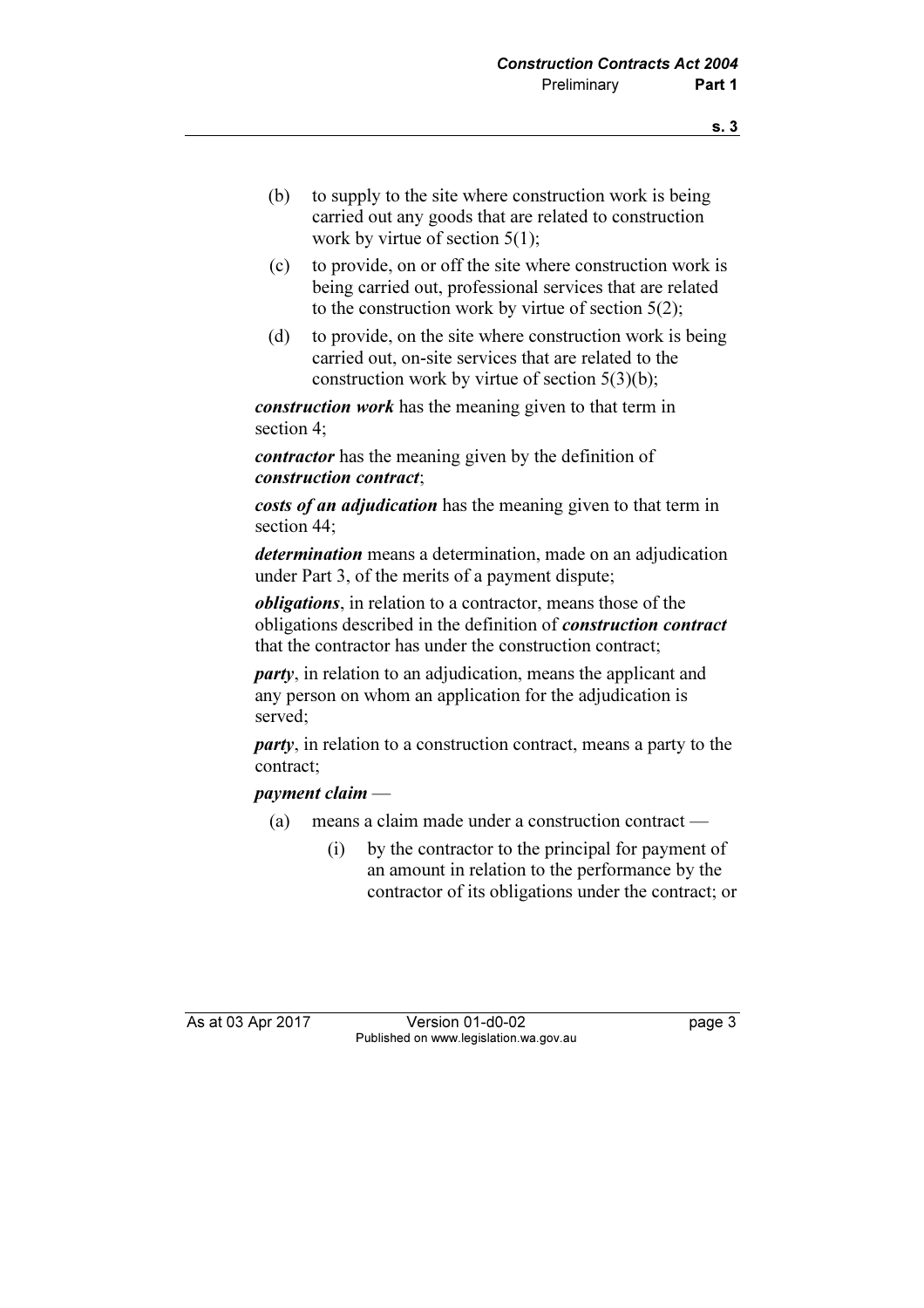(ii) by the principal to the contractor for payment of an amount in relation to the performance or non-performance by the contractor of its obligations under the contract;

and

 (b) includes a payment claim that includes matters covered by a previous payment claim;

*payment dispute* has the meaning given to that term in section 6;

prescribed appointor means a person prescribed as such by the regulations;

principal, in relation to a construction contract, means the party to whom the contractor is bound under the contract;

registered *adjudicator* means an individual registered as such under section 48.

 [Section 3 amended: No. 16 of 2011 s. 128(2)-(4); No. 55 of 2016 s. 4.7

#### 4. Construction work

 $(1)$  In this section —

civil works includes —

- (a) a road, railway, tramway, aircraft runway, canal, waterway, harbour, port or marina; and
- (b) a line or cable for electricity or telecommunications; and
- (c) a pipeline for water, gas, oil, sewage or other material; and
- (d) a path, pavement, ramp, tunnel, slipway, dam, well, aqueduct, drain, levee, seawall or retaining wall; and
- (e) any works, apparatus, fittings, machinery or plant associated with any works referred to in paragraph (a), (b), (c) or (d);

site in WA means a site in Western Australia, whether on land or off-shore.

page 4 Version 01-d0-02 As at 03 Apr 2017 Published on www.legislation.wa.gov.au

s. 4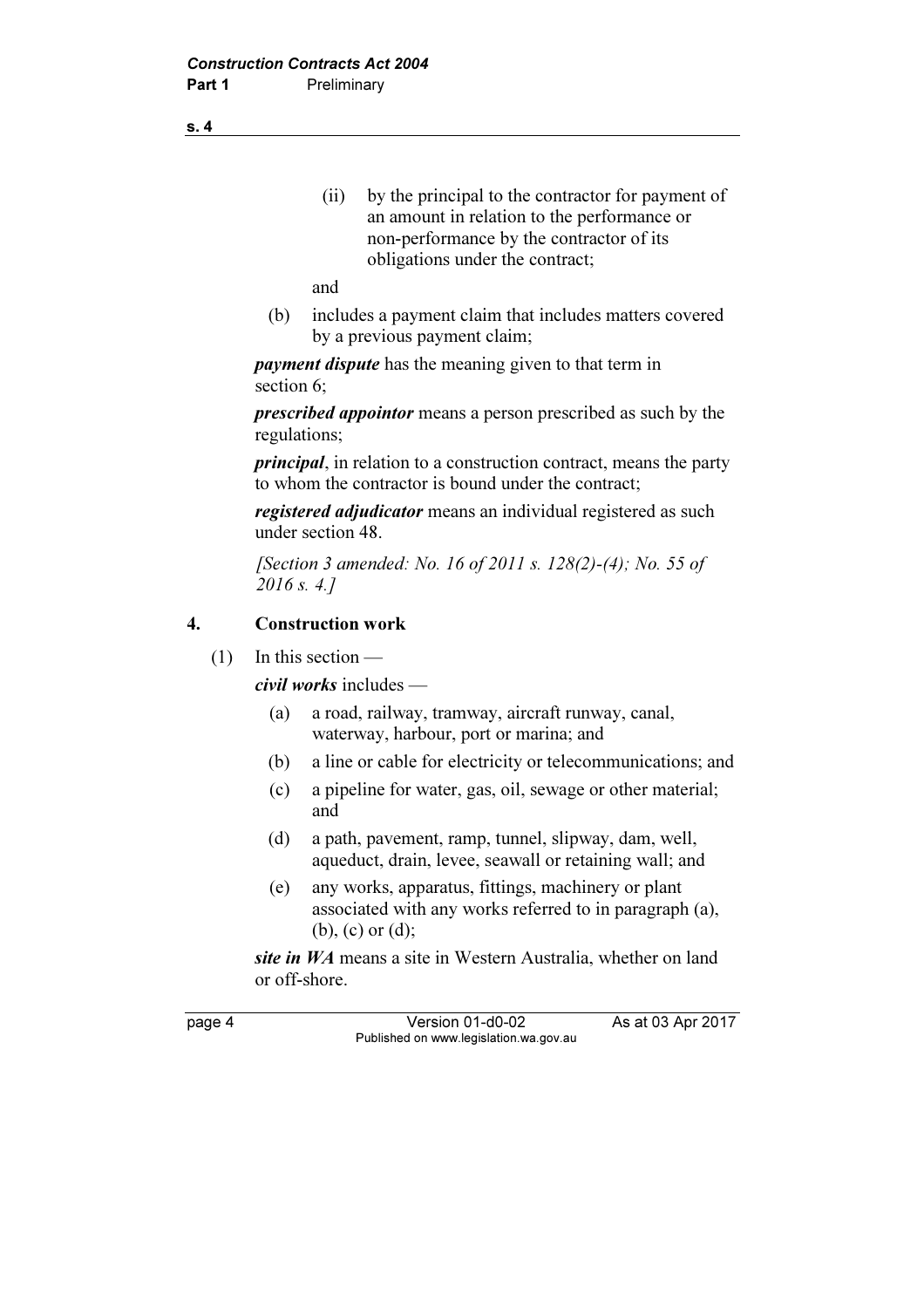$(2)$  In this Act —

construction work means any of the following work on a site in  $WA$  —

- (a) reclaiming, draining, or preventing the subsidence, movement or erosion of, land;
- (b) installing, altering, repairing, restoring, maintaining, extending, dismantling, demolishing, or removing, any works, apparatus, fittings, machinery, or plant, associated with any work referred to in paragraph (a);
- (c) constructing the whole or a part of any civil works, or a building or structure, that forms or will form, whether permanently or not and whether in WA or not, part of land or the sea bed whether above or below it;
- (d) fixing or installing on or in any thing referred to in paragraph (c) any fittings forming, or to form, whether permanently or not, part of the thing, including —
	- (i) fittings for electricity, gas, water, fuel oil, air, sanitation, irrigation, telecommunications, air-conditioning, heating, ventilation, fire protection, cleaning, the security of the thing, and the safety of people; and
	- (ii) lifts, escalators, insulation, furniture and furnishings;
- (e) altering, repairing, restoring, maintaining, extending, dismantling, demolishing or removing any thing referred to in paragraph (c) or any fittings described in paragraph (d) that form part of that thing;
- (f) any work that is preparatory to, necessary for, an integral part of, or for the completion of, any work referred to in paragraph  $(a)$ ,  $(b)$ ,  $(c)$ ,  $(d)$  or  $(e)$ , including —
	- (i) site or earth works, excavating, earthmoving, tunnelling or boring; and
	- (ii) laying foundations; and

As at 03 Apr 2017 Version 01-d0-02 page 5 Published on www.legislation.wa.gov.au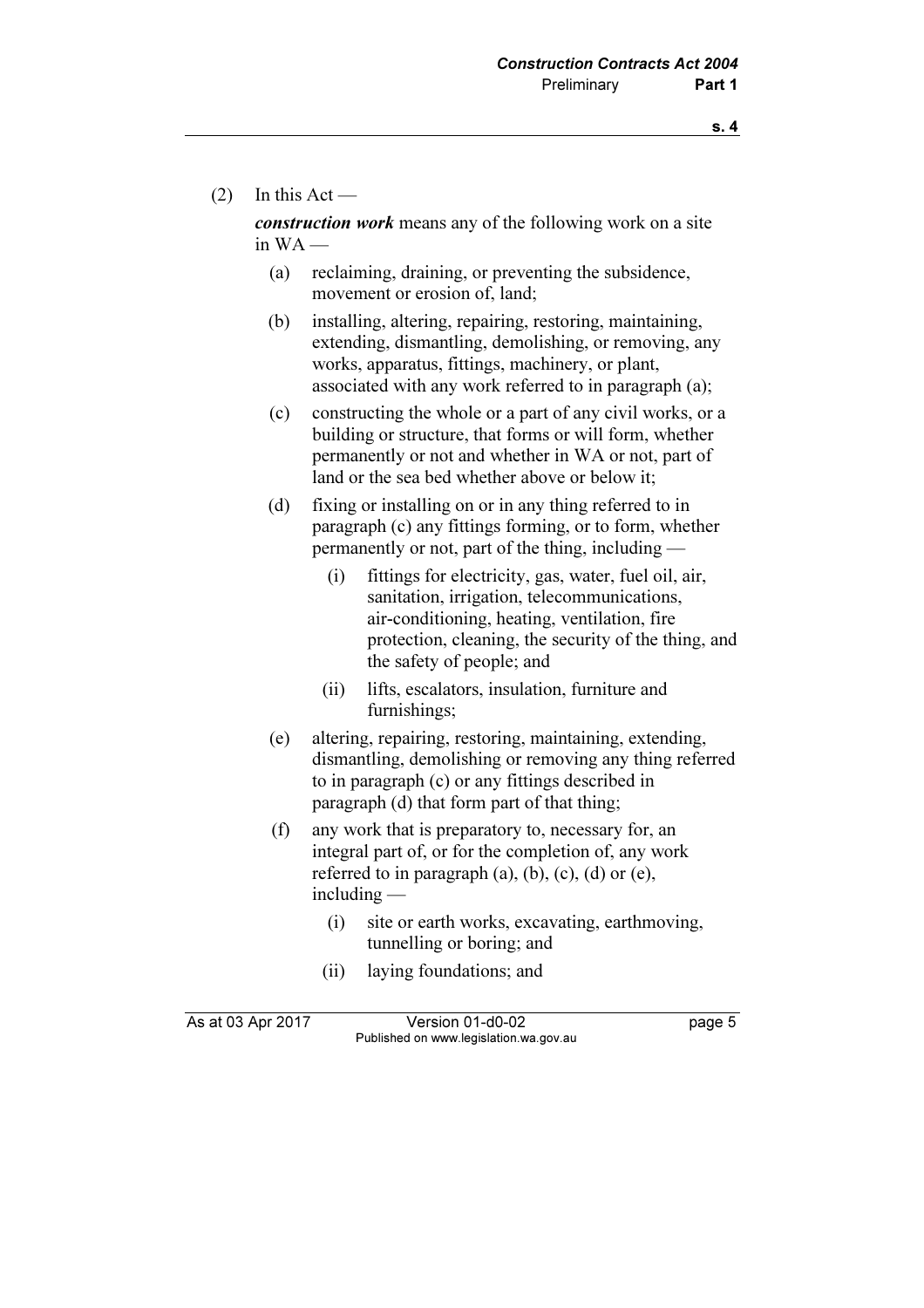(iii) erecting, maintaining or dismantling temporary works, a temporary building, or a temporary structure including a crane or other lifting equipment, and scaffolding; and

- (iv) cleaning, painting, decorating or treating any surface; and
- (v) site restoration and landscaping;
- (g) any work that is prescribed by regulations to be construction work for the purposes of this Act.
- (3) Despite subsection (2) construction work does not include any of the following work on a site in WA —
	- (a) drilling for the purposes of discovering or extracting oil or natural gas, whether on land or not;
	- (b) constructing a shaft, pit or quarry, or drilling, for the purposes of discovering or extracting any mineral bearing or other substance;
	- (c) fabricating or assembling items of plant used for extracting or processing oil, natural gas or any derivative of natural gas, or any mineral bearing or other substance;
	- $[(d)$  deleted]
		- (e) work prescribed by the regulations not to be construction work for the purposes of this Act.
- $(4)$  In this Act —

construction work does not include constructing the whole or part of any watercraft.

[Section 4 amended: No. 55 of 2016 s. 5.]

#### 5. Goods and services related to construction work

- (1) For the purposes of this Act, goods are related to construction work if they are —
	- (a) materials or components (whether pre-fabricated or not) that will form part of any thing referred to in

s. 5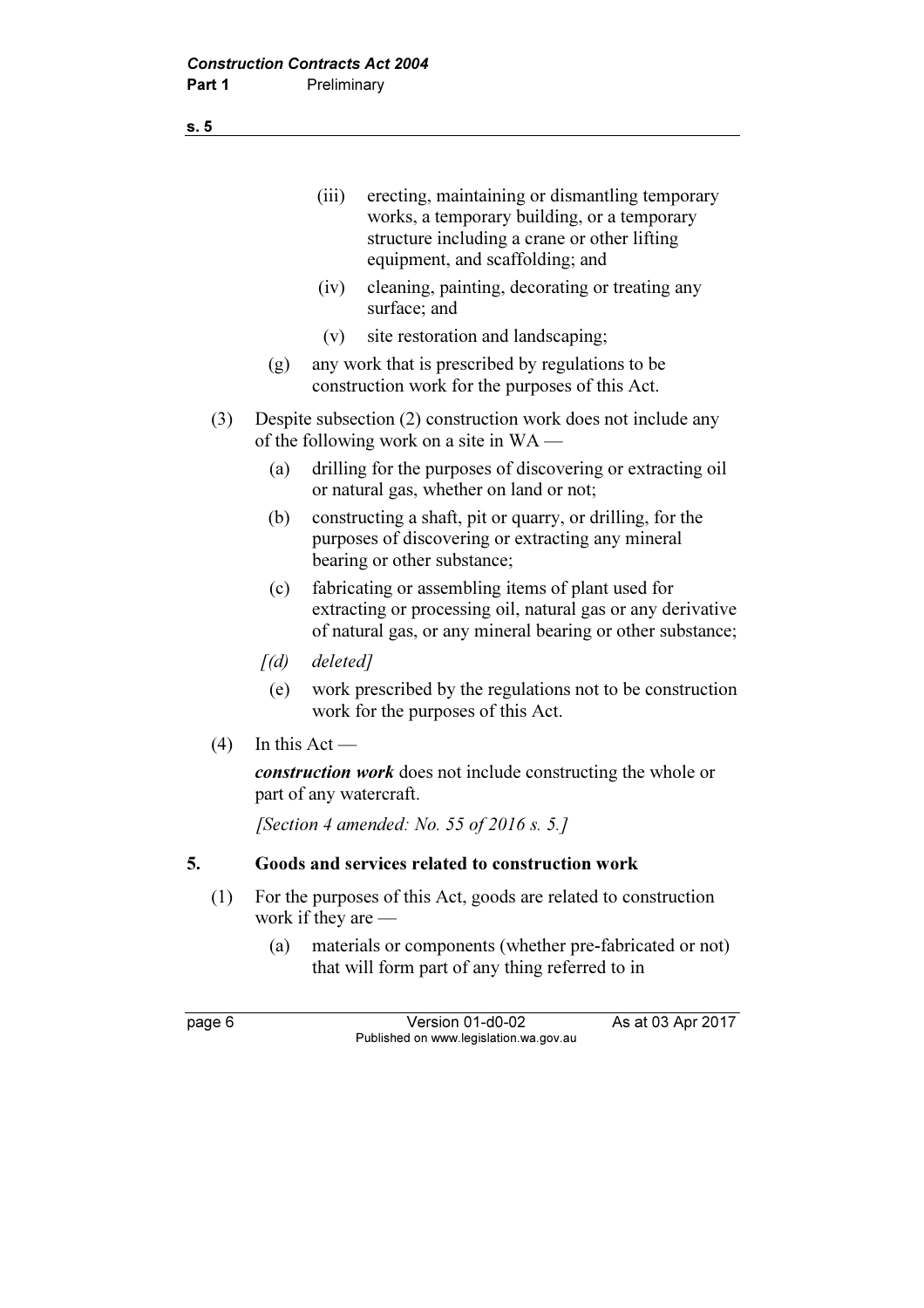section  $4(2)(b)$  or  $4(2)(c)$  or of any fittings referred to in section  $4(2)(d)$ ; or

- (b) any fittings referred to in section  $4(2)(d)$  (whether pre-fabricated or not); or
- (c) plant or materials (whether supplied by sale, hire or otherwise) for use in connection with the carrying out of the construction work at the site of the construction work; or
- (d) goods prescribed by the regulations to be related to construction work for the purposes of this Act.
- (2) For the purposes of this Act, professional services are related to construction work if they are —
	- (a) services that are provided by a profession and that relate directly to construction work or to assessing its feasibility (whether or not it proceeds) —
		- (i) including surveying, planning, costing, testing, architectural, design, plan drafting, engineering, quantity surveying, and project management, services; but
		- (ii) not including accounting, financial, or legal, services;

or

- (b) services that are provided by a profession that are prescribed by the regulations to be professional services related to construction work for the purposes of this Act.
- (3) For the purposes of this Act, on-site services
	- (a) are services other than professional services referred to in subsection (2); and
	- (b) are related to construction work if they are
		- (i) services that relate directly to construction work, including the provision of labour to carry out construction work; or

As at 03 Apr 2017 Version 01-d0-02 page 7 Published on www.legislation.wa.gov.au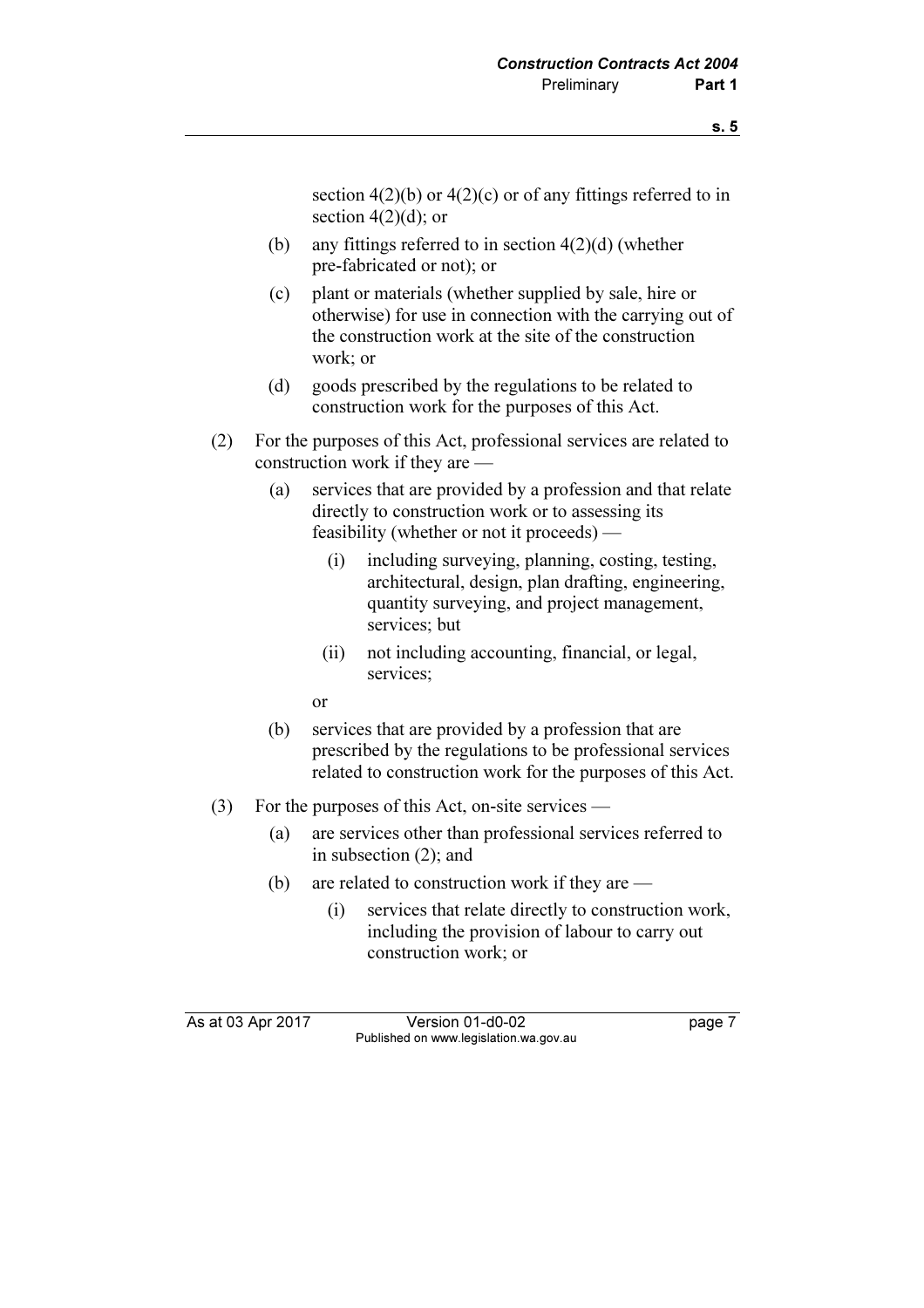(ii) services prescribed by the regulations to be on-site services related to construction work for the purposes of this Act.

 (4) The regulations may prescribe goods, professional services or on-site services that are not related to construction work for the purposes of this Act.

#### 6. Payment dispute

- (1) For the purposes of this Act, a payment dispute arises if  $-$ 
	- (aa) a payment claim is rejected or wholly or partly disputed; or
	- (a) by the time when the amount claimed in a payment claim is due to be paid under the contract, the amount has not been paid in full; or
	- (b) by the time when any money retained by a party under the contract is due to be paid under the contract, the money has not been paid; or
	- (c) by the time when any security held by a party under the contract is due to be returned under the contract, the security has not been returned.
- (2) Despite subsection (1), a payment dispute does not arise under subsection (1)(aa) or (a) to the extent to which the payment claim includes matters that were the subject of an application for adjudication that has been dismissed or determined under section  $31(2)$ .
- (3) If a payment dispute arises under both subsection (1)(aa) and (a) in relation to a payment claim then, for the purposes of this Act, the dispute arises on the earlier of the 2 occurrences.

[Section 6 amended: No. 55 of 2016 s. 6.]

#### 7. Construction contracts to which this Act applies

 (1) This Act applies to a construction contract entered into after this Act comes into operation.

page 8 Version 01-d0-02 As at 03 Apr 2017 Published on www.legislation.wa.gov.au

s. 6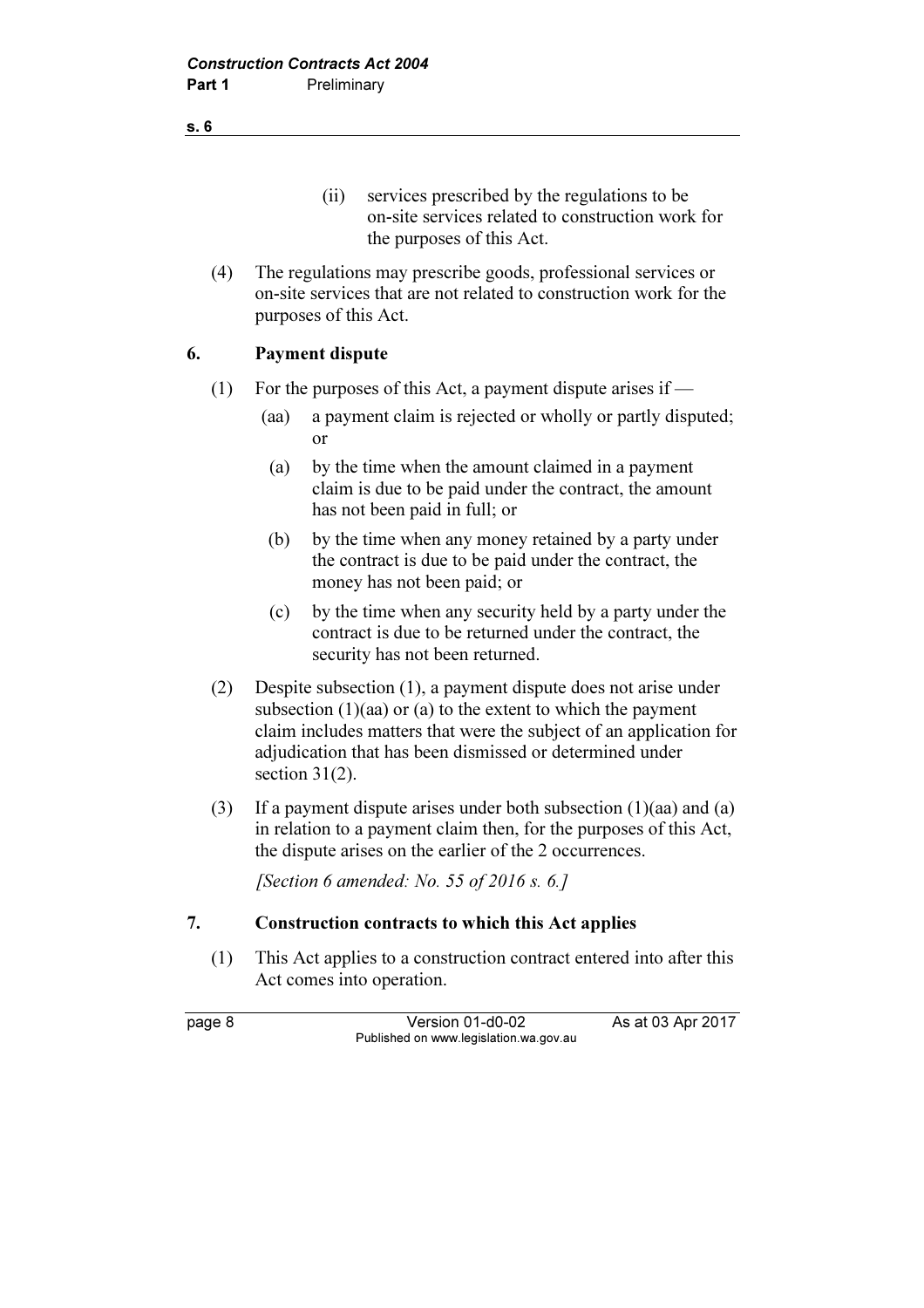- (2) This Act applies to a construction contract
	- (a) irrespective of whether it is written or oral or partly written and partly oral; and
	- (b) irrespective of where it is entered into; and
	- (c) irrespective of whether it is expressed to be governed by the law of a place other than Western Australia.
- (3) This Act does not apply to a construction contract to the extent to which it contains provisions under which a party is bound to carry out construction work, or to supply goods or services that are related to construction work, as an employee (as defined in the Industrial Relations Act 1979 section 7) of the party for whom the work is to be carried out or to whom the goods or services are to be supplied.
- (4) This Act, or a provision of this Act, does not apply to a construction contract, or a class of construction contracts, prescribed by the regulations as a contract or class of contracts to which this Act, or that provision, does not apply.

#### 8. Application to Crown

This Act binds the Crown.

As at 03 Apr 2017 Version 01-d0-02 page 9 Published on www.legislation.wa.gov.au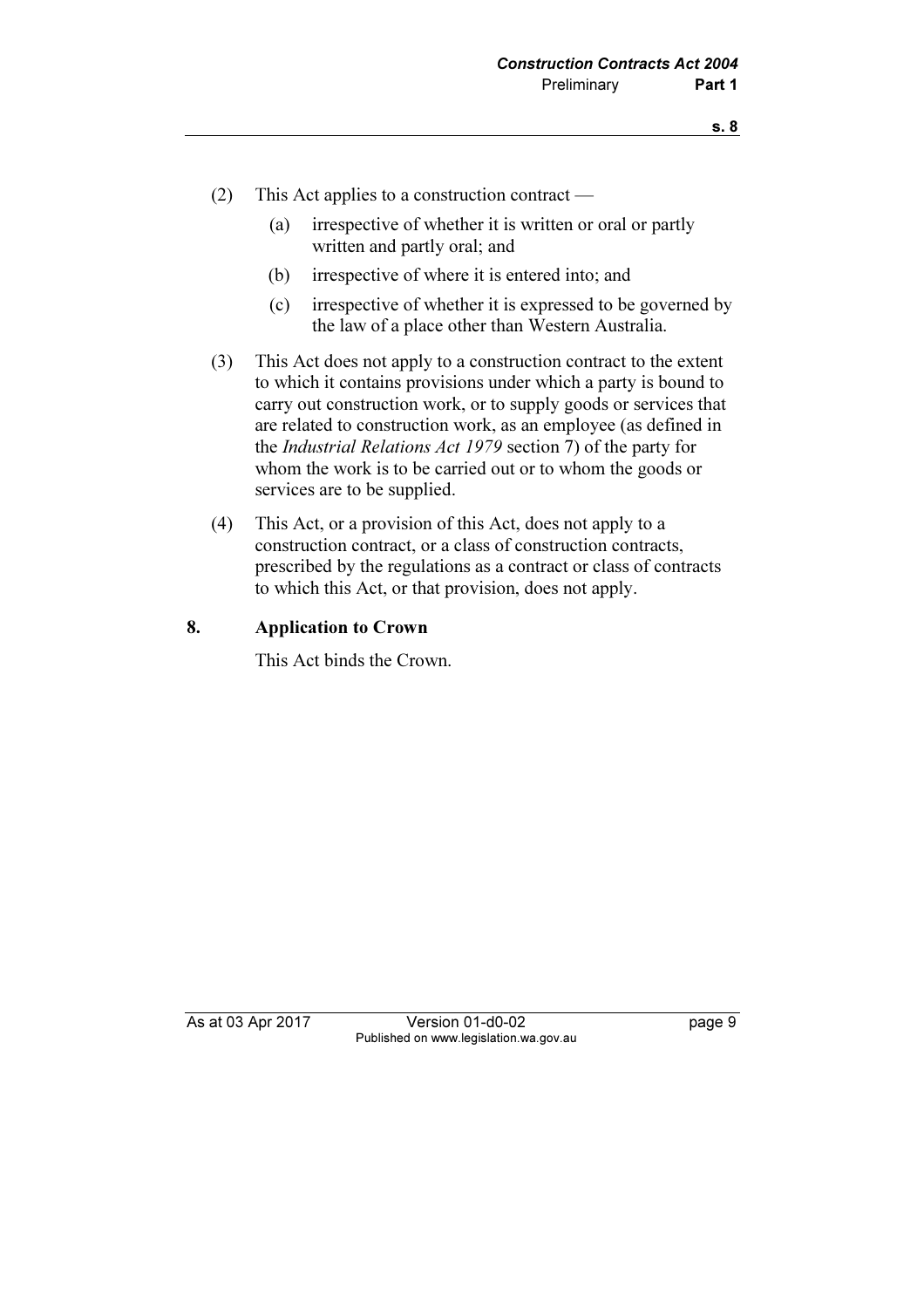## Part 2 — Content of construction contracts

## Division 1 — Prohibited provisions

### 9. Prohibited: pay if paid/when paid provisions

 A provision in a construction contract has no effect if it purports to make the liability of a party  $(A)$  to pay money under the contract to another party contingent, whether directly or indirectly, on A being paid money by another person (whether or not a party).

#### 10. Prohibited: provisions requiring payment to be made after 42 days

 A provision in a construction contract that purports to require a payment to be made more than 42 days after the payment is claimed is to be read as being amended to require the payment to be made within 42 days after it is claimed.

[Section 10 amended: No. 55 of 2016 s.  $7.1$ ]

### 11. Prohibited: prescribed provisions

 A provision in a construction contract has no effect if it is a provision that is prescribed by the regulations to be a prohibited provision.

#### 12. Other provisions of contract not affected

 A provision in a construction contract that has no effect because of section 9 or 11 or that is modified under section 10 does not prejudice or affect the operation of other provisions of the contract.

## Division 2 — Implied provisions

#### 13. Variations of contractual obligations

 The provisions in Schedule 1 Division 1 are implied in a construction contract that does not have a written provision

page 10 Version 01-d0-02 As at 03 Apr 2017 Published on www.legislation.wa.gov.au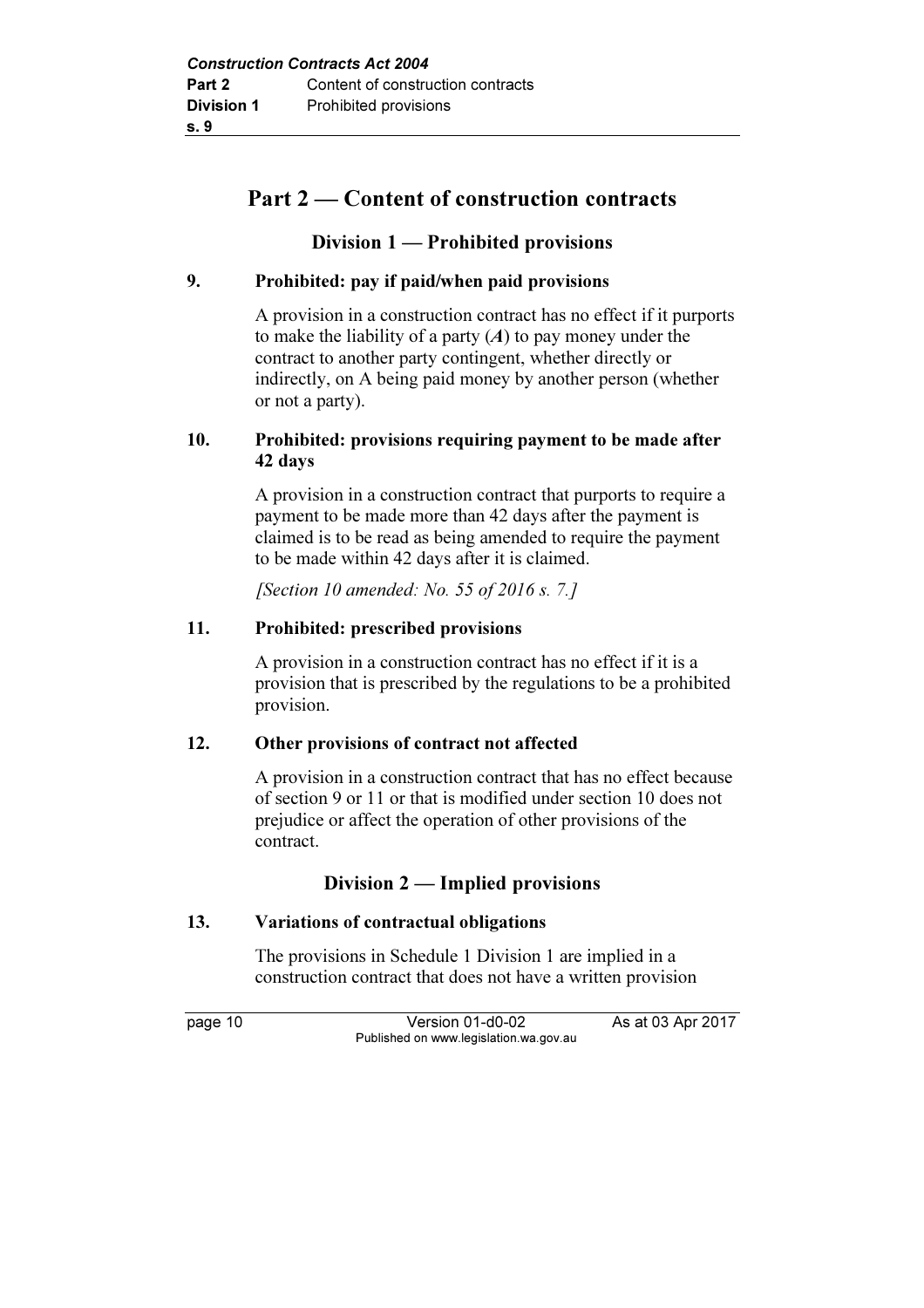about variations of the contractor's obligations under the contract.

### 14. Contractor's entitlement to be paid

 The provisions in Schedule 1 Division 2 are implied in a construction contract that does not have a written provision about the amount, or a means of determining the amount, that the contractor is entitled to be paid for the obligations the contractor performs.

#### 15. Contractor's entitlement to claim progress payments

 The provisions in Schedule 1 Division 3 are implied in a construction contract that does not have a written provision about whether or not the contractor is able to make a claim to the principal for a progress payment for the obligations the contractor has performed.

### 16. Making claims for payment

 The provisions in Schedule 1 Division 4 are implied in a construction contract that does not have a written provision about how a party is to make a claim to another party for payment.

## 17. Responding to claims for payment

 The provisions in Schedule 1 Division 5 about when and how a party is to respond to a claim for payment made by another party are implied in a construction contract that does not have a written provision about that matter.

#### 18. Time for payment

 The provisions in Schedule 1 Division 5 about the time by when a payment must be made are implied in a construction contract that does not have a written provision about that matter.

As at 03 Apr 2017 Version 01-d0-02 page 11 Published on www.legislation.wa.gov.au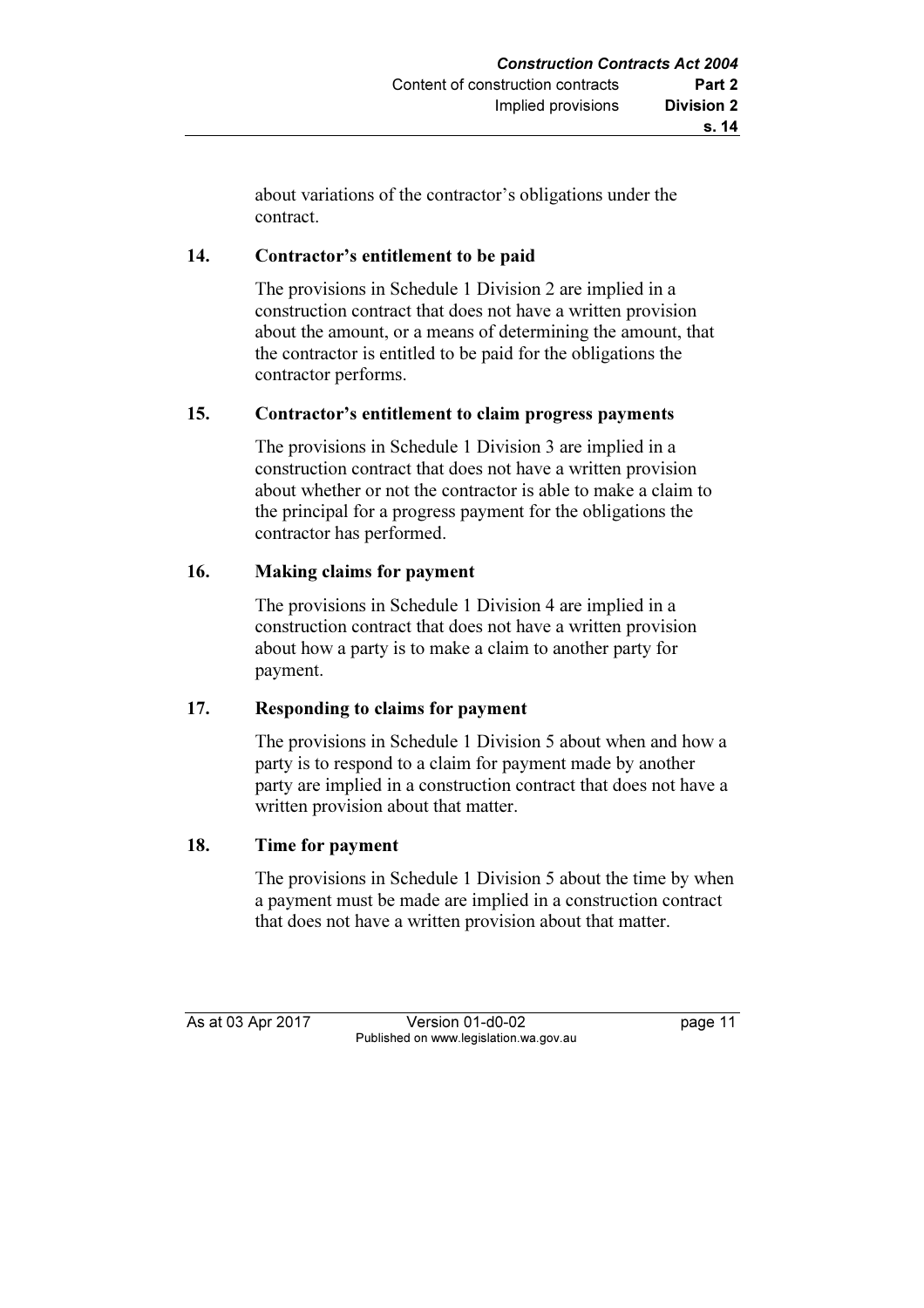#### 19. Interest on overdue payments

 The provisions in Schedule 1 Division 6 are implied in a construction contract that does not have a written provision about interest to be paid on any payment that is not made at the time required by the contract.

#### 20. Ownership of goods

 The provisions in Schedule 1 Division 7 are implied in a construction contract that does not have a written provision about when the ownership of goods that are —

- (a) related to construction work; and
- (b) supplied to the site of the construction work by the contractor under its obligations,

passes from the contractor.

#### 21. Duties as to unfixed goods on insolvency

 The provisions in Schedule 1 Division 8 are implied in a construction contract that does not have a written provision about what is to happen to unfixed goods of a kind referred to in section 20 if either of the following persons becomes insolvent —

- (a) the principal; or
- (b) a person for whom, directly or indirectly, the principal is performing construction work or to whom, directly or indirectly, the principal is supplying goods and services that are related to construction work.

#### 22. Retention money

 The provisions in Schedule 1 Division 9 are implied in a construction contract that does not have a written provision about the status of money retained by the principal for the performance by the contractor of its obligations.

page 12 Version 01-d0-02 As at 03 Apr 2017 Published on www.legislation.wa.gov.au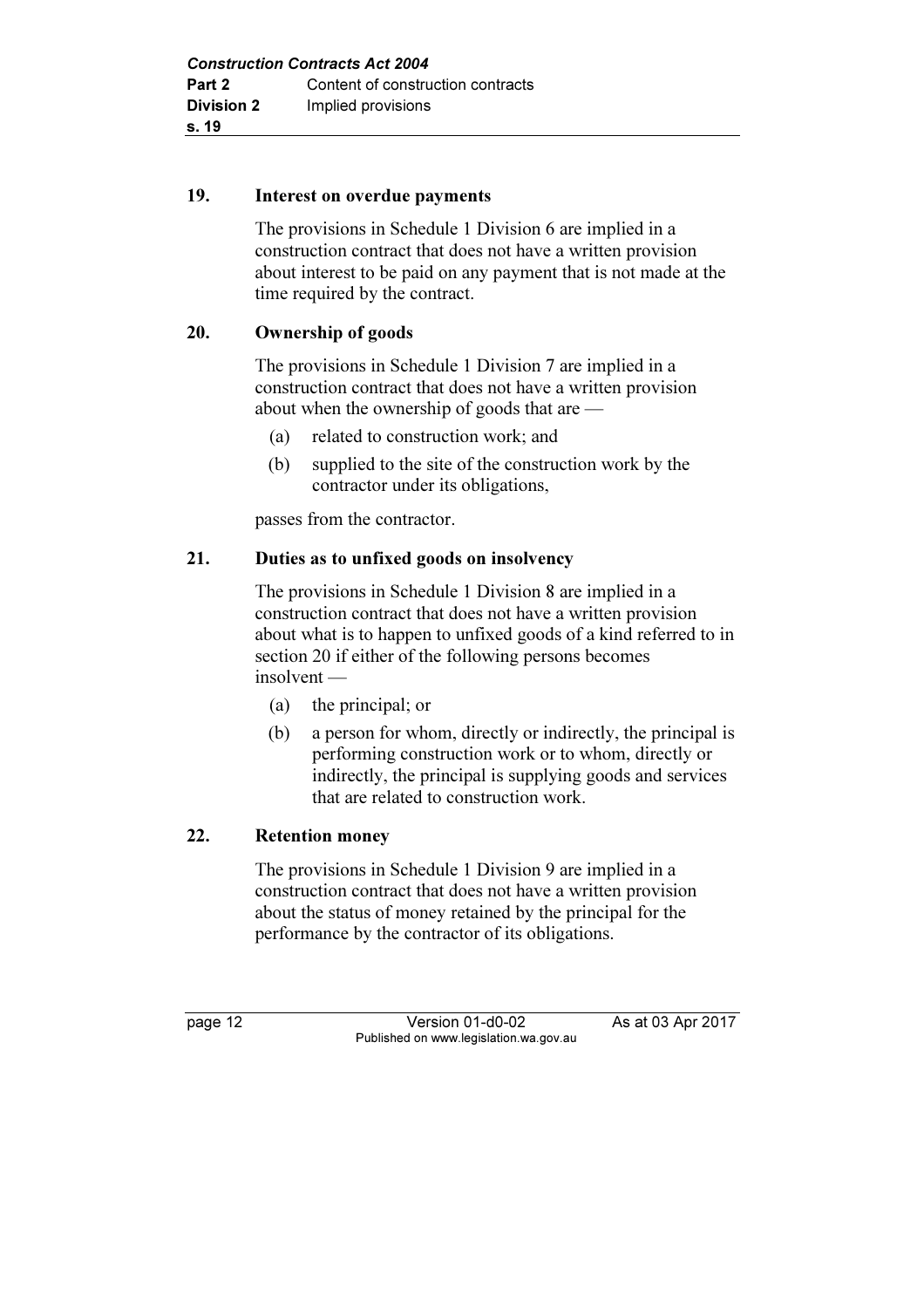## 23. Implied provisions: interpretation etc.

 The Interpretation Act 1984 and sections 3 to 6 of this Act apply to the interpretation and construction of a provision that is implied in a construction contract under this Part despite any provision in a construction contract to the contrary.

As at 03 Apr 2017 Version 01-d0-02 page 13 Published on www.legislation.wa.gov.au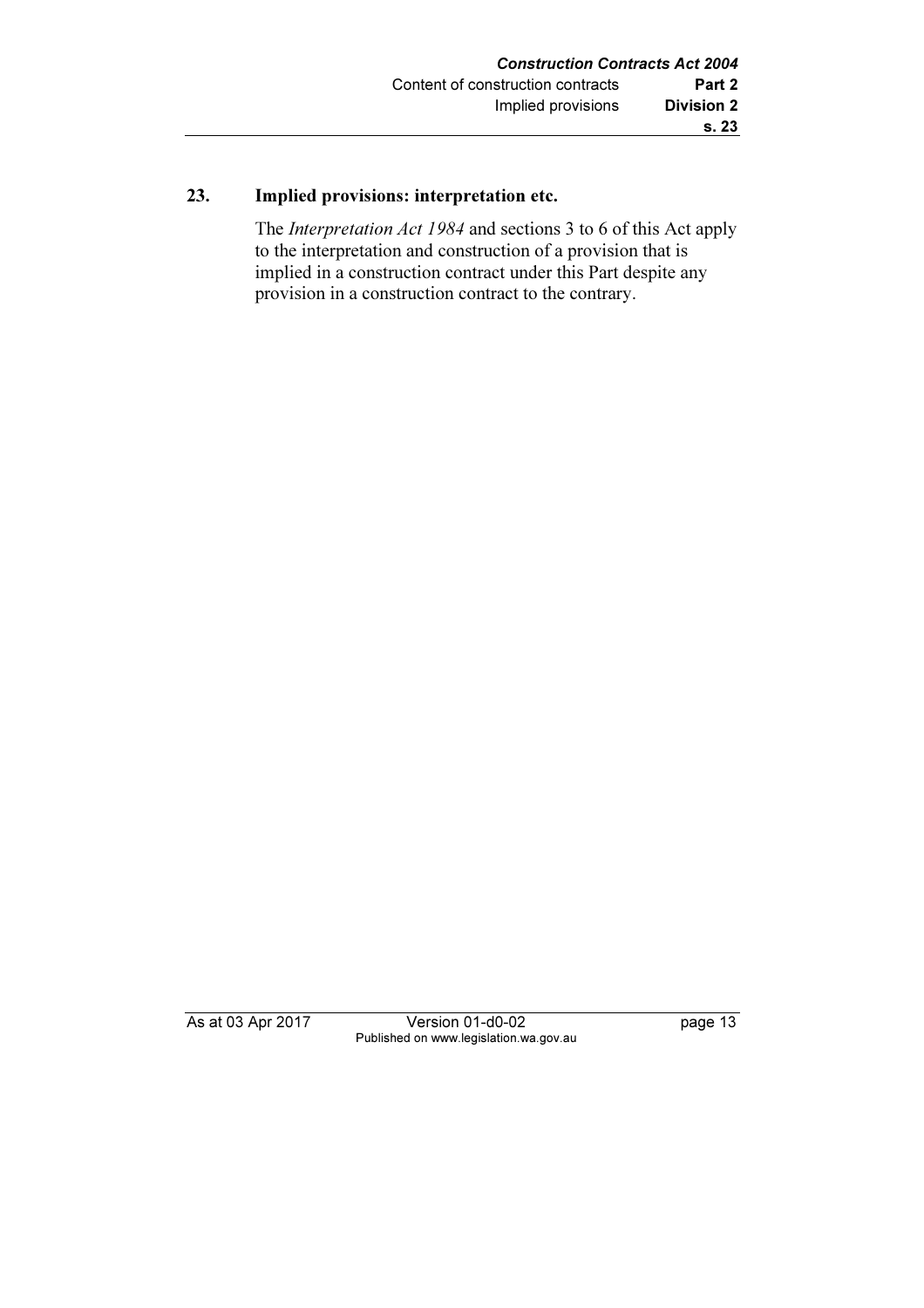## Part 3 — Adjudication of disputes

## Division 1 — Preliminary

### 24. Interpretation of construction contract

 Without affecting the operation of section 9, 11 or 53, a reference in this Part to a construction contract is a reference to the contract including any provision that is modified under section 10 or implied in the contract under Part 2 Division 2.

## Division 2 — Commencing adjudication

## 25. Who can apply for adjudication

 If a payment dispute arises under a construction contract, any party to the contract may apply to have the dispute adjudicated under this Part unless —

- (a) an application for adjudication has already been made by a party, whether or not a determination has been made, but subject to section 37(2); or
- (b) the dispute is the subject of an order, judgment or other finding by an arbitrator or other person or a court or other body dealing with a matter arising under a construction contract.

## 26. Applying for adjudication

- (1) To apply to have a payment dispute adjudicated, a party to the contract, within 90 business days after the dispute arises or, if applicable, within the period provided for by section 37(2)(b), must —
	- (a) prepare a written application for adjudication; and
	- (b) serve it on each other party to the contract; and

page 14 Version 01-d0-02 As at 03 Apr 2017 Published on www.legislation.wa.gov.au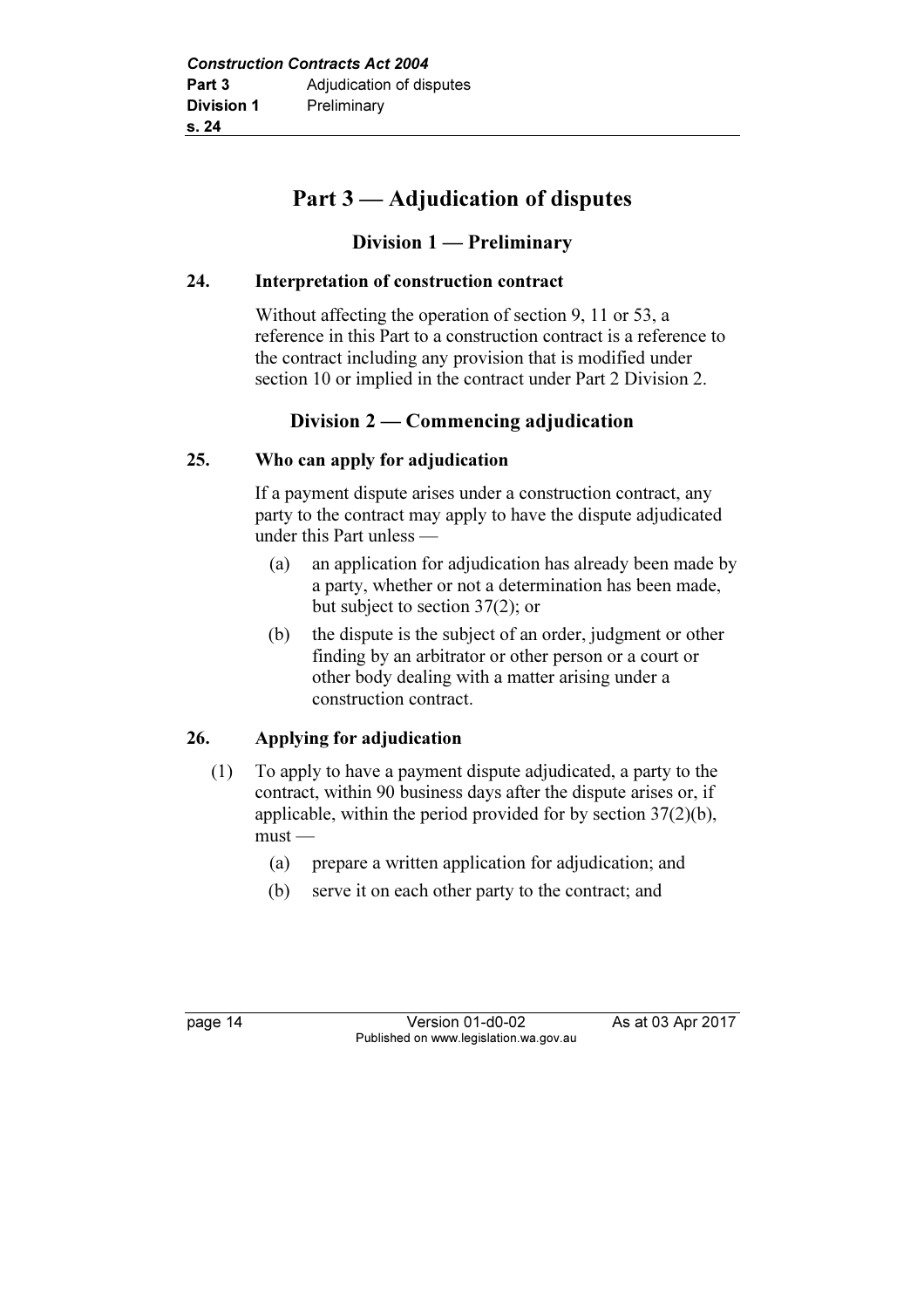- $(c)$  serve it
	- (i) if the parties to the contract have appointed a registered adjudicator and that adjudicator consents, on the adjudicator;
	- (ii) if the parties to the contract have appointed a prescribed appointor, on that appointor;
	- (iii) otherwise, on a prescribed appointor chosen by the party;

and

- (d) provide any deposit or security for the costs of the adjudication that the adjudicator or the prescribed appointor requires under section 44(8) or (9).
- (2) The application
	- (a) must be prepared in accordance with, and contain the information prescribed by, the regulations; and
	- (b) must set out the details of, or have attached to it
		- (i) the construction contract involved or relevant extracts of it; and
		- (ii) any payment claim that has given rise to the payment dispute;

and

- (c) must set out or have attached to it all the information, documentation and submissions on which the party making it relies in the adjudication.
- (3) A prescribed appointor that is served with an application for adjudication made under subsection (1) must comply with section 28.

[Section 26 amended: No. 55 of 2016 s. 8.]

#### 27. Responding to application for adjudication

 (1) Within 10 business days after the date on which a party to a construction contract is served with an application for

As at 03 Apr 2017 Version 01-d0-02 page 15 Published on www.legislation.wa.gov.au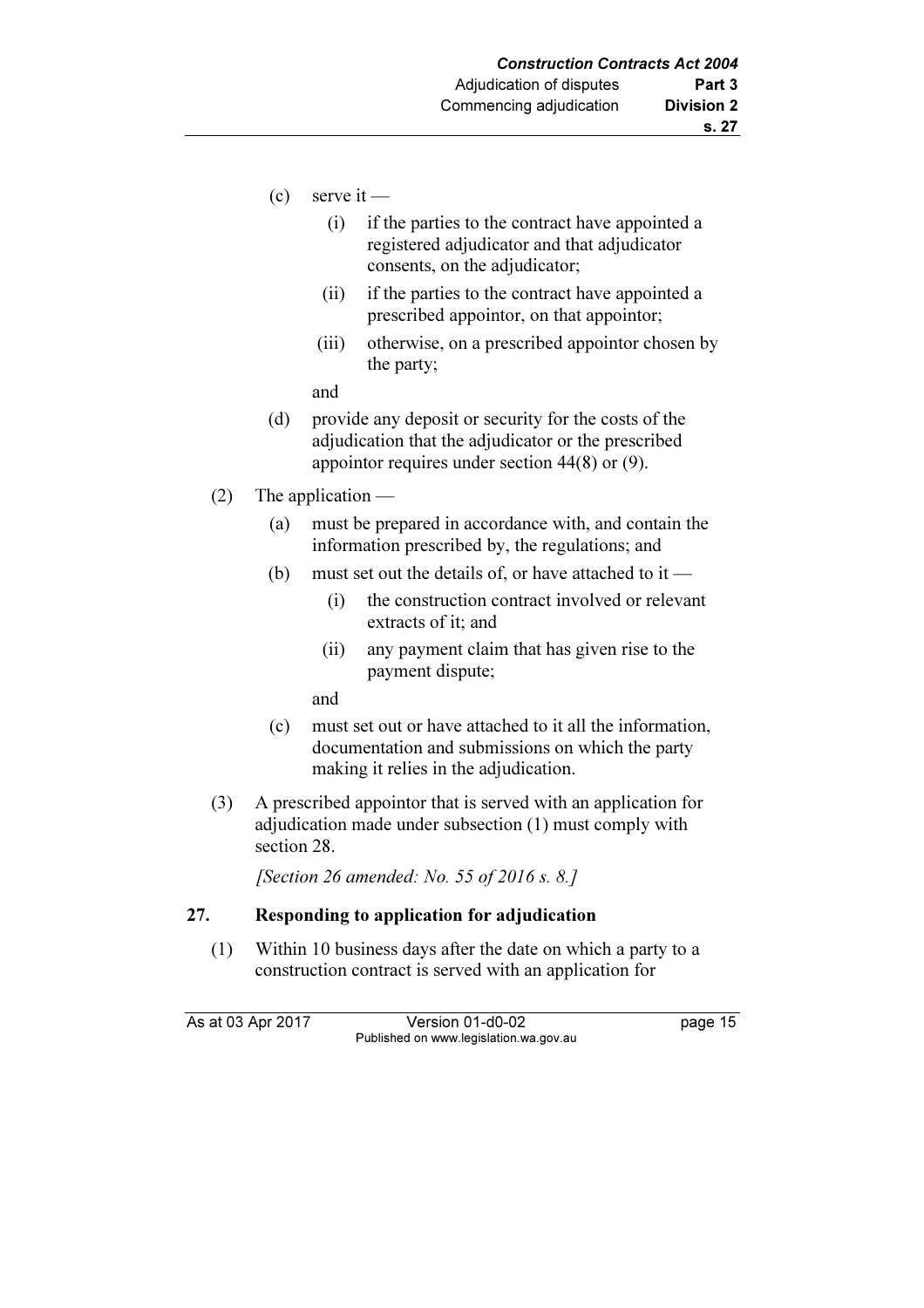adjudication, the party must prepare a written response to the application and serve it on —

- (a) the applicant and on any other party that has been served with the application; and
- (b) the appointed adjudicator or, if there is no appointed adjudicator, on the prescribed appointor on which the application was served under section 26(1)(c).
- (2) The response
	- (a) must be prepared in accordance with, and contain the information prescribed by, the regulations; and
	- (b) must set out the details of, or have attached to it, any rejection or dispute of the payment claim that has given rise to the dispute; and
	- (c) must set out or have attached to it all the information, documentation and submissions on which the party making it relies in the adjudication.

[Section 27 amended: No. 55 of 2016 s. 9.]

### 28. Appointment of adjudicator in absence of agreed appointment

- (1) If an application for adjudication is served on a prescribed appointor the appointor, within 5 business days after being served, must —
	- (a) appoint a registered adjudicator to adjudicate the payment dispute concerned; and
	- (b) send the application and any response received by it to the adjudicator; and
	- (c) notify the parties in writing accordingly; and
	- (d) notify the Building Commissioner in writing accordingly.
- (2) If a prescribed appointor does not make an appointment under subsection (1) the Building Commissioner may appoint a

page 16 Version 01-d0-02 As at 03 Apr 2017 Published on www.legislation.wa.gov.au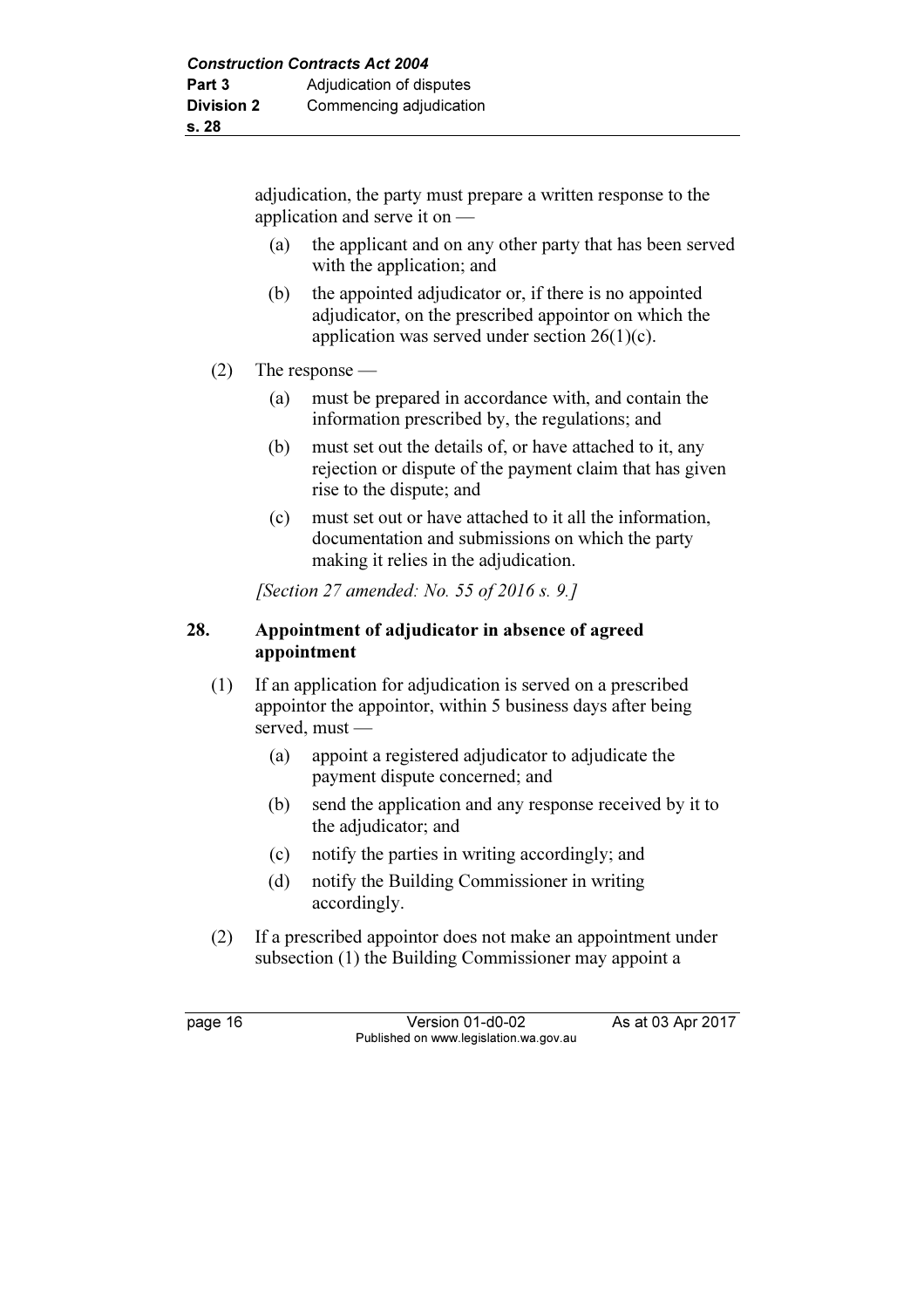registered adjudicator to adjudicate the payment dispute concerned.

- (3) If the Building Commissioner makes an appointment under subsection (2), the Building Commissioner must —
	- (a) notify the prescribed appointor in writing accordingly and require the appointor to serve the application and any response received by it on the adjudicator appointed by the Building Commissioner; and
	- (b) notify the parties in writing accordingly.

 [Section 28 amended: No. 16 of 2011 s. 128(6); No. 55 of 2016 s. 10.]

## 29. Adjudicators: conflicts of interest

- (1) An appointed adjudicator who has a material personal interest in the payment dispute concerned or in the construction contract under which the dispute has arisen or in any party to the contract is disqualified from adjudicating the dispute.
- (2) If an appointed adjudicator is disqualified
	- (a) the adjudicator must notify the parties in writing of the disqualification and the reasons for it; and
	- (b) unless, within 5 business days after the date of the adjudicator's notice, all of the parties in writing authorise the adjudicator to continue as the appointed adjudicator, the adjudicator's appointment ceases; and
	- (c) the applicant may again apply for adjudication in accordance with section 26(1); and
	- (d) the period commencing on the date when the adjudicator was served with the application for adjudication and ending on and including the date when the adjudicator notifies the parties under paragraph (a) does not count for the purposes of section 26(1).

As at 03 Apr 2017 Version 01-d0-02 Page 17 Published on www.legislation.wa.gov.au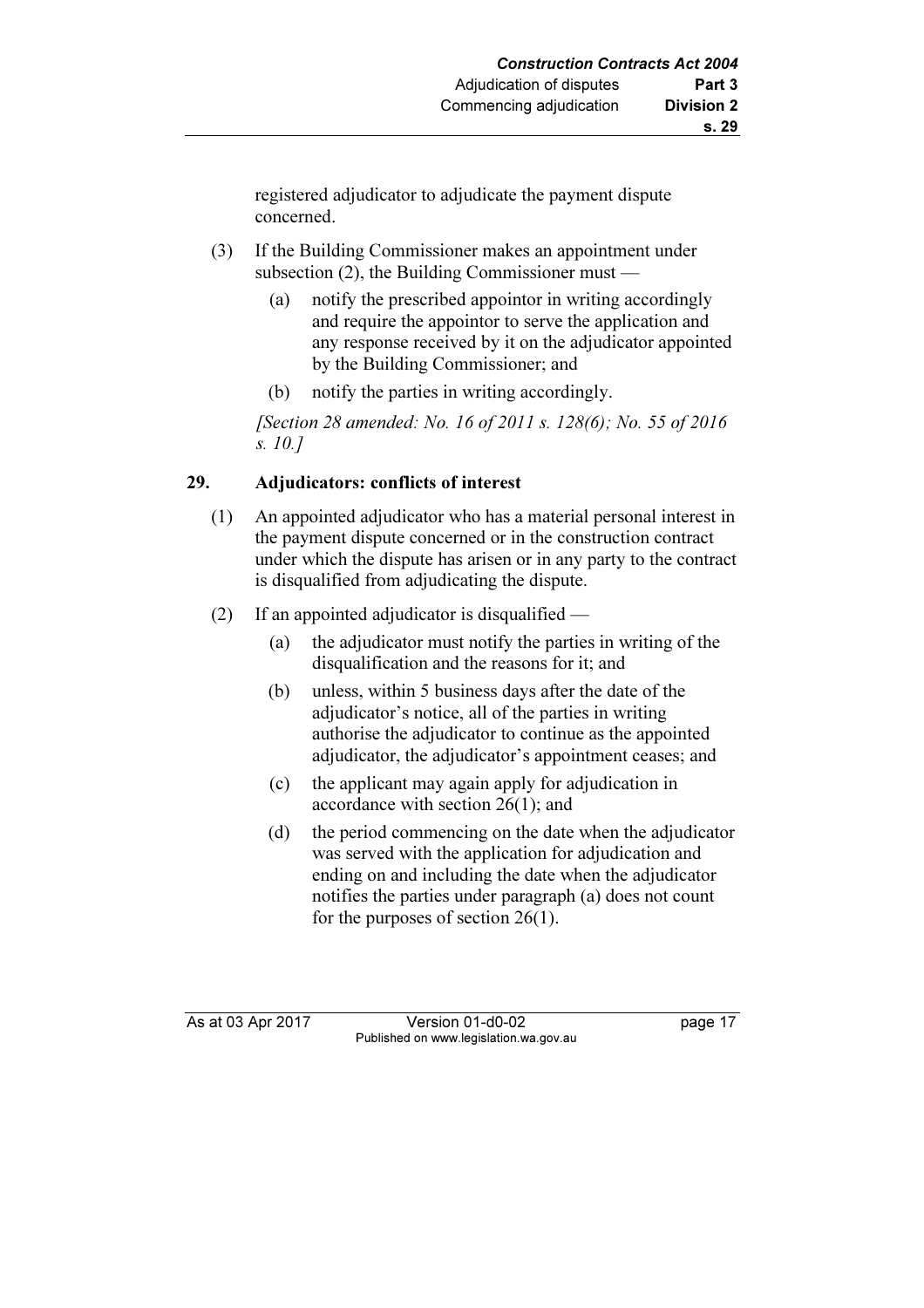- (3) A party to a payment dispute may apply to the State Administrative Tribunal for a declaration that an appointed adjudicator is disqualified under subsection (1).
- (4) The application must be made before the person is notified of a decision or determination made under section 31(2).

[Section 29 amended: No. 55 of 2016 s. 11.]

page 18 Version 01-d0-02 As at 03 Apr 2017 Published on www.legislation.wa.gov.au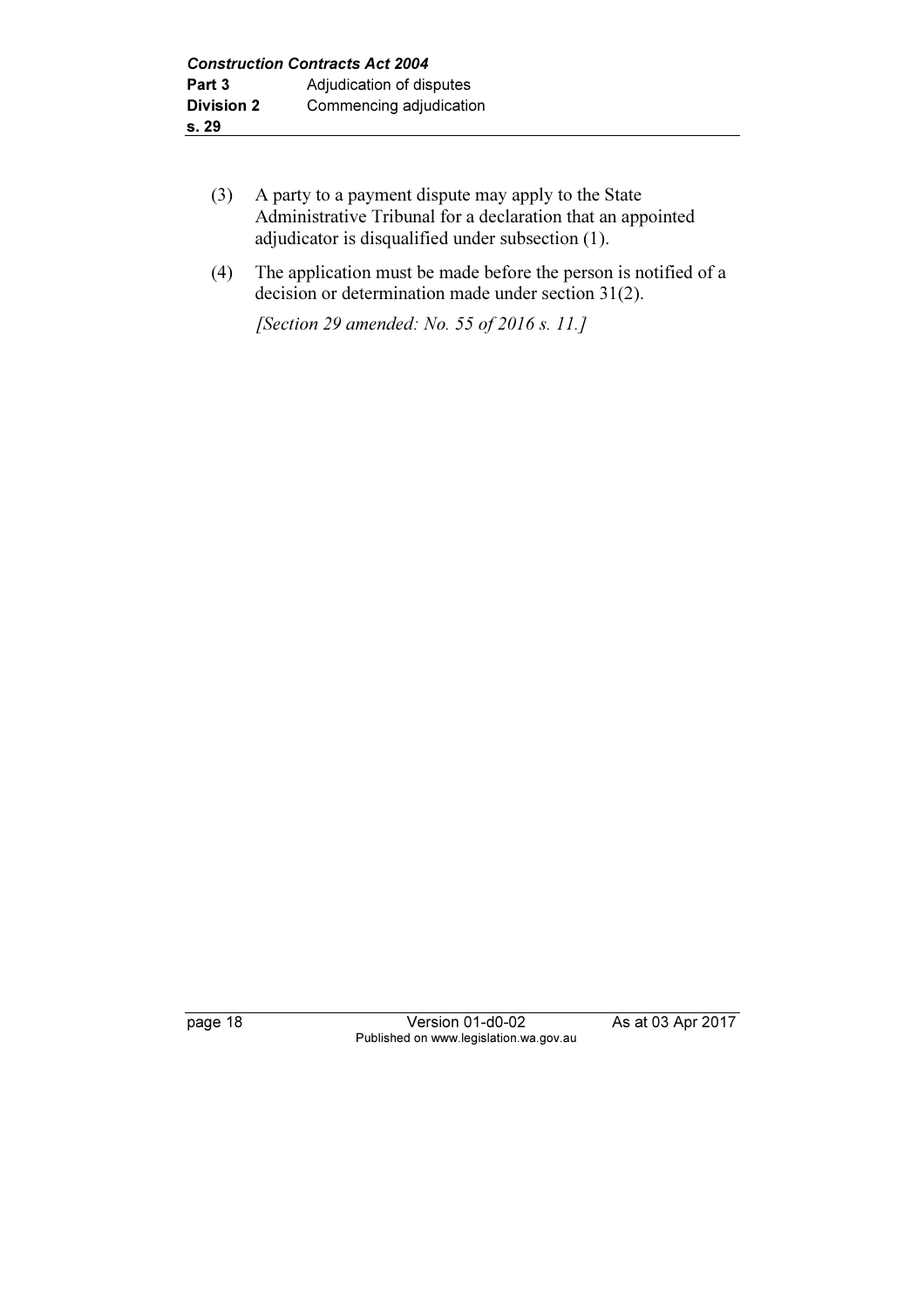### Division 3 — The adjudication process

#### 30. Object of adjudication process

 The object of an adjudication of a payment dispute is to determine the dispute fairly and as quickly, informally and inexpensively as possible.

#### 31. Adjudicator's functions

 $(1)$  In this section —

prescribed time means —

- (a) if the appointed adjudicator is served with a response under section  $27(1) - 10$  business days after the date of the service of the response;
- (b) if the appointed adjudicator is not served with a response under section  $27(1) - 10$  business days after the last date on which a response is required to be served under section  $27(1)$ .
- (2) An appointed adjudicator must, within the prescribed time or any extension of it made under section  $32(3)(a)$  —
	- (a) dismiss the application without making a determination of its merits if —
		- (i) the contract concerned is not a construction contract; or
		- (ia) the applicant gives written notice, to the adjudicator and each other party to the dispute, that they wish to withdraw the application; or
		- (ii) the application has not been prepared and served in accordance with section  $26(1)$  and  $(2)(b)$  and (c); or
		- (iia) the application has not been prepared in accordance with section 26(2)(a), unless the adjudicator is satisfied that the application complies with section 26(2)(a) sufficiently for

As at 03 Apr 2017 Version 01-d0-02 page 19 Published on www.legislation.wa.gov.au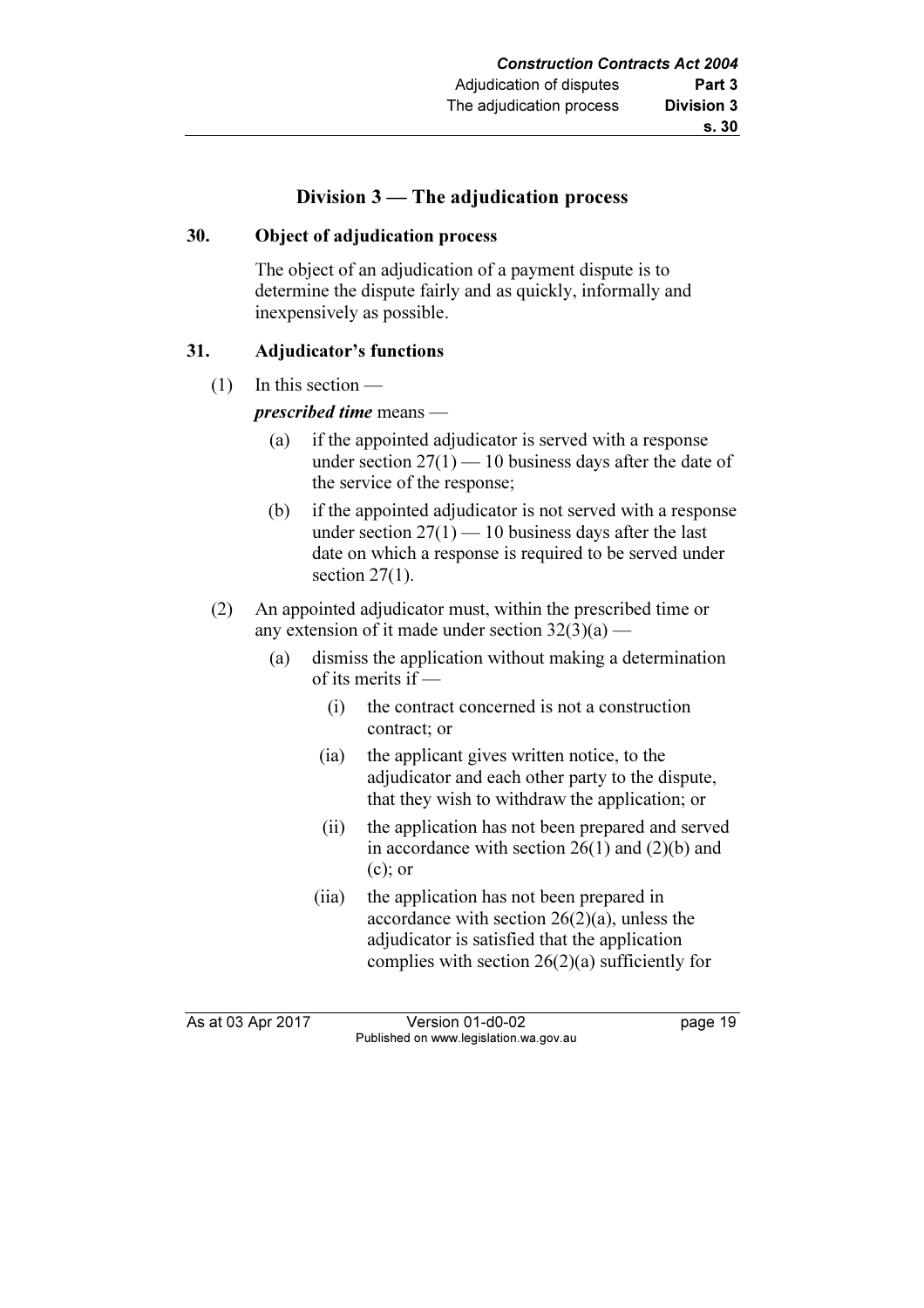the adjudicator to commence adjudicating the dispute; or

- (iii) an arbitrator or other person or a court or other body dealing with a matter arising under a construction contract makes an order, judgment or other finding about the dispute that is the subject of the application; or
- (iv) satisfied that it is not possible to fairly make a determination because of the complexity of the matter or the prescribed time or any extension of it is not sufficient for any other reason;
- (b) otherwise, determine on the balance of probabilities whether any party to the payment dispute is liable to make a payment, or to return any security and, if so, determine —
	- (i) the amount to be paid or returned and any interest payable on it under section 33; and
	- (ii) the date on or before which the amount is to be paid, or the security is to be returned, as the case requires.
- (2A) Without limiting subsection (2)(b), an appointed adjudicator may, with the consent of the parties, make a determination under subsection (2)(b) in terms agreed to by the parties.
	- (3) If an application is not dismissed or determined under subsection (2) within the prescribed time, or any extension of it made under section  $32(3)(a)$ , the application is to be taken to have been dismissed when the time has elapsed.

[Section 31 amended: No. 55 of 2016 s. 12.]

#### 32. Adjudication procedure

- (1) For the purposes of making a determination, an appointed adiudicator —
	- (a) must act informally and if possible make the determination on the basis of —

page 20 Version 01-d0-02 As at 03 Apr 2017 Published on www.legislation.wa.gov.au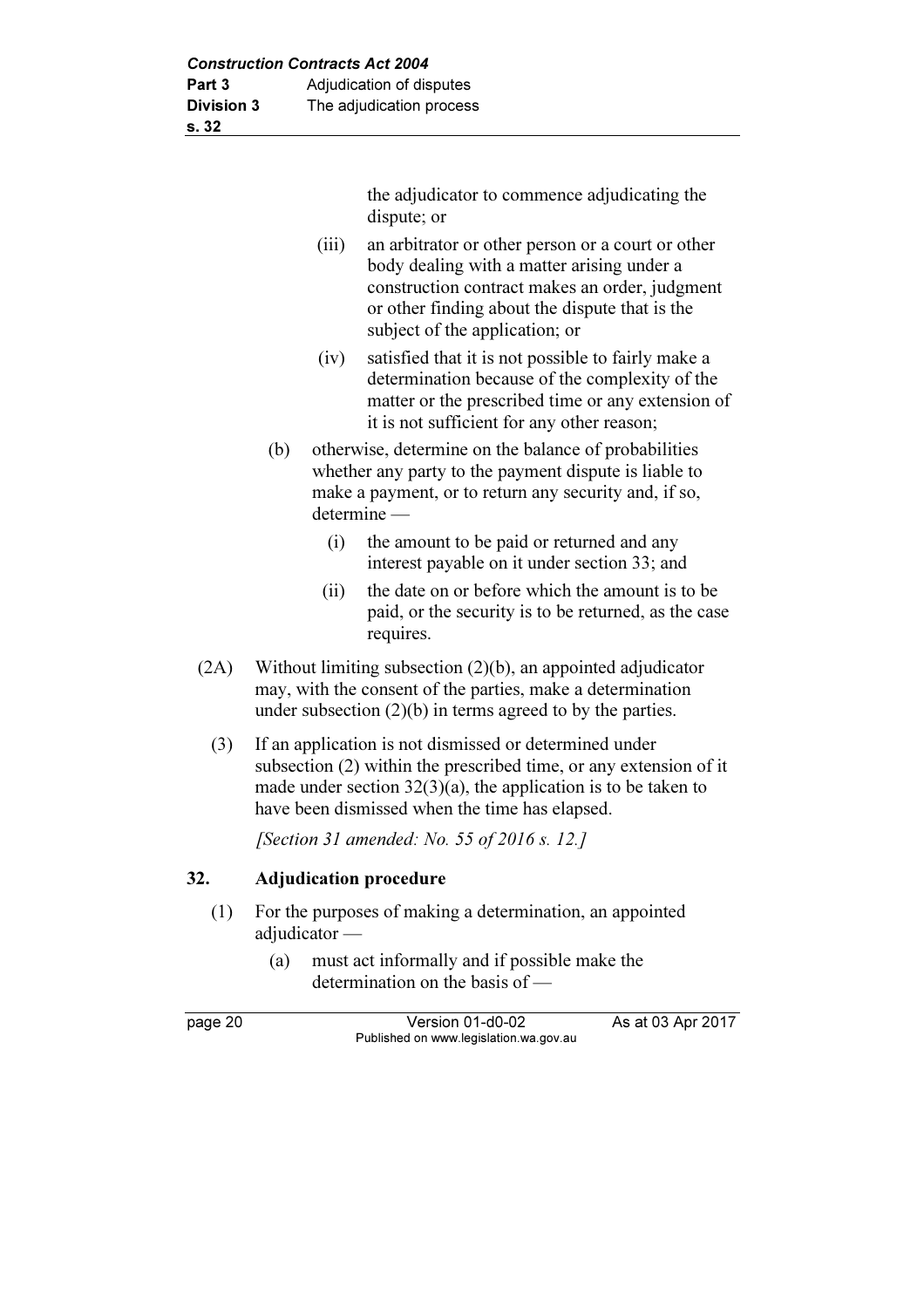- (i) the application and its attachments; and
- (ii) if a response has been prepared and served in accordance with section 27, the response and its attachments;

and

- (b) is not bound by the rules of evidence and may inform himself or herself in any way he or she thinks fit.
- (2) In order to obtain sufficient information to make a determination, an appointed adjudicator may —
	- (a) request a party to make a, or a further, written submission or to provide information or documentation, and may set a deadline for doing so;
	- (b) request the parties to attend a conference with the adjudicator;
	- (c) unless all the parties object
		- (i) inspect any work or thing to which the payment dispute relates, provided the occupier of any place concerned consents to the entry and inspection;
		- (ii) arrange for any thing to which the payment dispute relates to be tested, provided the owner of the thing consents to the testing;
		- (iii) engage an expert to investigate and report on any matter relevant to the payment dispute.
- (3) An appointed adjudicator may
	- (a) with the consent of the parties, extend the time prescribed by section 31(2) for making a determination;
	- (b) with the consent of the parties, adjudicate simultaneously 2 or more payment disputes between the parties;
	- (c) adjudicate a payment dispute simultaneously with one or more other payment disputes if satisfied that doing so

As at 03 Apr 2017 Version 01-d0-02 page 21 Published on www.legislation.wa.gov.au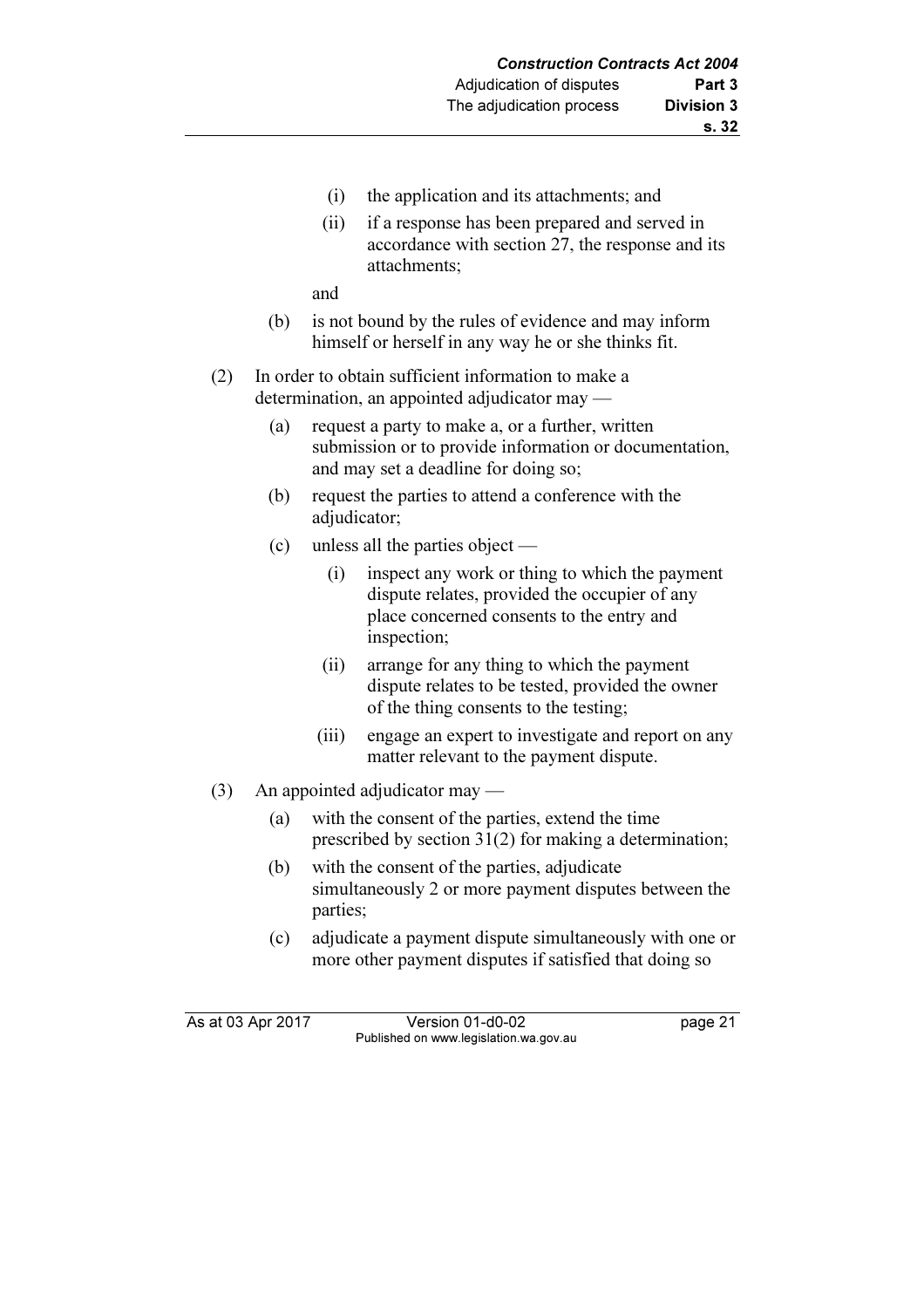will not adversely affect the adjudicator's ability to adjudicate the disputes in accordance with section 30.

- (4) If an appointed adjudicator adjudicates simultaneously 2 or more payment disputes, the adjudicator may, in adjudicating one, take into account information the adjudicator receives in relation to the other, and vice versa.
- (5) An adjudicator's power to make a determination is not affected by the failure of either or both of the parties to make a submission or provide information within time or to comply with the adjudicator's request to attend a conference with the adjudicator.
- (6) To the extent that the practice and procedure in relation to adjudications is not regulated by this Part or the regulations, an appointed adjudicator may determine his or her own procedure.

[Section 32 amended: No. 55 of 2016 s. 13.]

#### 33. Interest up to determination

- (1) If an appointed adjudicator determines that a party to a payment dispute is liable to make a payment, he or she may also determine that interest is to be paid —
	- (a) if the payment is overdue under the construction contract, on the payment in accordance with the contract; or
	- (b) otherwise, on the whole or a part of the payment from the date the payment dispute arose at a rate not greater than the rate prescribed under the Civil Judgments Enforcement Act 2004 section 8(1)(a),

until and including the date of the determination.

 (2) Subsection (1) does not authorise the awarding of interest upon interest.

[Section 33 amended: No. 8 of 2009 s. 38(2).]

page 22 Version 01-d0-02 As at 03 Apr 2017 Published on www.legislation.wa.gov.au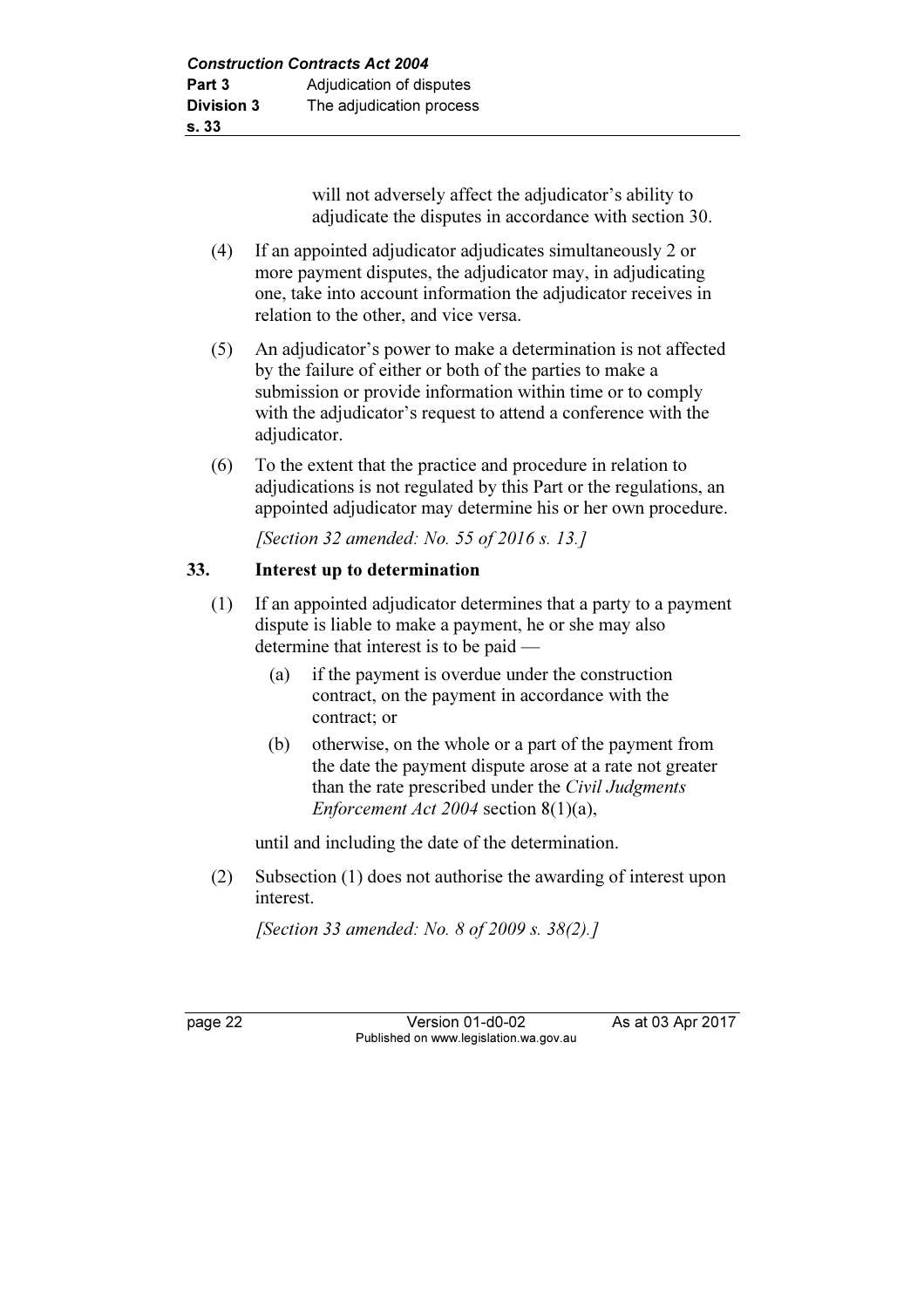#### 34. Costs of parties to payment disputes

- (1) Subject to subsection (2), parties to a payment dispute bear their own costs in relation to an adjudication of the dispute.
- (2) If an appointed adjudicator is satisfied that a party to a payment dispute incurred costs of the adjudication because of frivolous or vexatious conduct on the part of, or unfounded submissions by, another party, the adjudicator may decide that the other party must pay some or all of those costs.
- (3) If an appointed adjudicator makes a decision under subsection  $(2)$  the adjudicator must —
	- (a) decide the amount of the costs and the date on which the amount is payable; and
	- (b) give reasons for the decisions; and
	- (c) communicate the decisions and the reasons in writing to the parties.
- (4) Divisions 4 and 5, with any necessary changes, apply to a decision made under subsection (2) as if it were a determination of an appointed adjudicator.

#### 35. Certificates of completion etc., effect of

- (1) This section applies if
	- (a) the construction contract to which a payment dispute relates provides for a person to certify —
		- (i) that obligations under the contract have been performed; or
		- (ii) the amount of a payment that is to be made by a party;

and

 (b) such a certificate is provided by a party to an adjudicator in the course of an adjudication.

As at 03 Apr 2017 Version 01-d0-02 page 23 Published on www.legislation.wa.gov.au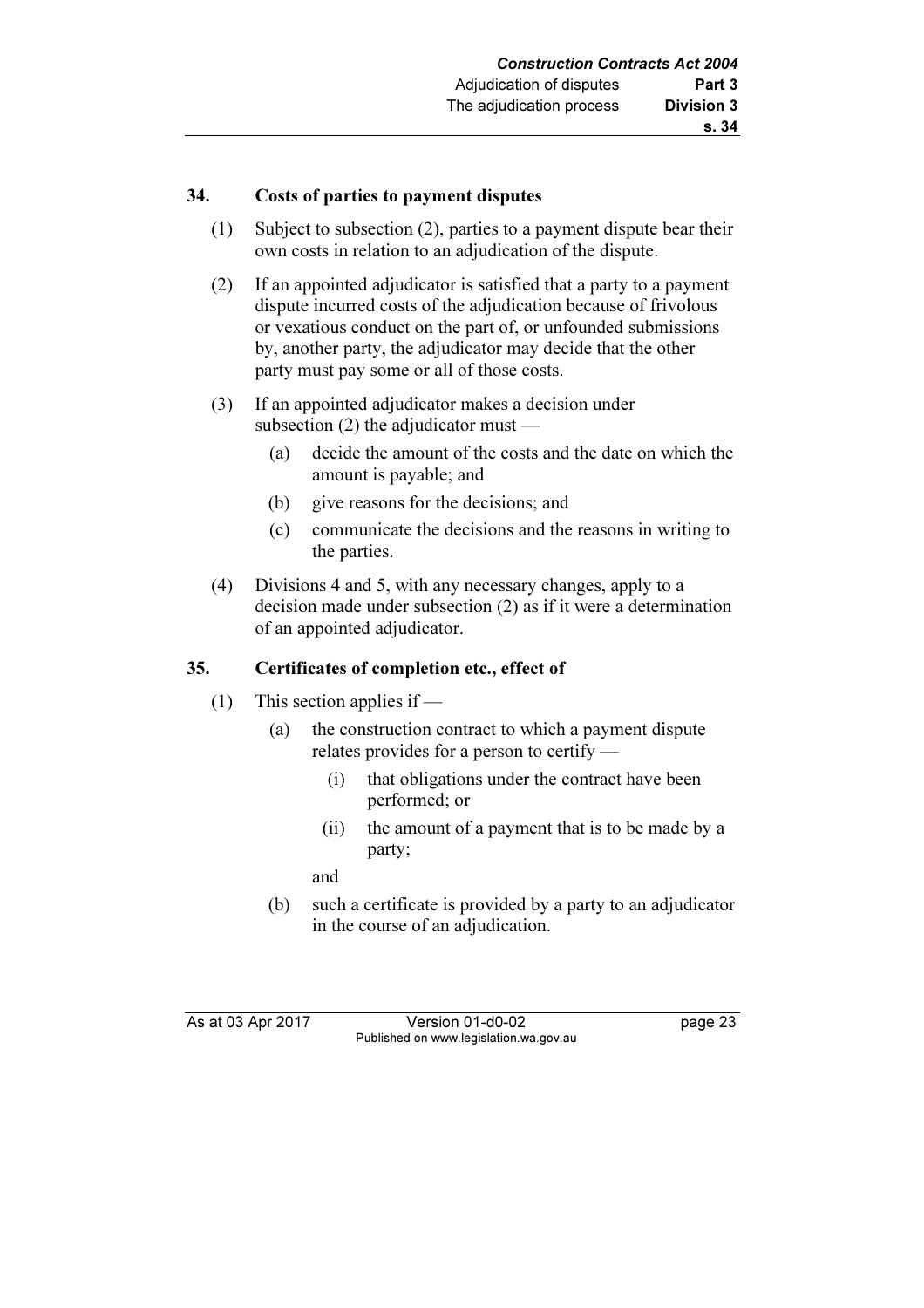- (2) For the purposes of the adjudication
	- (a) if the certificate relates to the final amount payable under the contract and has the effect of finalising the contract, the certificate is to be taken to be conclusive evidence of its contents;
	- (b) in any other case the certificate is to have such evidentiary weight as the appointed adjudicator thinks fit.

### 36. Determination, content of

 An appointed adjudicator's decision made under section  $31(2)(b)$  must —

- (a) be in writing; and
- (b) be prepared in accordance with, and contain the information prescribed by, the regulations; and
- $\left( c \right)$  state
	- (i) the amount to be paid and the date on or before which it is to be paid; or
	- (ii) the security to be returned and the date on or before which it is to be returned,

as the case requires; and

- (d) give reasons for the determination; and
- (e) identify any information in it that, because of its confidential nature, is not suitable for publication by the Building Commissioner under section 50; and
- (f) be given to the parties to the adjudication; and
- (g) be given to the Building Commissioner.

[Section 36 amended: No. 16 of 2011 s. 128(6).]

#### 37. Dismissed applications

 (1) If under section 31(2)(a) an appointed adjudicator dismisses an application for adjudication, he or she must —

page 24 Version 01-d0-02 As at 03 Apr 2017 Published on www.legislation.wa.gov.au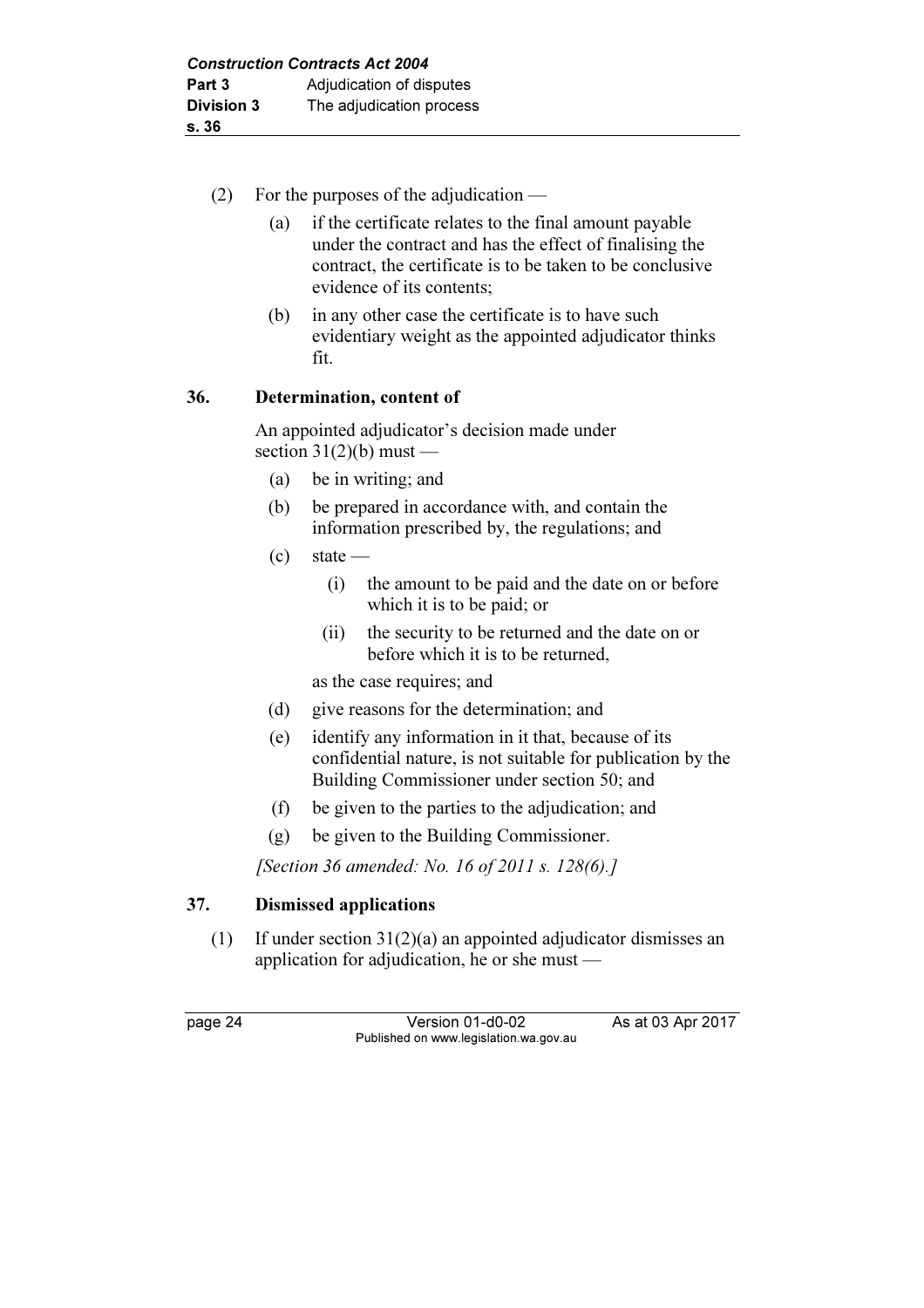- (a) give reasons for doing so; and
- (b) communicate the decision and the reasons in writing to the parties.
- (2) If under section 31(3) an application for an adjudication of a payment dispute is taken to be dismissed —
	- (a) nothing in this Part prevents a further application being made under this Part for an adjudication of the dispute; and
	- (b) any further application must be made within 20 business days after the previous application is taken to be dismissed under section 31(3).

[Section 37 amended: No. 55 of 2016 s. 14.]

## Division 4 — Effect of determinations

#### 38. Determinations have effect despite other proceedings

 An appointed adjudicator's determination is binding on the parties to the construction contract under which the payment dispute concerned arose even though other proceedings relating to the payment dispute have been commenced before an arbitrator or other person or a court or other body.

#### 39. Payment of amount determined and interest

- (1) A party that is liable to pay an amount under a determination must do so on or before the date specified in the determination.
- (2) Unless the determination provides otherwise, interest at the rate prescribed under the Civil Judgments Enforcement Act 2004 section  $8(1)(a)$  is to be paid on such of the amount as is unpaid after the date specified in the determination.
- (3) The interest to be paid under subsection (2) forms part of the determination.

As at 03 Apr 2017 Version 01-d0-02 page 25 Published on www.legislation.wa.gov.au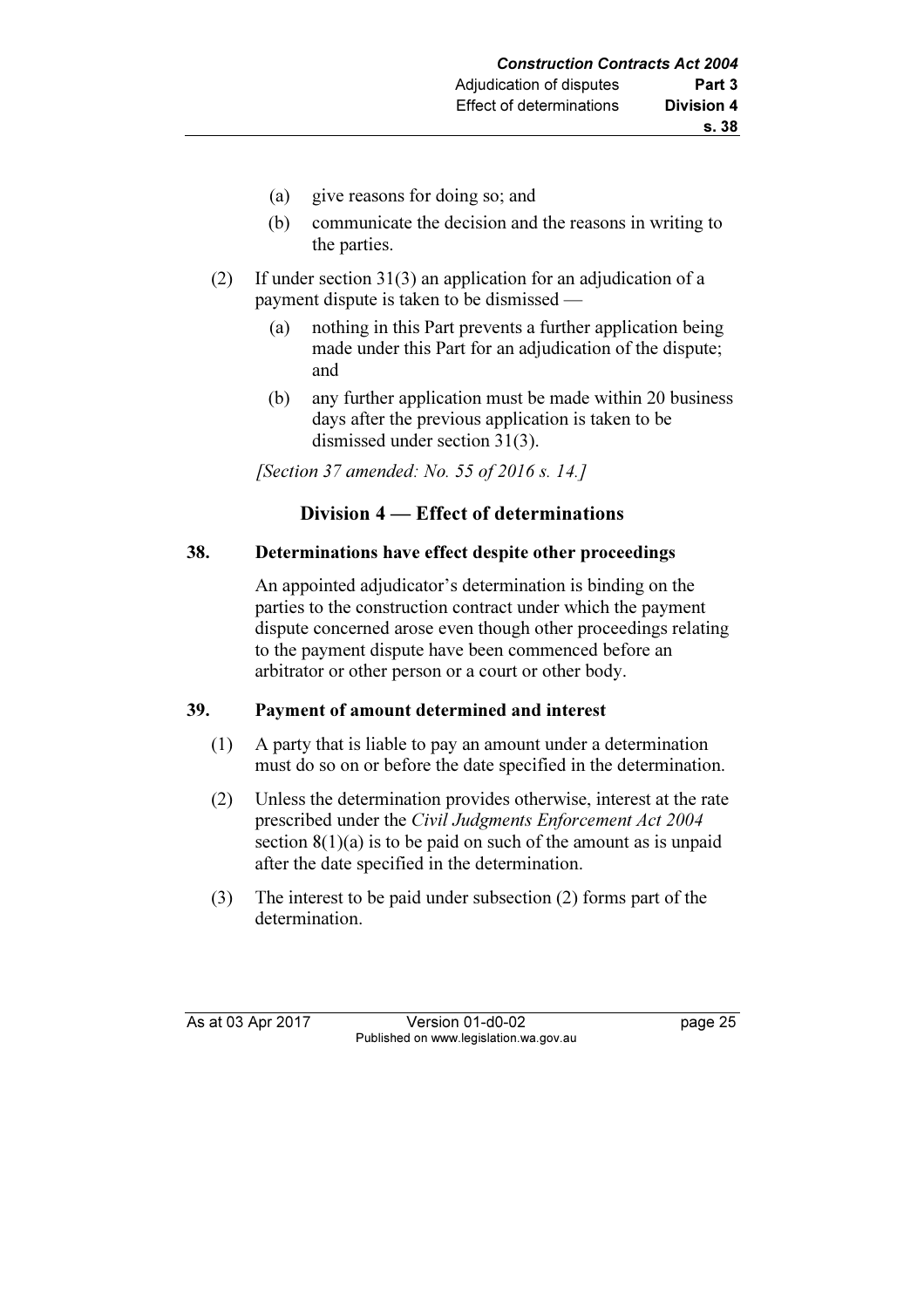(4) Interest under subsection (2) ceases to accrue when a copy of the determination is filed in a court under section 43.

 [Section 39 amended: No. 8 of 2009 s. 38(3); No. 55 of 2016 s. 15.]

## 40. Progress payments under determinations to be on account

 $If$  —

- (a) an appointed adjudicator
	- (i) determines a payment dispute concerning a claim by a contractor for payment for part performance of its obligations but not for a final payment by the principal; and
	- (ii) determines that the principal is to pay the contractor an amount in respect of the claim;

and

 (b) the principal, in accordance with the determination, pays the amount,

 the payment is to be taken to be an advance towards the total amount payable under the contract by the principal to the contractor.

## 41. Determinations are final

- (1) If on the adjudication of a payment dispute the appointed adjudicator makes a determination —
	- (a) the adjudicator cannot subsequently amend or cancel the determination except with the consent of the parties; and
	- (b) a party to the dispute may not apply subsequently for an adjudication of the dispute.
- (2) Despite subsection (1)(a), if an adjudicator's determination contains —
	- (a) an accidental slip or omission; or
	- (b) a material arithmetic error; or

page 26 Version 01-d0-02 As at 03 Apr 2017 Published on www.legislation.wa.gov.au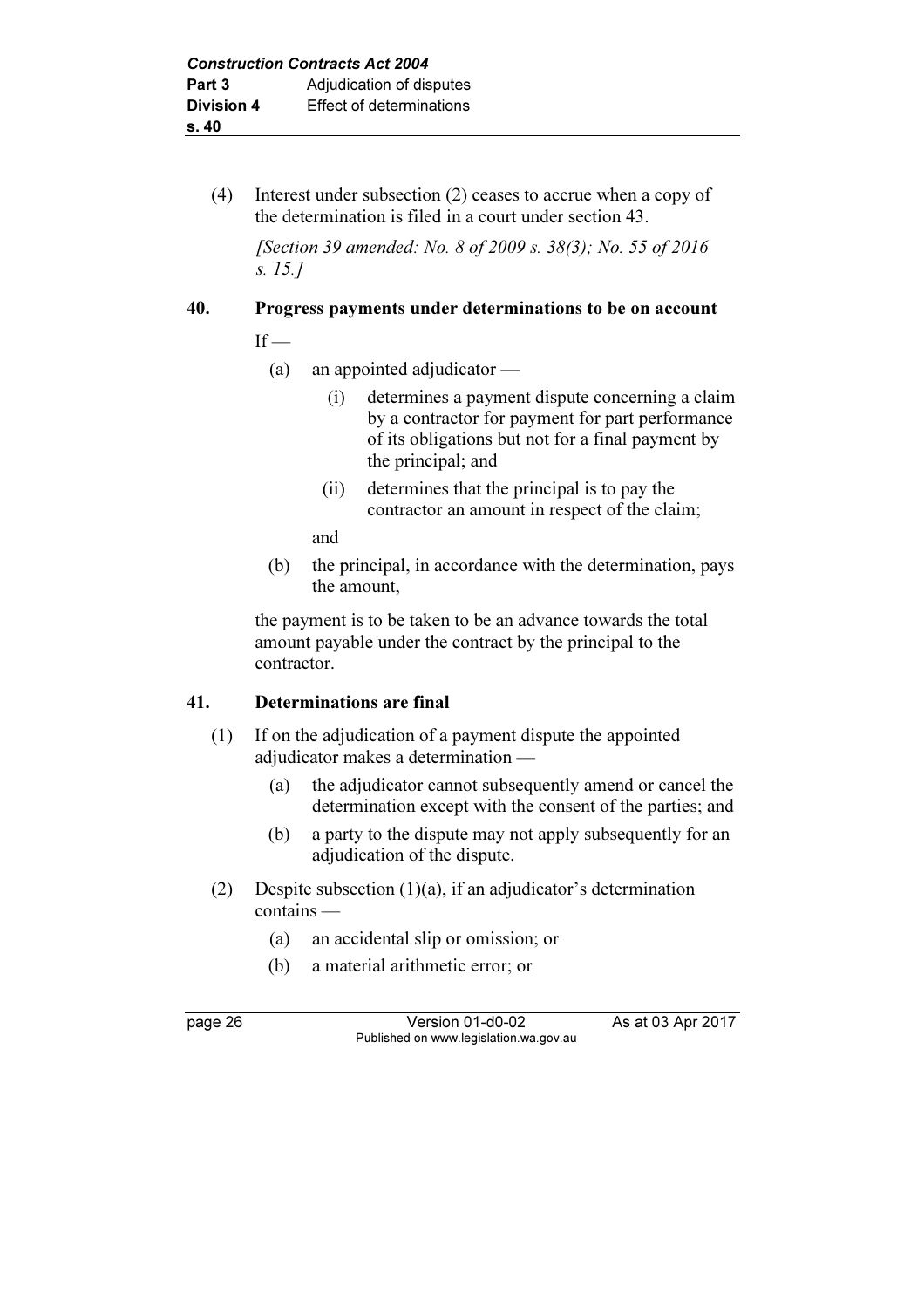(c) a material mistake in the description of any person, thing or matter,

 the adjudicator, on the application of a party or, after notifying the parties, on the adjudicator's own initiative, may correct the determination.

## Division 5 — Enforcing determinations

#### 42. Non-compliance by principal, contractor may suspend its obligations

- (1) If a determination requires the principal to pay the contractor an amount and the principal does not pay in accordance with the determination, the contractor may give the principal notice of the contractor's intention to suspend the performance of its obligations.
- (2) The notice must
	- (a) be in writing; and
	- (b) be prepared in accordance with, and contain the information prescribed by, the regulations; and
	- (c) state the date on which the contractor intends to suspend the performance of its obligations; and
	- (d) be given to the principal at least 3 business days before that date.
- (3) If on the date stated under subsection  $(2)(c)$  in the notice the principal has not paid the contractor the amount in accordance with the determination, the contractor may suspend the performance of its obligations until no longer than 3 business days after the date on which the amount is paid.
- (4) Subsection (3) does not prevent the contractor from at any time resuming the performance of its obligations.

As at 03 Apr 2017 Version 01-d0-02 Page 27 Published on www.legislation.wa.gov.au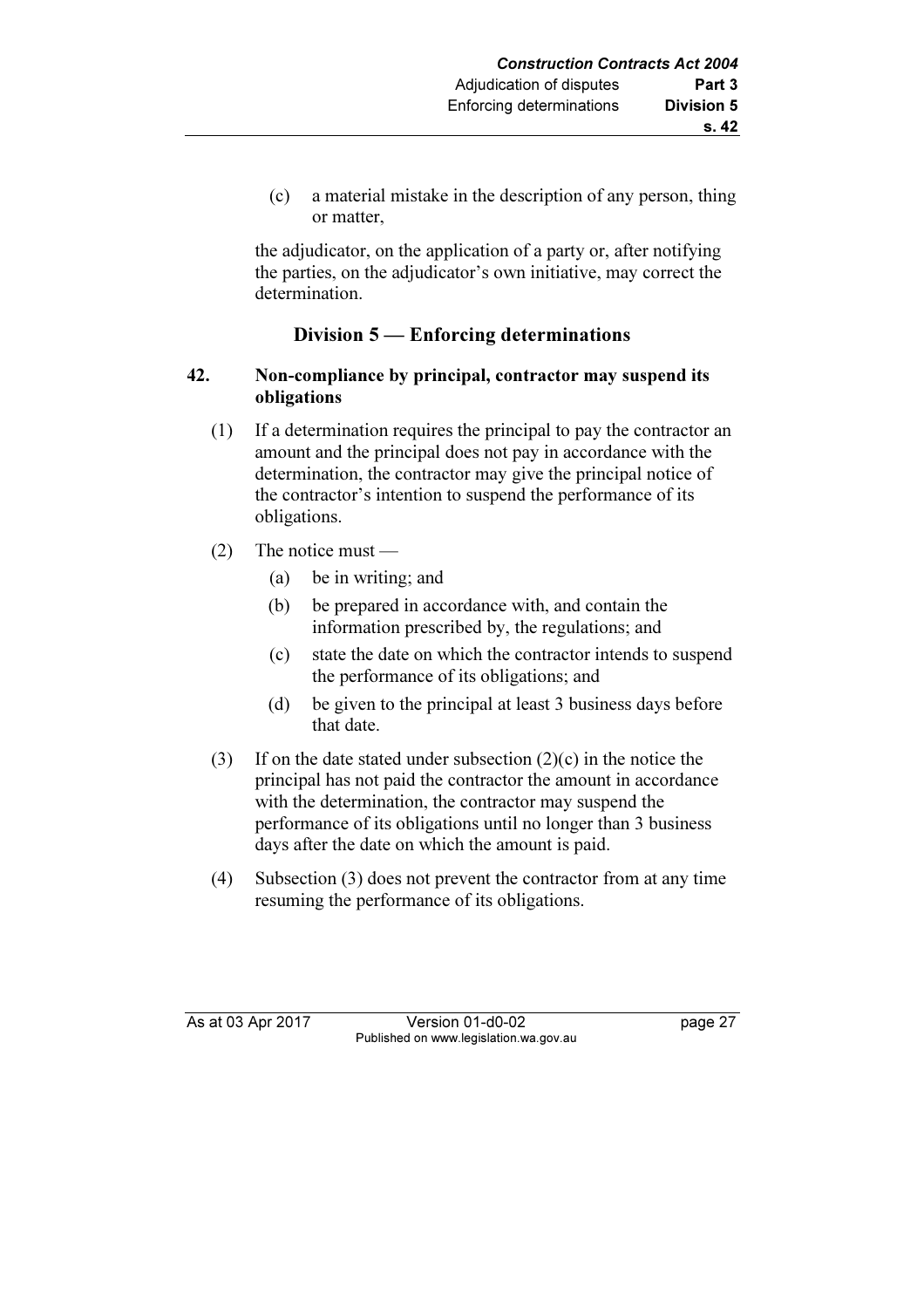- (5) A contractor that suspends the performance of its obligations in accordance with this section —
	- (a) is not liable for any loss or damage suffered by the principal or by any person claiming through the principal; and
	- (b) retains its rights under the contract, including any right to terminate the contract.

[Section 42 amended: No. 55 of  $2016 s$ , 16.]

#### 43. Determinations may be enforced as orders of court

 $(1)$  In this section —

court of competent jurisdiction, in relation to a determination, means a court with jurisdiction to deal with a claim for the recovery of a debt of the same amount as the amount that is payable under the determination.

- (2) A party entitled to be paid an amount under a determination may enforce the determination by filing in a court of competent jurisdiction —
	- (a) a copy of the determination that the Building Commissioner has certified to be a true copy; and
	- (b) an affidavit as to the amount not paid under the determination.
- (3) On filing under subsection (2), the determination is taken to be an order of the court, and may be enforced accordingly.

 [Section 43 amended: No. 16 of 2011 s. 128(6); No. 55 of 2016 s. 17.]

page 28 Version 01-d0-02 As at 03 Apr 2017 Published on www.legislation.wa.gov.au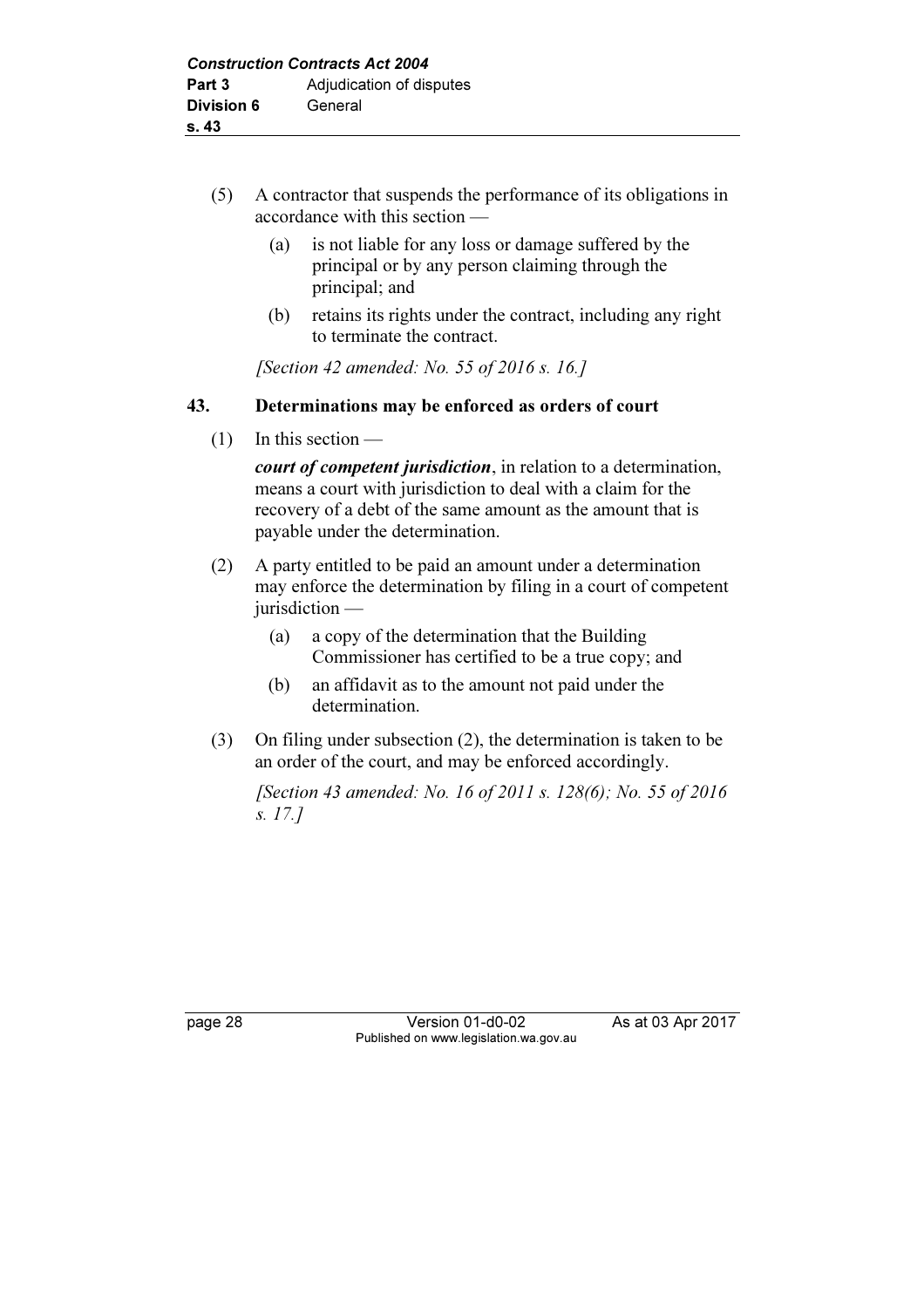## Division 6 — General

### 44. Costs of adjudications

- (1) For the purposes of this section the costs of an adjudication are —
	- (a) the entitlements of the appointed adjudicator under subsection (2); and
	- (b) the costs of any testing done, or of any expert engaged, under section  $32(2)(c)$ .
- (2) If an appointed adjudicator, within the prescribed time in section 31(2), dismisses an application for adjudication or makes a determination of the dispute, he or she is entitled —
	- (a) to be paid for his or her work
		- (i) at a rate agreed between the adjudicator and the parties that is not more than the maximum rate, if any, prescribed by the regulations; or
		- (ii) if a rate was not agreed, at the rate published under section 51 in respect of the adjudicator;

and

- (b) to be reimbursed any expenses reasonably incurred in connection with that work.
- (3) An appointed adjudicator who is disqualified under section 29 has the entitlements in subsection (2) in respect of any adjudication work done before the disqualification is notified to the parties.
- (4) Despite subsection (2), an appointed adjudicator may refuse to communicate his or her decision or determination under section 31(2) or 34(2) or subsection (10) until he or she has been paid and reimbursed in accordance with subsection (2).
- (5) The parties involved in a payment dispute are jointly and severally liable to pay the costs of an adjudication of the dispute.

As at 03 Apr 2017 Version 01-d0-02 page 29 Published on www.legislation.wa.gov.au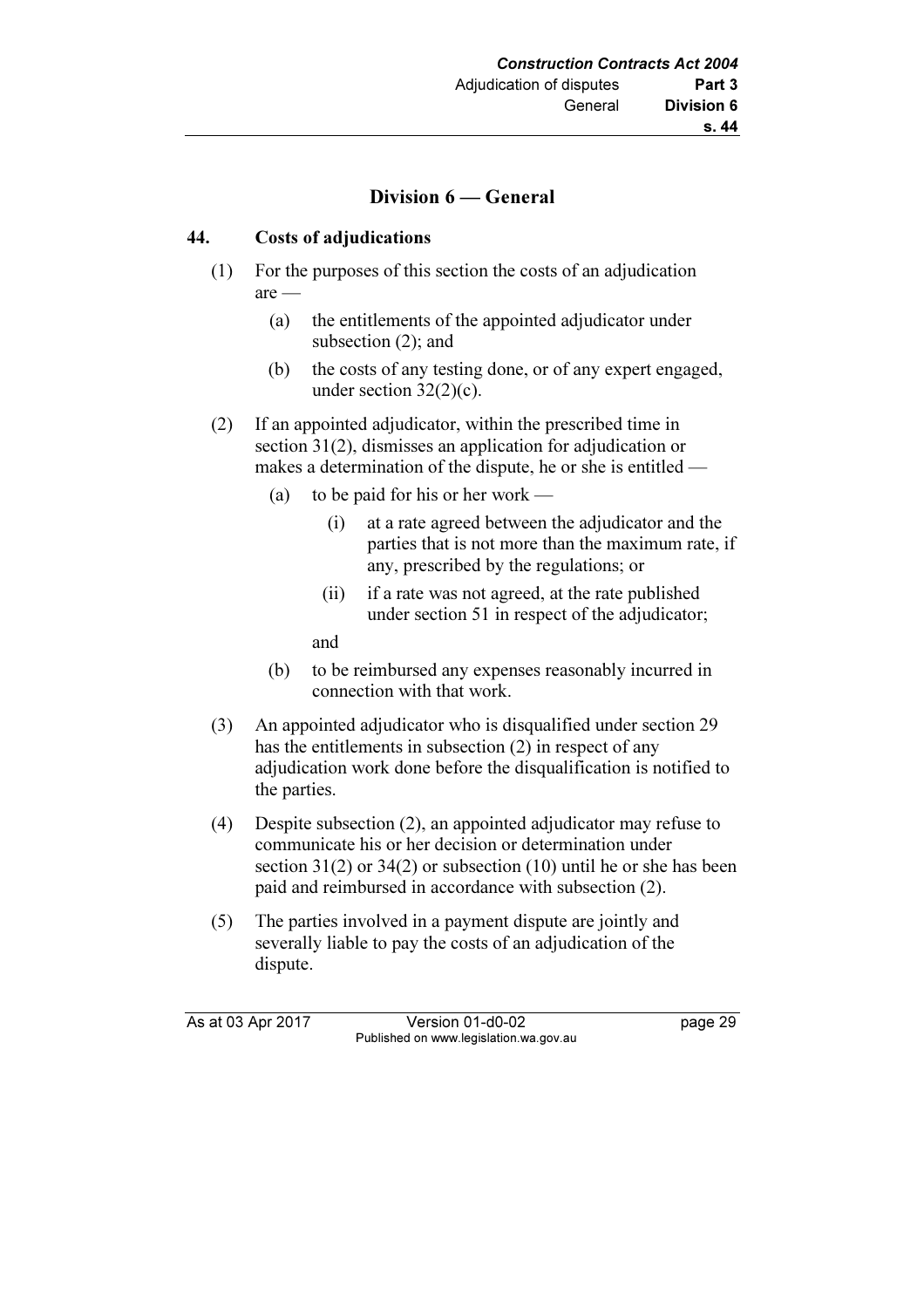- (6) As between themselves, the parties involved in a dispute are liable to pay the costs of an adjudication of the dispute in equal shares.
- (7) Subsections (5) and (6) do not prevent a decision being made under section 34(2).
- (8) An appointed adjudicator may at any time require one or more parties to provide a reasonable deposit, or reasonable security, for the, or any anticipated costs of the adjudication.
- (9) A prescribed appointor, before appointing an adjudicator, may require the applicant for adjudication to provide a deposit, or reasonable security, for the, or any anticipated costs of the adjudication.
- (10) If a party involved in a dispute has paid more than the party's share of the costs of an adjudication of the dispute, having regard to subsection (6), the appointed adjudicator may decide that another party must pay to the first-mentioned party such amount of the costs as would result in all the parties paying an equal amount of the costs.
- (11) If an appointed adjudicator makes a decision under subsection  $(10)$  —
	- (a) the adjudicator must include in the decision the date on which the amount is payable; and
	- (b) Divisions 4 and 5, with any necessary changes, apply to the decision as if it were a determination of an appointed adjudicator.
- (12) An appointed adjudicator may recover the costs of an adjudication from a person liable to pay the costs in a court of competent jurisdiction as if the costs were a debt due to the adjudicator.

## 45. Effect of this Part on civil proceedings

 (1) This Part does not prevent a party to a construction contract from instituting proceedings before an arbitrator or other person

page 30 Version 01-d0-02 As at 03 Apr 2017 Published on www.legislation.wa.gov.au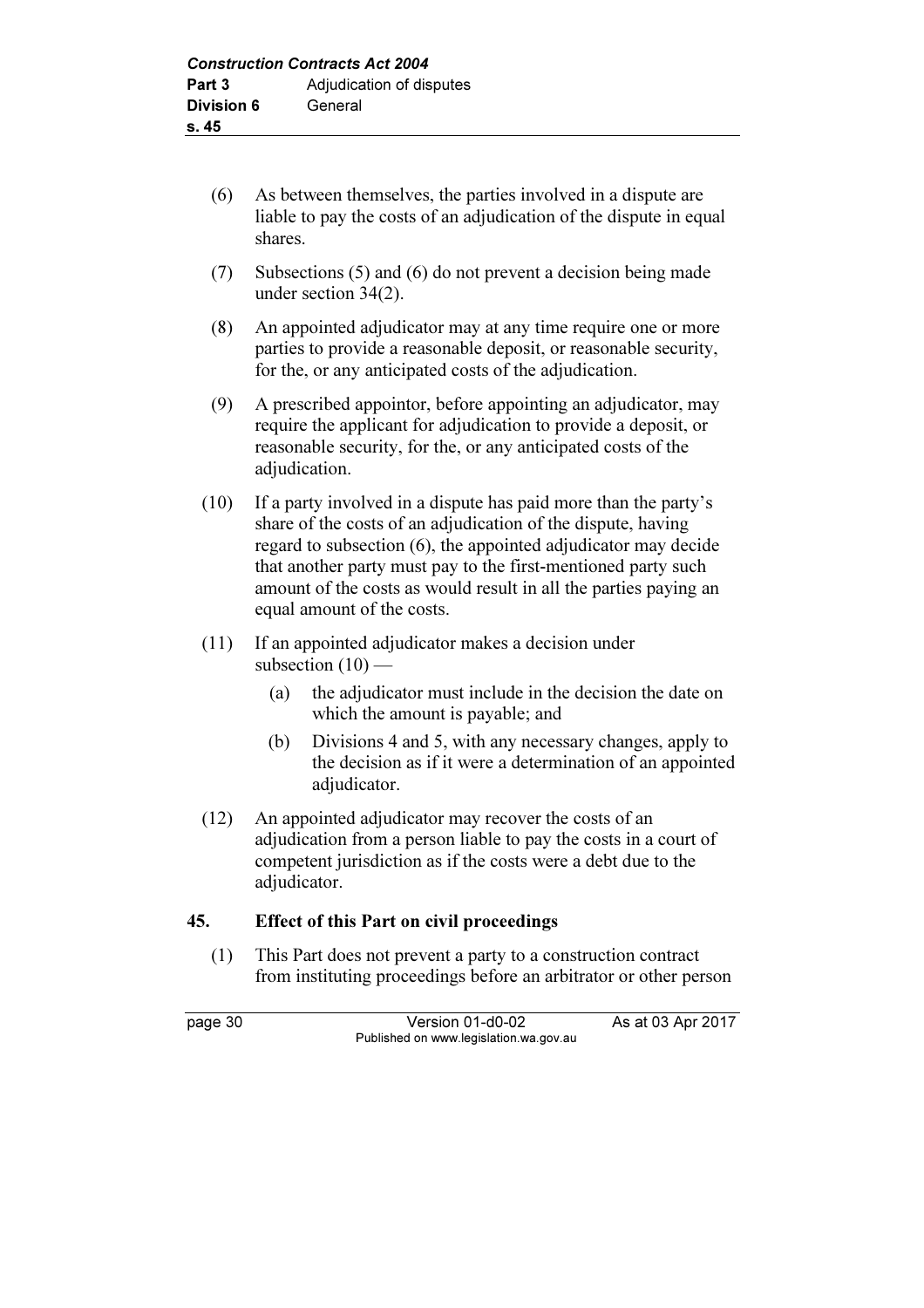or a court or other body in relation to a dispute or other matter arising under the contract.

- (2) If other such proceedings are instituted in relation to a payment dispute that is being adjudicated under this Part, the adjudication is to proceed despite those proceedings unless all of the parties, in writing, require the appointed adjudicator to discontinue the adjudication.
- (3) Evidence of anything said or done in an adjudication is not admissible before an arbitrator or other person or a court or other body, except for the purposes of an application made under section 29(3) or an appeal made under section 46.
- (4) An arbitrator or other person or a court or other body dealing with a matter arising under a construction contract —
	- (a) must, in making any award, judgment or order, allow for any amount that has been or is to be paid to a party under a determination of a payment dispute arising under the contract; and
	- (b) may make orders for the restitution of any amount so paid, and any other appropriate orders as to such a determination.

## 46. Review, limited right of

- (1) A person who is aggrieved by a decision made under section 31(2)(a) may apply to the State Administrative Tribunal for a review of the decision.
- (2) If, on a review, a decision made under section  $31(2)(a)$  is set aside and, under the State Administrative Tribunal Act 2004 section  $29(3)(c)(i)$  or (ii), is reversed the adjudicator is to make a determination under section 31(2)(b) within 10 business days after the date on which the decision under section  $31(2)(a)$  was reversed or any extension of that time consented to by the parties.

As at 03 Apr 2017 Version 01-d0-02 Page 31 Published on www.legislation.wa.gov.au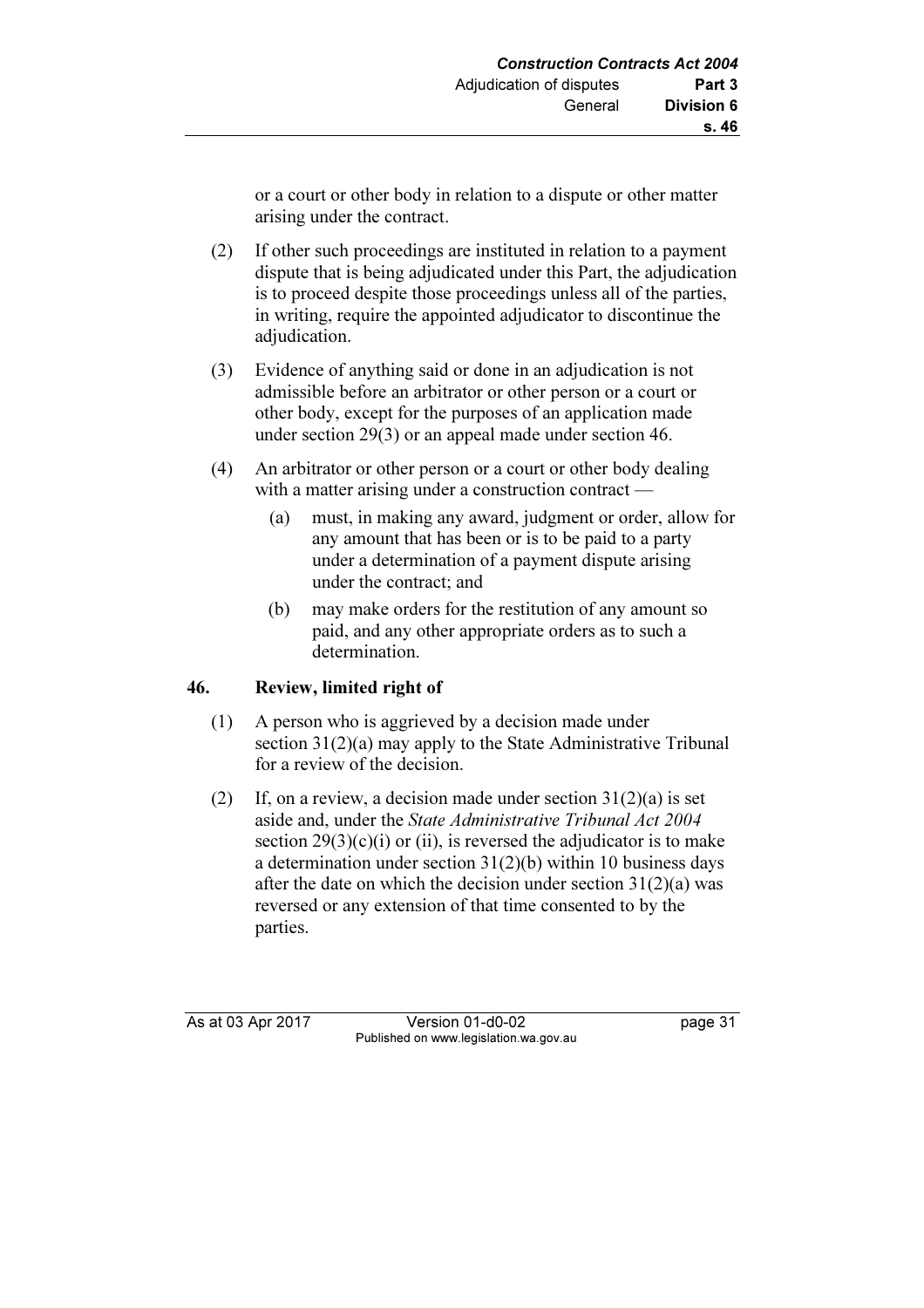(3) Except as provided by subsection (1) a decision or determination of an adjudicator on an adjudication cannot be appealed or reviewed.

[Section 46 amended: No. 55 of 2016 s. 18.]

page 32 Version 01-d0-02 As at 03 Apr 2017 Published on www.legislation.wa.gov.au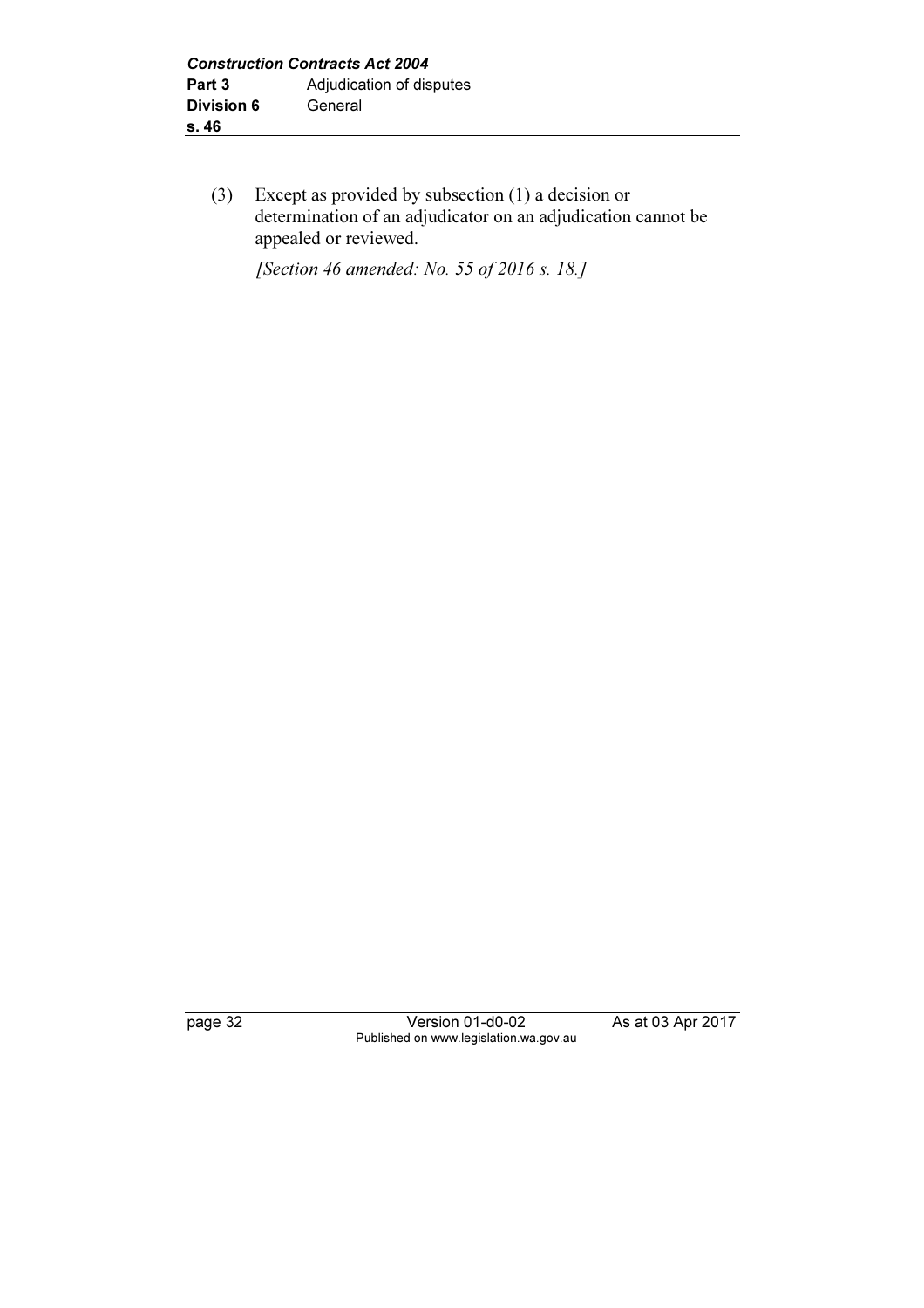## Part 4 — Administration

#### [47. Deleted: No. 16 of 2011 s. 128(5)]

#### 48. Registering adjudicators

- (1) An individual is eligible to be a registered adjudicator if he or she has the qualifications and experience prescribed by the regulations.
- (2) The Building Commissioner may register an individual as a registered adjudicator —
	- (a) on the application of an individual; or
	- (b) on the nomination of a prescribed appointor.
- (3) The regulations may prescribe a fee to be paid on making such an application or nomination.
- (4) The Building Commissioner must not register an individual as a registered adjudicator unless satisfied that the individual is eligible to be registered.
- (5) The Building Commissioner may cancel the registration of an individual as a registered adjudicator if satisfied that the individual —
	- (a) has ceased to be eligible to be registered;
	- (b) has misconducted, or is incompetent or unsuitable to conduct, adjudications under Part 3.
- (6) The Building Commissioner must keep a register of registered adjudicators and make it available for public inspection at no charge.
- (7) A certificate by the Building Commissioner stating that an individual was or was not at a time or in a period, or is or is not, a registered adjudicator is proof of the content of the certificate in the absence of evidence to the contrary.

[Section 48 amended: No. 16 of 2011 s. 128(6).]

As at 03 Apr 2017 Version 01-d0-02 page 33 Published on www.legislation.wa.gov.au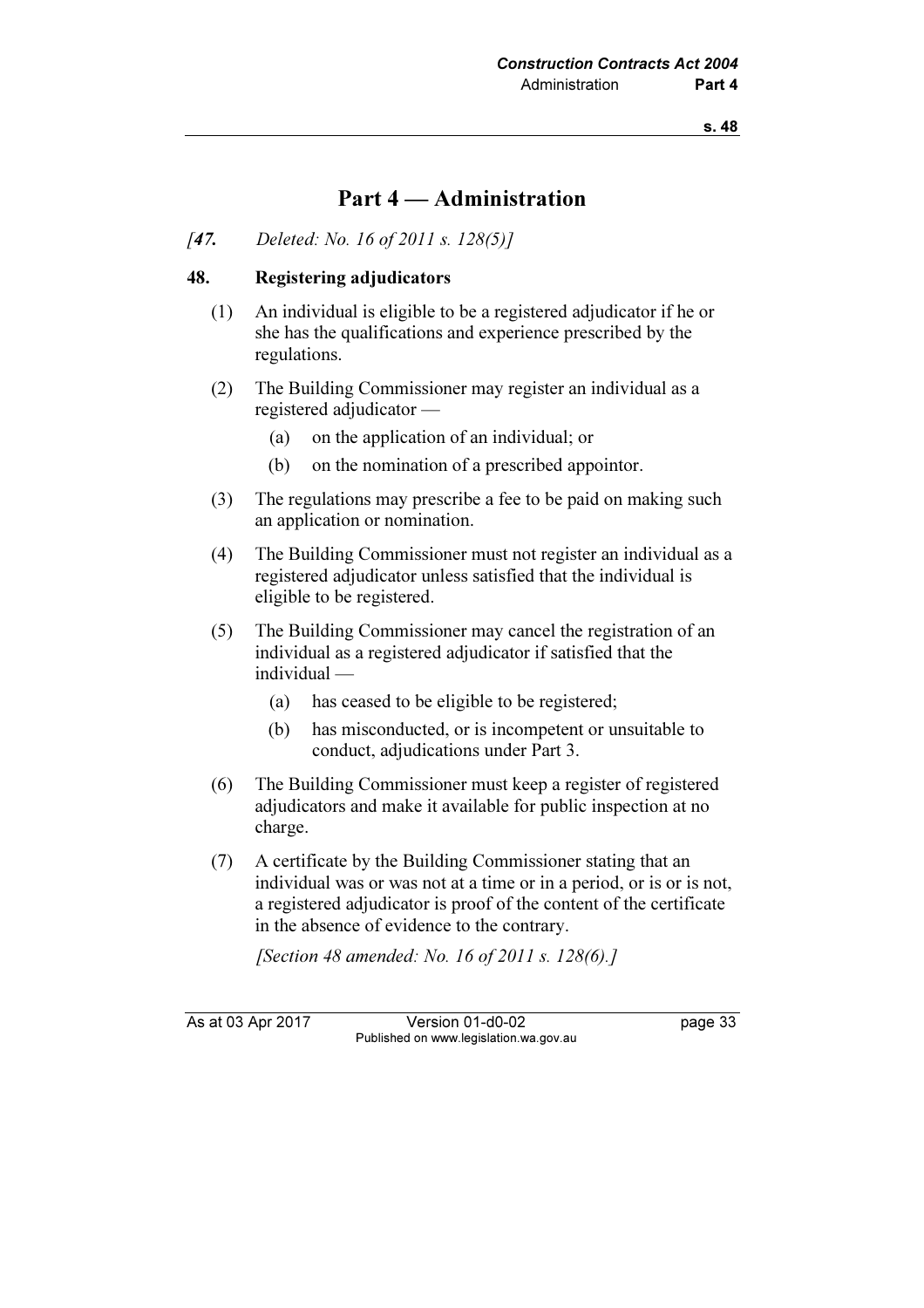#### s. 49

#### 49. Review of registration decisions

 A person who is aggrieved by a decision of the Building Commissioner made under section 48 may apply to the State Administrative Tribunal for a review of the decision.

[Section 49 amended: No. 16 of 2011 s. 128(6).]

#### 50. Publication of adjudicators' decisions

- (1) The Building Commissioner may make available for public inspection the result, or a report, of the decisions of registered adjudicators.
- (2) The Building Commissioner is to ensure that there is not included in the result, or a report, of the determination made available under subsection (1) —
	- (a) the identities of the parties to the adjudication;
	- (b) any information in the determination that is identified under section 36(e) as being not suitable for publication because of its confidential nature.
- (3) No charge is payable for inspecting the result, or a report, of a determination made available under subsection (1).

[Section 50 amended: No. 16 of 2011 s. 128(6).]

#### 51. Appointors' and adjudicators' rates to be published

- (1) A registered adjudicator is to ensure that the rate at which the adjudicator charges for his or her work under this Act is published in a manner approved by the Building Commissioner.
- (2) A prescribed appointor is to ensure that the rate at which the appointor charges for its work under this Act is published in a manner approved by the Building Commissioner.
- (3) Nothing in subsection (1) or (2) prevents any of the parties from agreeing the rate to be charged by a registered adjudicator or a prescribed appointor for work under this Act.

page 34 Version 01-d0-02 As at 03 Apr 2017 Published on www.legislation.wa.gov.au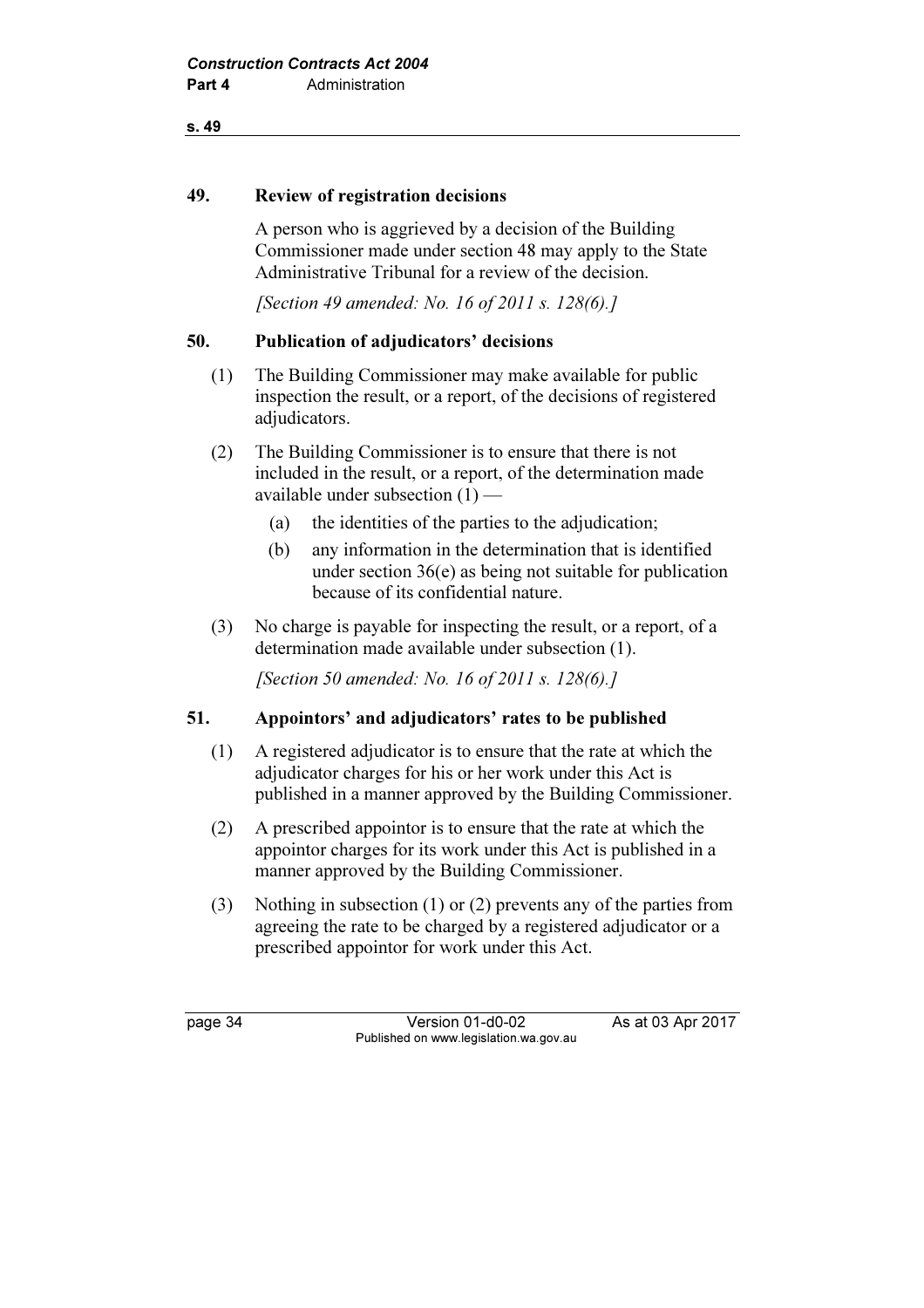(4) A published or agreed rate as referred to in this section is not to be more than the maximum rate, if any, prescribed by the regulations.

[Section 51 amended: No. 16 of 2011 s. 128(6).]

### 52. Annual report

 Before 1 November in each year, the Building Commissioner must give the Minister a written report about the operation and effectiveness of this Act in the financial year that ended in that year.

[Section 52 amended: No. 16 of 2011 s. 128(6).]

As at 03 Apr 2017 Version 01-d0-02 page 35 Published on www.legislation.wa.gov.au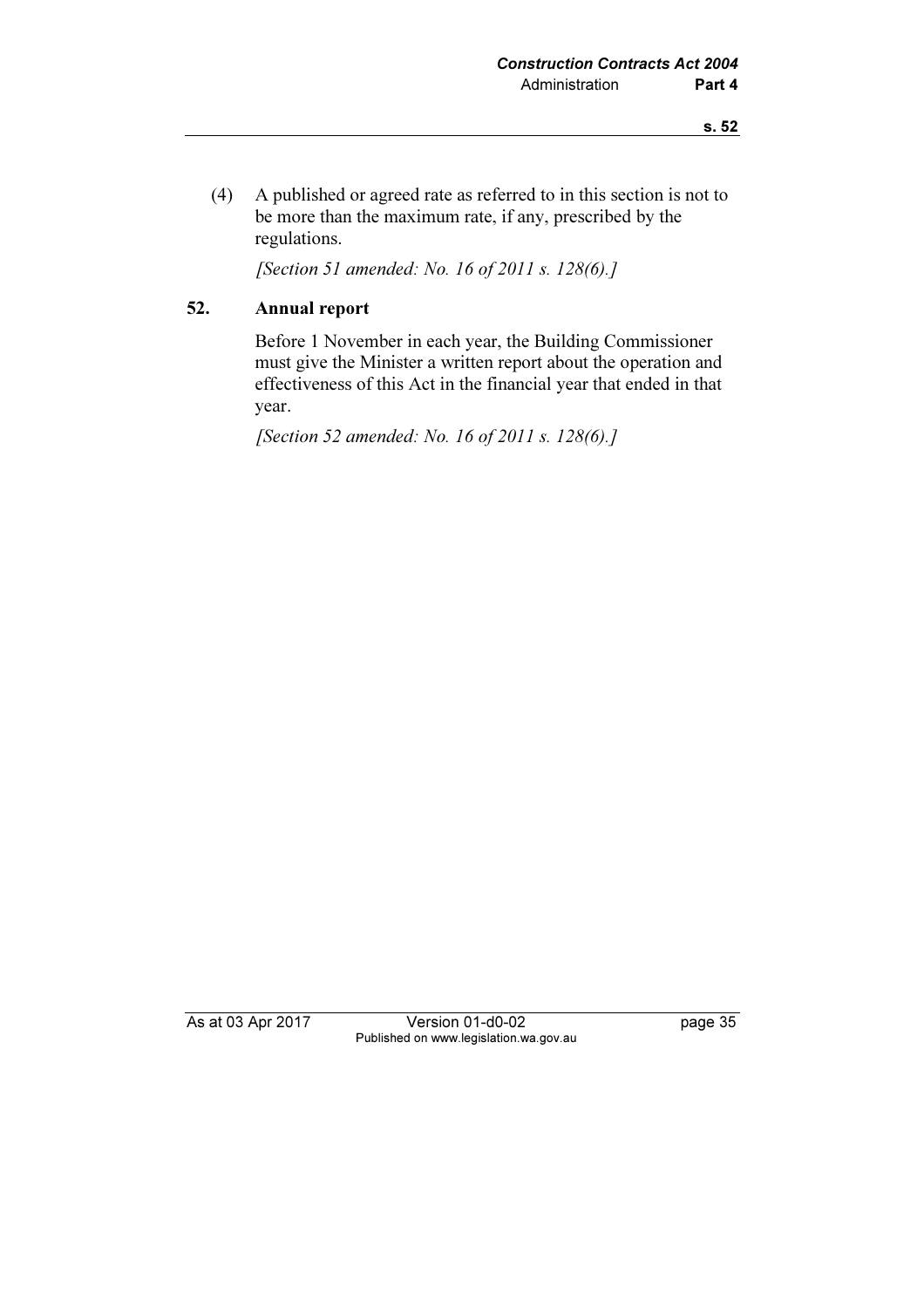s. 53

## Part 5 — Miscellaneous

#### 53. No contracting out

- (1) A provision in an agreement or arrangement, whether a construction contract or not and whether in writing or not, that purports to exclude, modify or restrict the operation of this Act has no effect.
- (2) A provision in an agreement or arrangement that has no effect because of subsection (1) does not prejudice or affect the operation of other provisions of the agreement or arrangement.
- (3) Any purported waiver, whether in a construction contract or not and whether in writing or not, of an entitlement under this Act has no effect.

#### 54. Immunity from tortious liability

 $(1)$  In this section —

protected person means an appointed adjudicator, a prescribed appointor or the Building Commissioner.

- (2) In this section, a reference to the doing of anything includes a reference to an omission to do anything.
- (3) An action in tort does not lie against a protected person for anything that the person has done, in good faith, in the performance or purported performance of a function under this Act.
- (4) The protection given by subsection (3) applies even though the thing done as described in that subsection may have been capable of being done whether or not this Act has been enacted.
- (5) Despite subsection (3), the State is not relieved of any liability that it might have for the Building Commissioner having done anything as described in that subsection.

[Section 54 amended: No. 16 of 2011 s. 128(6).]

page 36 Version 01-d0-02 As at 03 Apr 2017 Published on www.legislation.wa.gov.au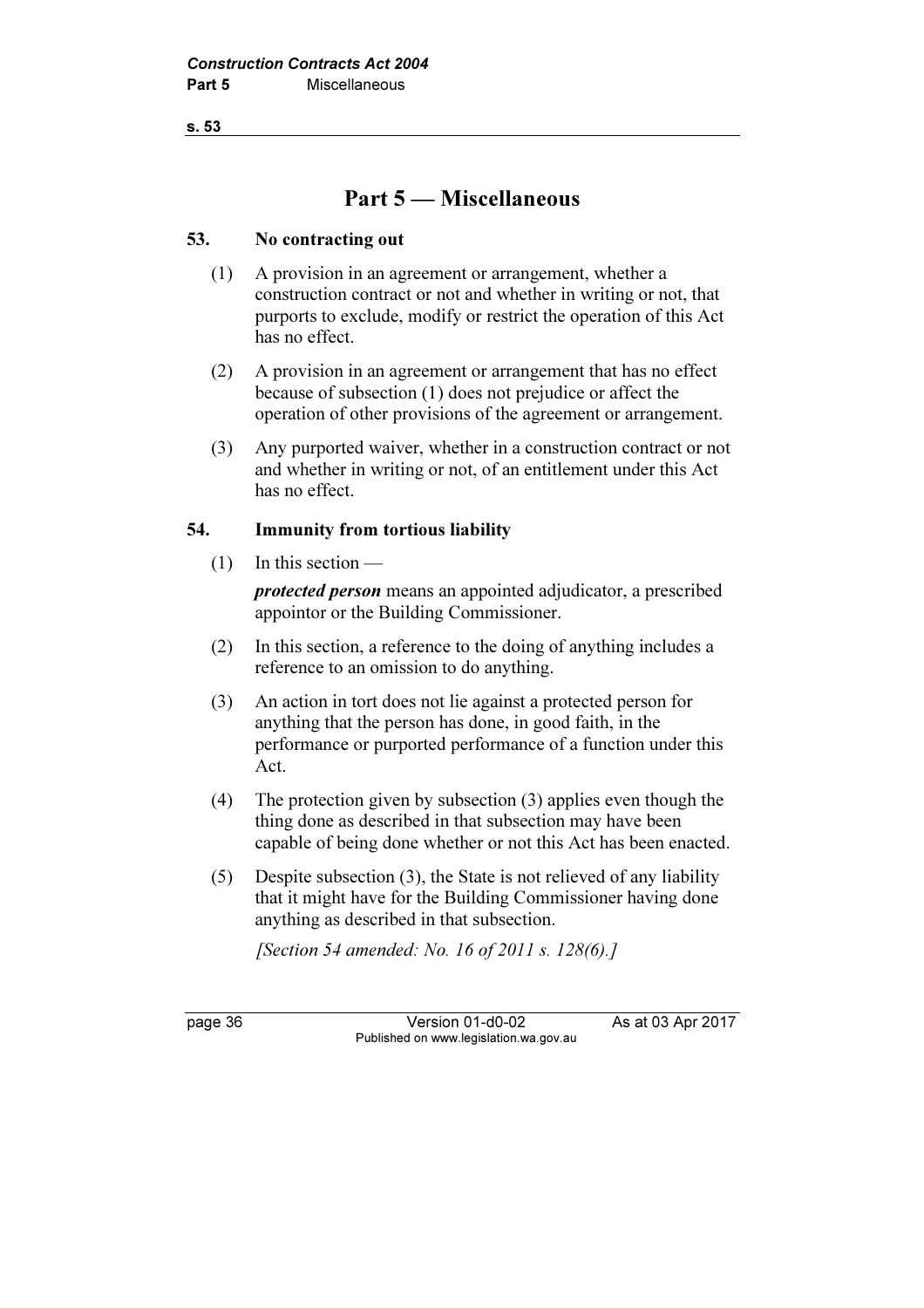#### 55. Regulations

- (1) The Governor may make regulations prescribing all matters that are required or permitted by this Act to be prescribed, or are necessary or convenient to be prescribed for giving effect to the purposes of this Act.
- (2) Without limiting subsection (1), the regulations may regulate the practice and procedure in adjudications.

#### 56. Review of Act

- (1) As soon as practicable after the  $5<sup>th</sup>$  anniversary of its commencement, the Minister must review the operation and effectiveness of this Act and prepare a report about the review.
- (2) As soon as practicable after preparing the report, the Minister must cause it to be laid before each House of Parliament.

As at 03 Apr 2017 Version 01-d0-02 page 37 Published on www.legislation.wa.gov.au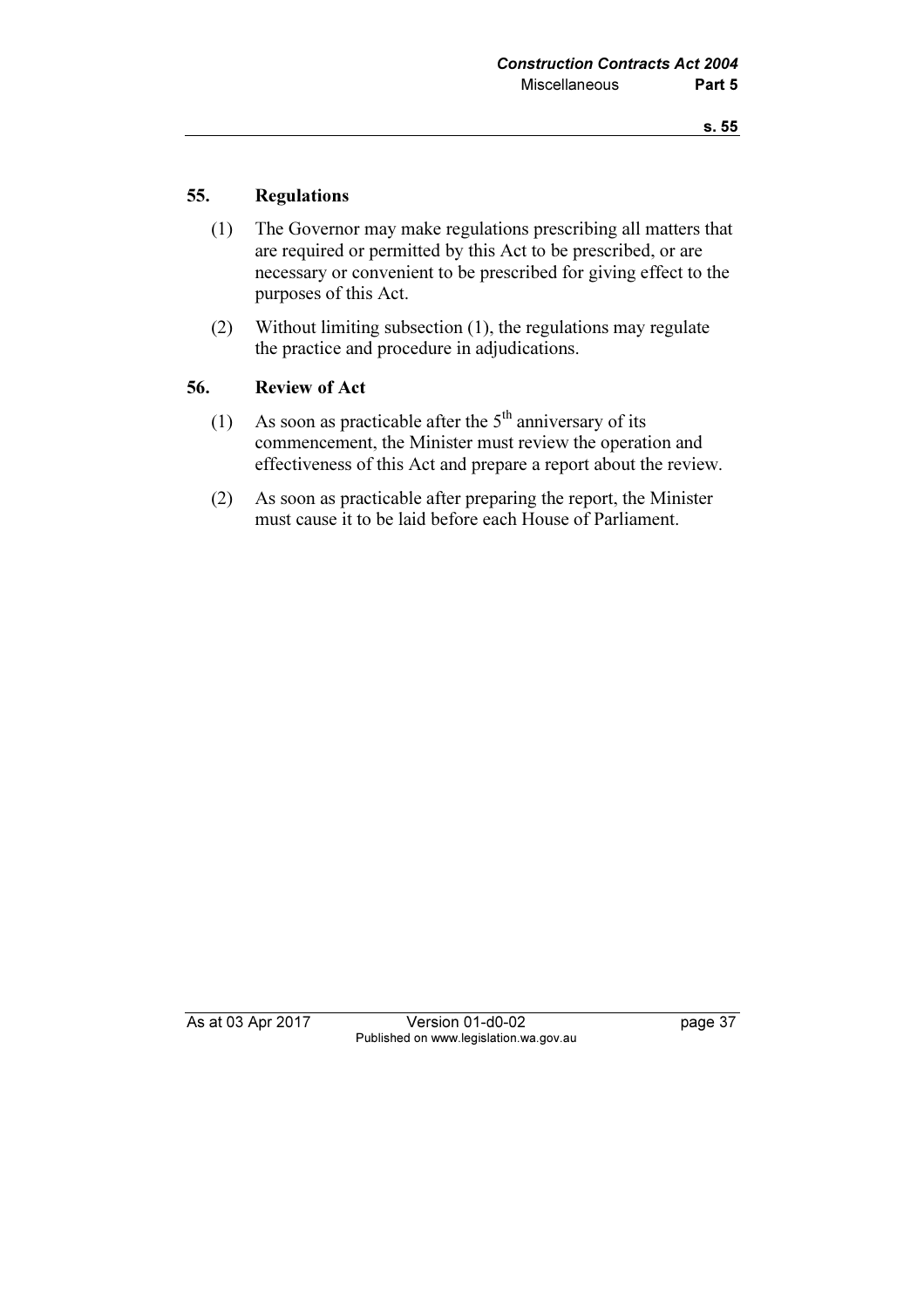## Part 6 — Transitional provisions

[Heading inserted: No. 55 of 2016 s. 19.]

### Division 1 — Provisions relating to the Construction Contracts Amendment Act 2016

[Heading inserted: No. 55 of 2016 s. 19.]

#### 57. Resubmitted claims: previous adjudications

The reference in section  $6(2)$  to an adjudication that has been dismissed or determined under section 31(2) includes a reference to an adjudication that was dismissed or determined under section 31(2) before 15 December 2016.

[Section 57 inserted: No. 55 of 2016 s. 19.]

#### 58. Extension of periods of time

- (1) This section applies to a period of time, specified in section  $26(1)$ ,  $28(1)$  or  $29(2)(b)$ , that expired before 15 December 2016.
- (2) If a thing that could be done, or was required to be done, within the period was not done, and the period, as extended by the amendment in the Construction Contracts Amendment Act 2016 section 8, 10 or 11 (whichever is relevant), expires on or after 15 December 2016, the thing may be done within the period as extended.

[Section 58 inserted: No. 55 of 2016 s. 19.]

#### 59. Effect of notices under s. 42(1) after commencement and before 1 January 2017

 A notice purportedly given for the purposes of section 42(1) on or after 15 December 2016 and before 1 January 2017, but which was not given in compliance with section  $42(2)(d)$ , is taken to be as valid and as effective as it would have been if

page 38 Version 01-d0-02 As at 03 Apr 2017 Published on www.legislation.wa.gov.au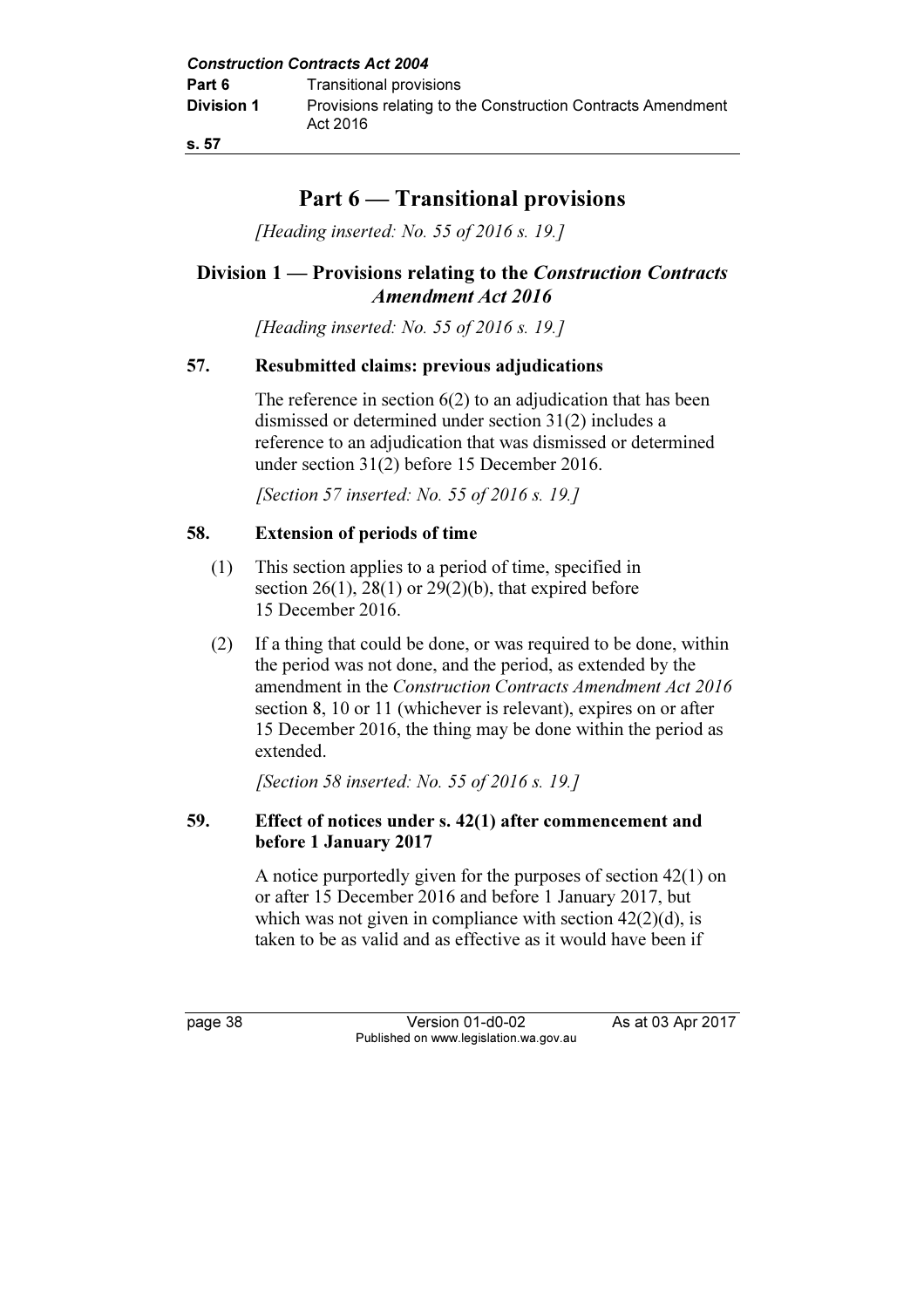s. 60

section 42(2)(d) had not been amended by the Construction Contracts Amendment Act 2016 section 16.

[Section 59 inserted: No. 55 of 2016 s. 19.]

#### 60. Payment periods: contracts entered into before 3 April 2017

 Section 10 applies to a construction contract entered into before 3 April 2017 as if the Construction Contracts Amendment Act 2016 section 7 had not come into operation.

[Section 60 inserted: No. 55 of 2016 s. 20.]

As at 03 Apr 2017 Version 01-d0-02 page 39 Published on www.legislation.wa.gov.au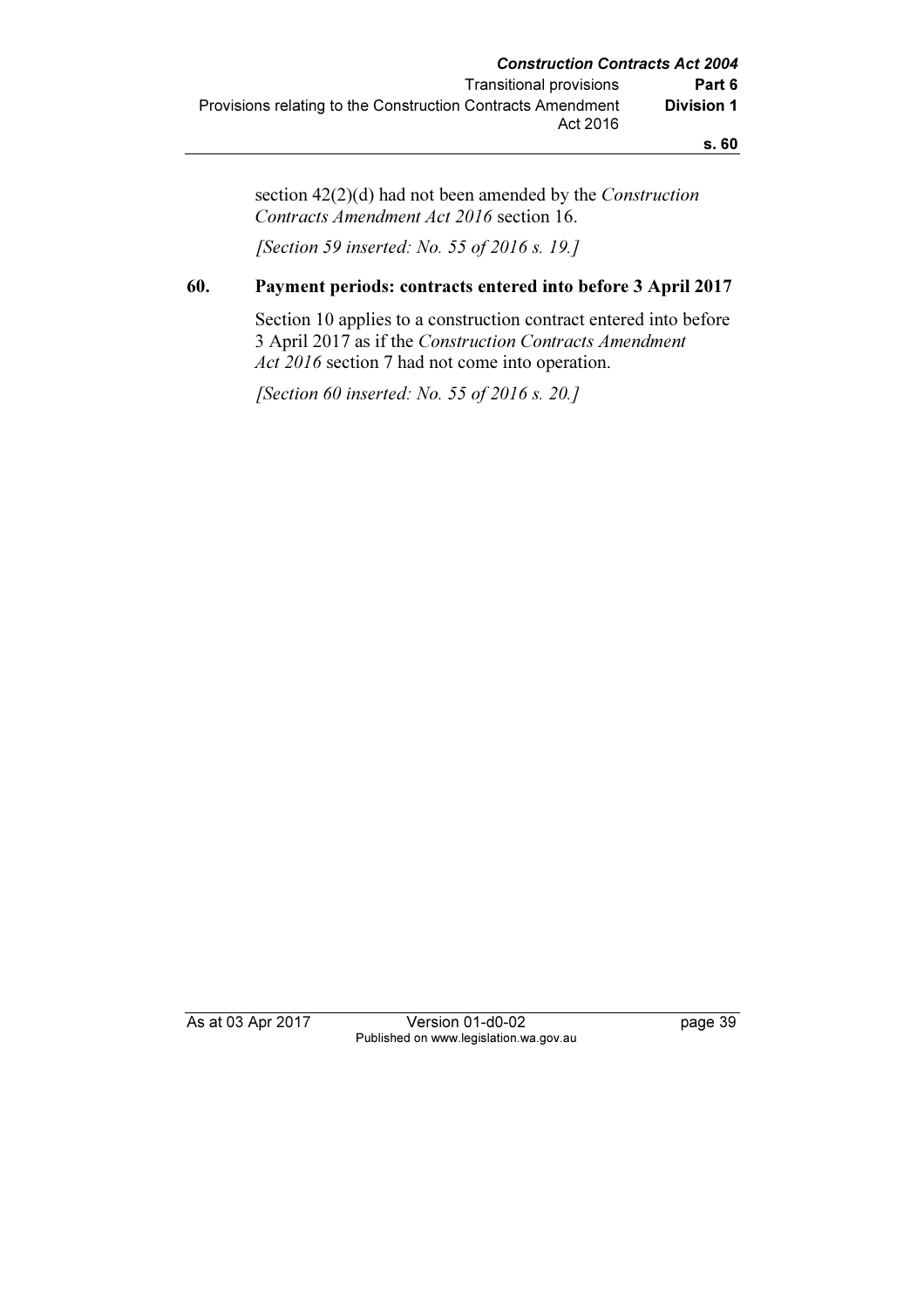## Schedule 1 — Implied provisions

[s. 13 to 22]

#### Division 1 — Variations

#### 1. Variations must be agreed

 The contractor is not bound to perform any variation of its obligations unless the contractor and the principal have agreed on —

- (a) the nature and extent of the variation of those obligations; and
- (b) the amount, or a means of calculating the amount, that the principal is to pay the contractor in relation to the variation of those obligations.

#### Division 2 — Contractor's entitlement to be paid

#### 2. Contractor entitled to be paid

- (1) The contractor is entitled to be paid a reasonable amount for performing its obligations.
- (2) Subclause (1) applies whether or not the contractor performs all of its obligations.

#### Division 3 — Claims for progress payments

#### 3. Entitlement to claim progress payments

 The contractor is entitled to make one or more claims for a progress payment in relation to those of the contractor's obligations that the contractor has performed and for which it has not been paid by the principal.

#### 4. When claims for progress payments can be made

- (1) A claim by the contractor for a progress payment can be made at any time after the contractor has performed any of its obligations.
- (2) The making of a claim for a progress payment does not prevent the contractor from making any other claim for moneys payable to the contractor under or in connection with this contract.

page 40 Version 01-d0-02 As at 03 Apr 2017 Published on www.legislation.wa.gov.au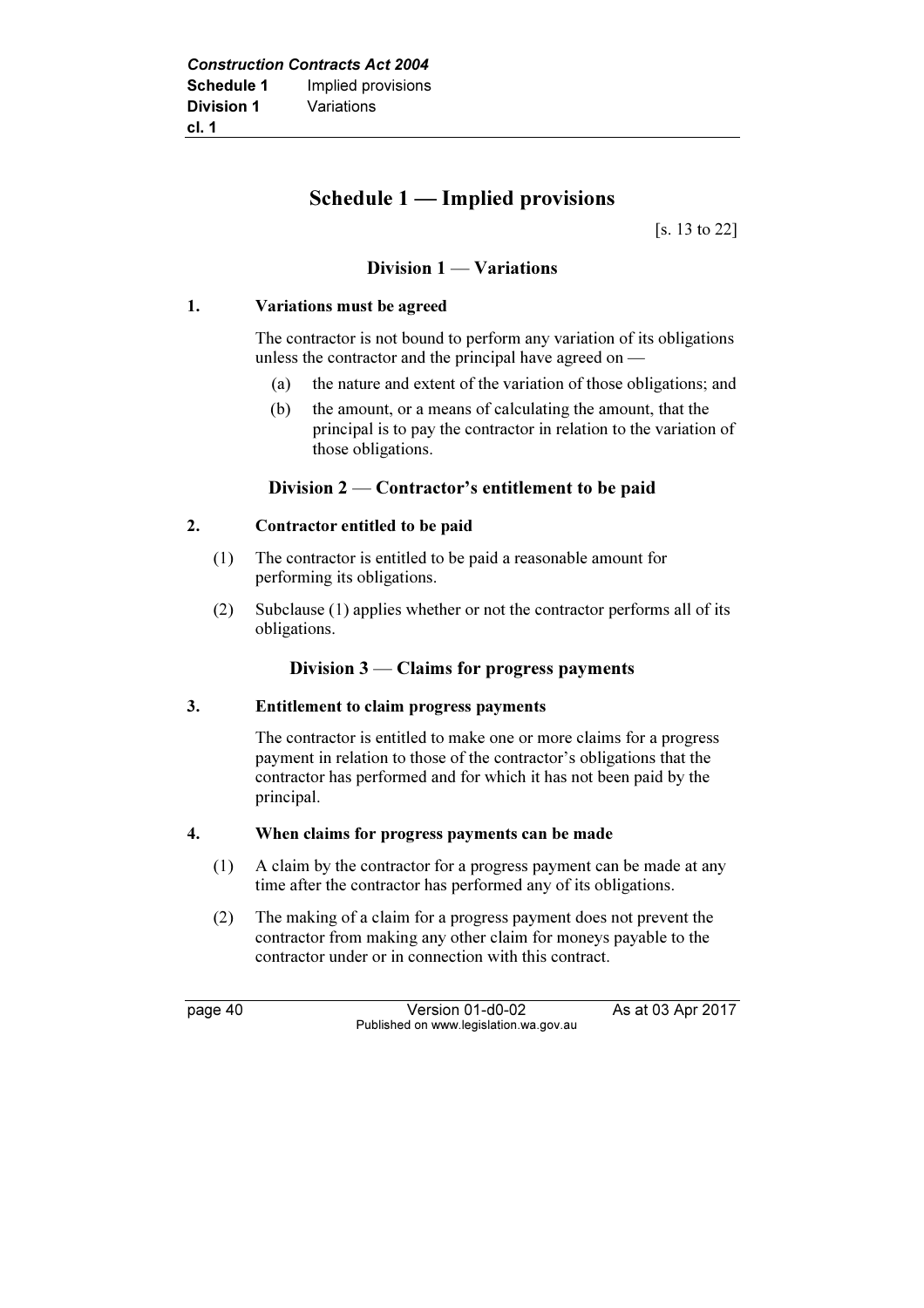#### Division 4 — Making claims for payment

#### 5. Claim for payment, content

(1) In this clause —

payment claim means a claim —<br>(a) by the contractor to the n

- by the contractor to the principal for payment of an amount in relation to the performance by the contractor of its obligations under this contract; or
- (b) by the principal to the contractor for payment of an amount in relation to the performance or non-performance by the contractor of its obligations under this contract.
- (2) A payment claim must
	- (a) be in writing; and
	- (b) be addressed to the party to which the claim is made; and
	- (c) state the name of the claimant; and
	- (d) state the date of the claim; and
	- (e) state the amount claimed; and
	- (f) in the case of a claim by the contractor itemise and describe the obligations that the contractor has performed and to which the claim relates in sufficient detail for the principal to assess the claim; and
	- (g) in the case of a claim by the principal describe the basis for the claim in sufficient detail for the contractor to assess the claim; and
	- (h) be signed by the claimant; and
	- (i) be given to the party to which the claim is made.
- (3) In the case of a claim by the contractor, the amount claimed in a payment claim —
	- (a) must be calculated in accordance with this contract; or
	- (b) if this contract does not provide a means of calculating the amount, must be —
		- (i) if this contract says that the principal is to pay the contractor one amount (the contract sum) for the

As at 03 Apr 2017 Version 01-d0-02 Page 41 Published on www.legislation.wa.gov.au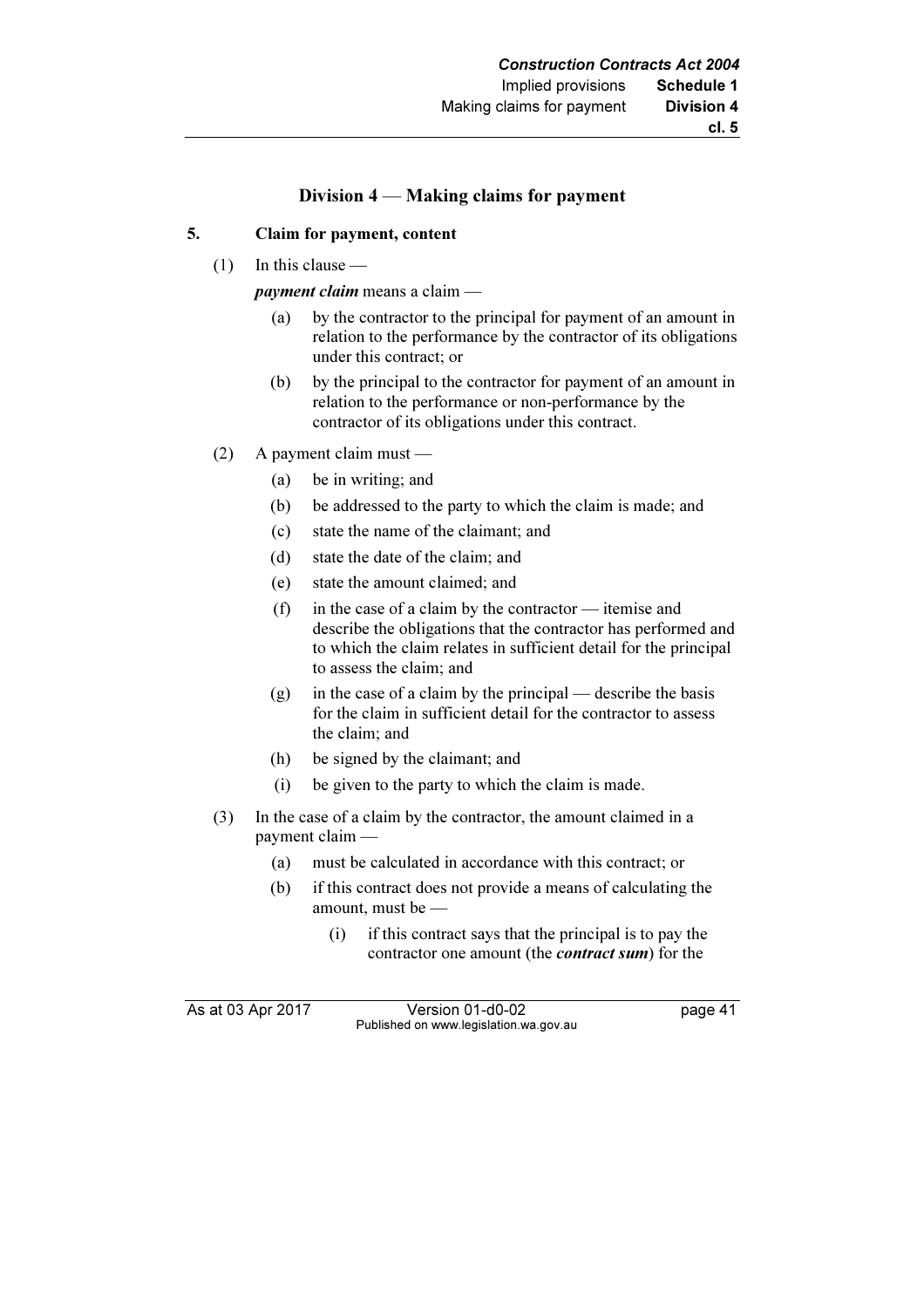performance by the contractor of all of its obligations under this contract (the *total obligations*) — the proportion of the contract sum that is equal to the proportion that the obligations performed and detailed in the claim are of the total obligations; or

- (ii) if this contract says that the principal is to pay the contractor in accordance with rates specified in this contract — the value of the obligations performed and detailed in the claim calculated by reference to those rates; or
- (iii) in any other case a reasonable amount for the obligations performed and detailed in the claim.
- (4) Paragraph (b) of subclause (3) does not prevent the amount claimed in a progress claim from being an aggregate of amounts calculated under one or more of subparagraphs (i), (ii) and (iii) of that paragraph.

#### Division 5 — Responding to claims for payment

#### 6. Term used: payment claim

In this Division —

payment claim means a claim —<br>(a) by the contractor to the p

- by the contractor to the principal for payment of an amount in relation to the performance by the contractor of its obligations under this contract; or
- (b) by the principal to the contractor for payment of an amount in relation to the performance or non-performance by the contractor of its obligations under this contract.

#### 7. Responding to payment claim

- (1) If a party that receives a payment claim
	- (a) believes the claim should be rejected because the claim has not been made in accordance with this contract; or
	- (b) disputes the whole or part of the claim,

 the party must, within 14 days after receiving the claim, give the claimant a notice of dispute.

page 42 Version 01-d0-02 As at 03 Apr 2017 Published on www.legislation.wa.gov.au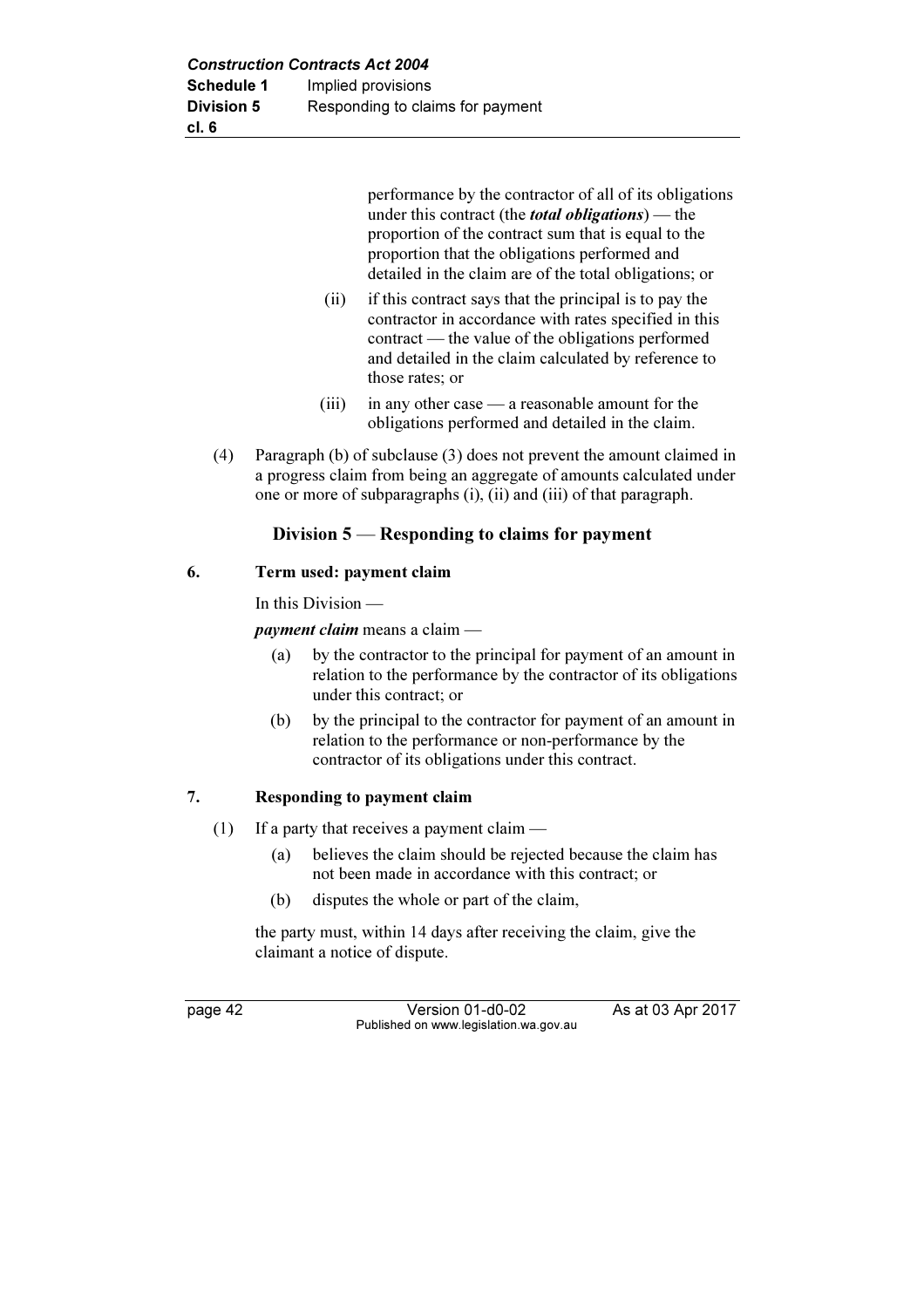- (2) A notice of dispute must
	- (a) be in writing; and
	- (b) be addressed to the claimant; and
	- (c) state the name of the party giving the notice; and
	- (d) state the date of the notice; and
	- (e) identify the claim to which the notice relates; and
	- (f) if the claim is being rejected under subclause  $(1)(a)$  state the reasons for the belief that the claim has not been made in accordance with this contract; and
	- (g) if the claim is being disputed under subclause  $(1)(b)$  identify each item of the claim that is disputed and state, in relation to each of those items, the reasons for disputing it; and
	- (h) be signed by the party giving the notice.
- (3) Within 28 days after a party receives a payment claim, the party must do one of the following, unless the claim has been rejected or wholly disputed in accordance with subclause (1) —
	- (a) pay the part of the amount of the claim that is not disputed;
	- (b) pay the whole of the amount of the claim.
- (4) If under this contract the principal is entitled to retain a portion of any amount payable by the principal to the contractor —
	- (a) subclause (3) does not affect the entitlement; and
	- (b) the principal must advise the contractor in writing (either in a notice of dispute or separately) of any amount retained under the entitlement.

#### Division 6 — Interest on overdue payments

#### 8. Interest payable on overdue payments

 (1) Interest is payable on so much of an amount that is payable under this contract by a party to another party on or before a certain date but which is unpaid after that date.

As at 03 Apr 2017 Version 01-d0-02 Page 43 Published on www.legislation.wa.gov.au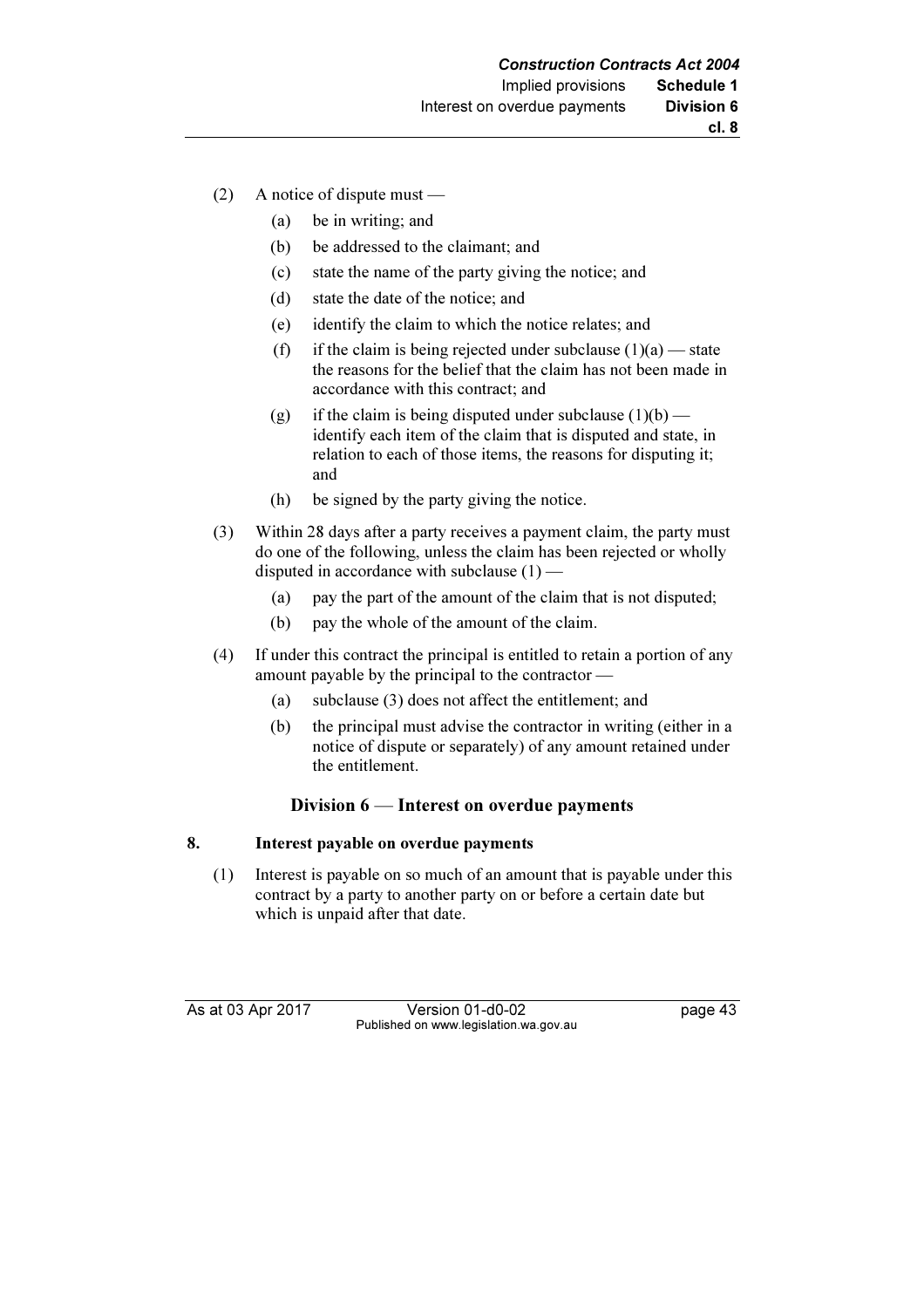- (2) The interest is to be paid for the period beginning on the day after the date on which the amount is due and ending on and including the date on which the amount payable is paid.
- (3) The rate of interest at any time is equal to that prescribed for that time under the Civil Judgments Enforcement Act 2004 section  $8(1)(a)$ .

[Clause 8 amended: No. 8 of 2009 s. 38(4).]

#### Division 7 — Ownership of goods

#### 9. When ownership of goods supplied by contractor passes

The ownership of goods that are —

- (a) related to construction work; and
- (b) supplied to the site of the construction work by the contractor under its obligations under this contract,

 passes from the contractor when whichever of the following happens first —

- (c) when the contractor is paid for the goods; or
- (d) when the goods become fixtures.

#### Division 8 — Duties as to unfixed goods on insolvency

#### 10. Duties of principal or landowner etc. as to unfixed goods on insolvency

(1) In this clause —

*insolvent* means —<br>(a) in relation t

- in relation to a natural person, an insolvent under administration as that term is defined in the Corporations Act 2001 of the Commonwealth:
- (b) in relation to a body corporate, an externally-administered body corporate as that term is defined in the Corporations Act 2001 of the Commonwealth.

 $(2)$  If —

page 44 Version 01-d0-02 As at 03 Apr 2017 Published on www.legislation.wa.gov.au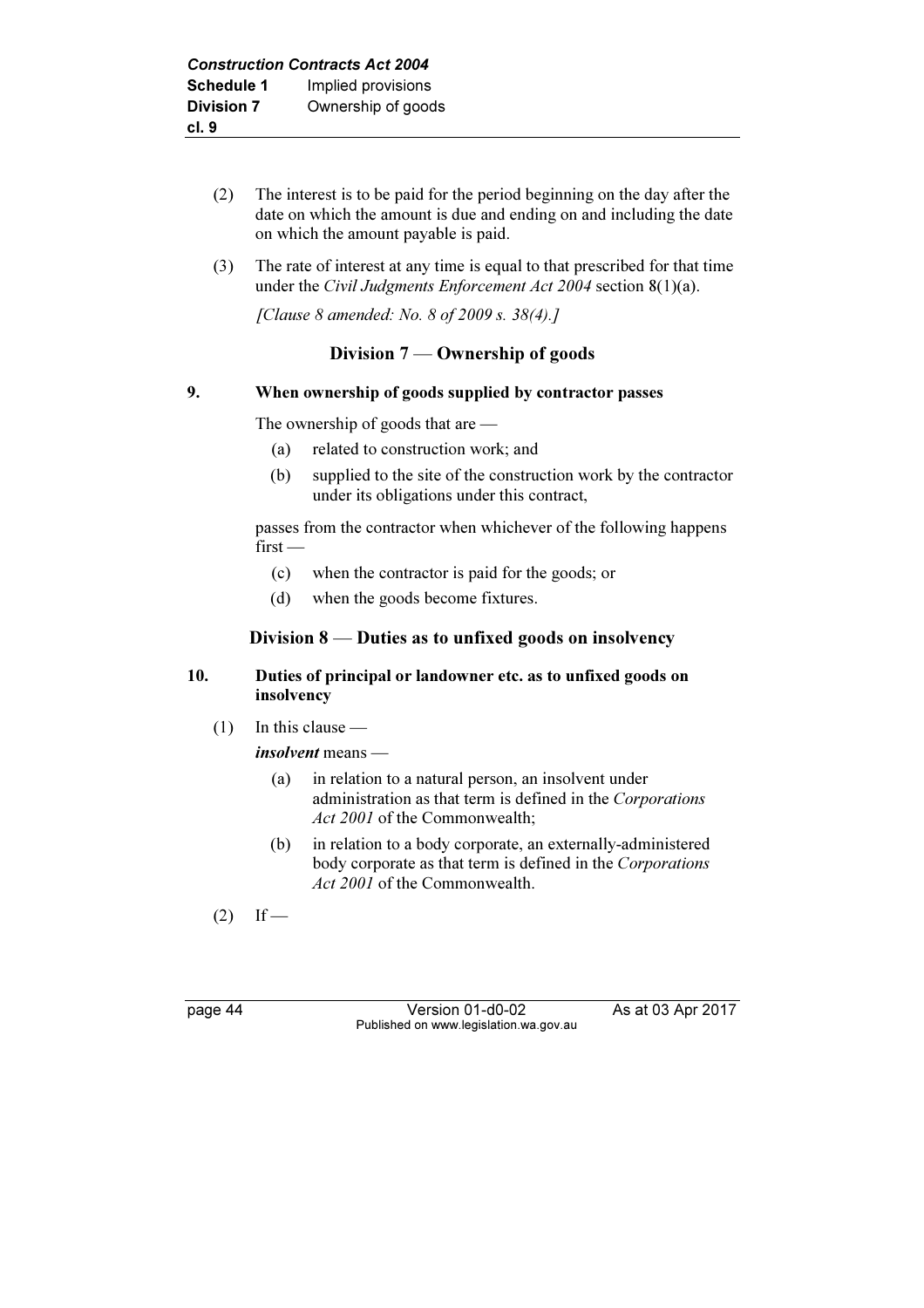- (a) goods that are related to construction work have been supplied to the site of the construction work by the contractor under its obligations under this contract; and
- (b) the contractor has not been paid for the goods; and
- (c) the goods have not become fixtures; and
- (d) ownership of the goods has not passed from the contractor; and
- (e) the goods are in the possession of or under the control of  $-$ 
	- (i) the principal; or
	- (ii) a person for whom, directly or indirectly, the principal is performing construction work or to whom, directly or indirectly, the principal is supplying goods and services that are related to construction work;

and

(f) the principal or that person becomes an insolvent,

the principal and that person —

- (g) must not, during the insolvency, allow the goods to become fixtures or to fall into the possession of or under the control of any other person, other than the contractor, except with the prior written consent of the contractor; and
- (h) must allow the contractor a reasonable opportunity to repossess the goods.

#### Division 9 — Retention money

#### 11. Retention money to be held on trust

 If the principal retains from an amount payable by the principal to the contractor for the performance by the contractor of its obligations a portion of that amount (the *retention money*), the principal holds the retention money on trust for the contractor until whichever of the following happens first —

- (a) the money is paid to the contractor; or
- (b) the contractor, in writing, agrees to give up any claim to the money; or

As at 03 Apr 2017 Version 01-d0-02 Page 45 Published on www.legislation.wa.gov.au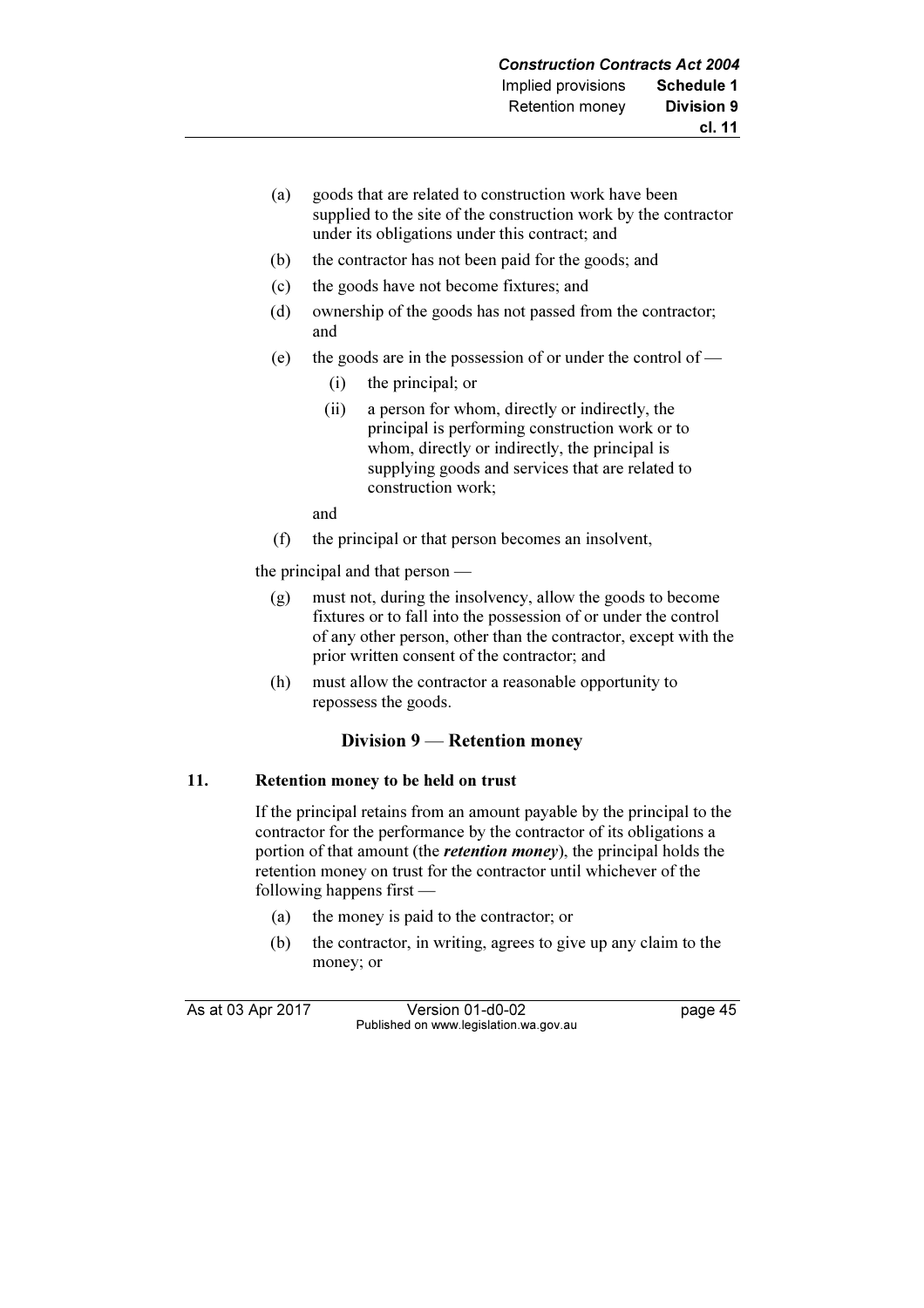- (c) the money ceases to be payable to the contractor by virtue of the operation of this contract; or
- (d) an adjudicator, arbitrator, or other person, or a court, tribunal or other body, determines that the money ceases to be payable to the contractor.

page 46 Version 01-d0-02 As at 03 Apr 2017 Published on www.legislation.wa.gov.au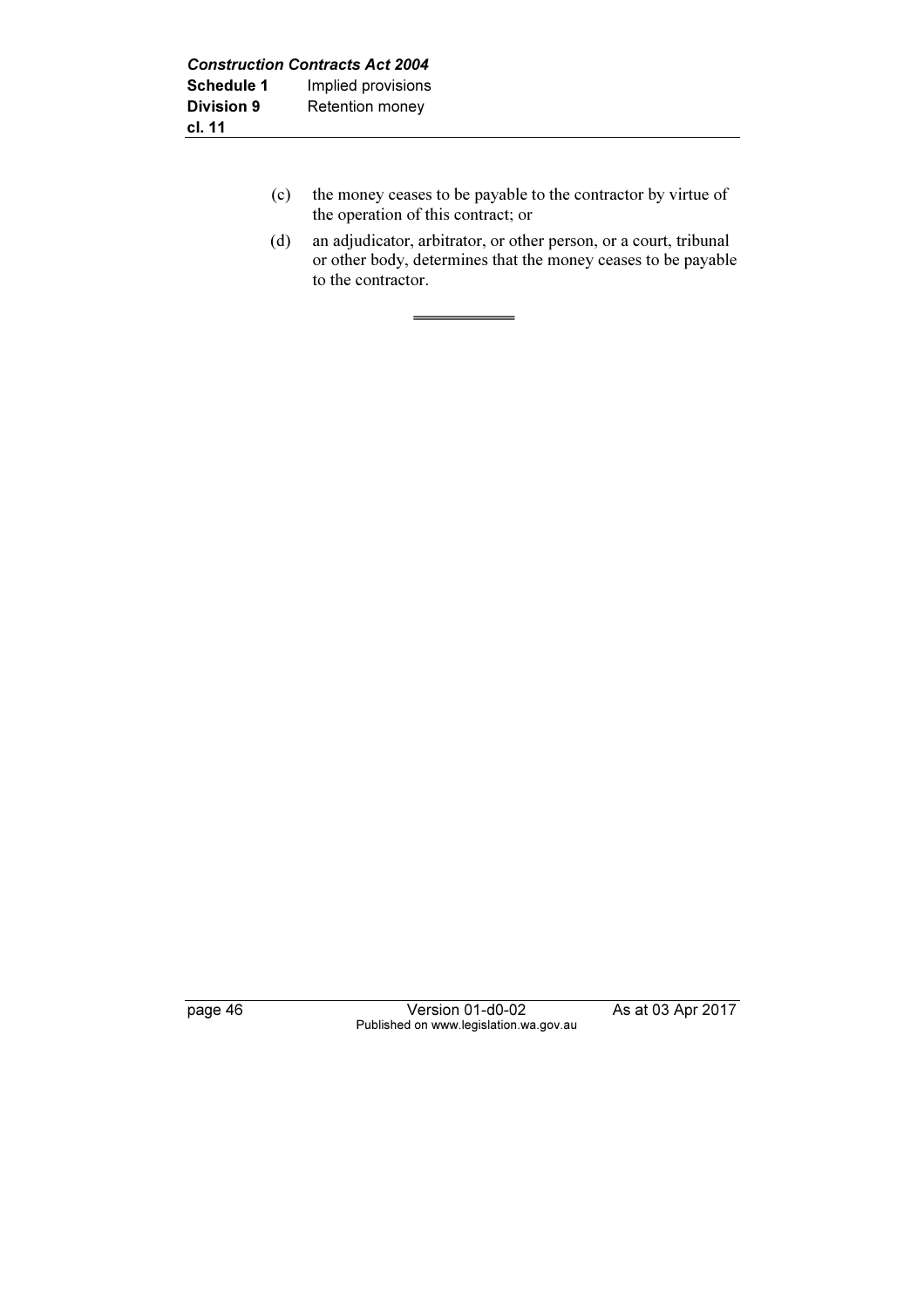#### **Notes**

1 This is a compilation of the Construction Contracts Act 2004 and includes the amendments made by the other written laws referred to in the following table. The table also contains information about any reprint.

#### Compilation table

| <b>Short title</b>                                                                                            | <b>Number</b><br>and year | Assent     | Commencement                                                                                                                                                                 |
|---------------------------------------------------------------------------------------------------------------|---------------------------|------------|------------------------------------------------------------------------------------------------------------------------------------------------------------------------------|
| <b>Construction Contracts</b><br>Act 2004                                                                     | 16 of 2004                | 8 Jul 2004 | s. 1 and 2: 8 Jul 2004;<br>Act other than s. 1 and 2:<br>1 Jan 2005 (see s. 2 and <i>Gazette</i><br>14 Dec 2004 p. 5999)                                                     |
| Statutes (Repeals and<br><b>Miscellaneous</b><br>Amendments) Act 2009<br>s.38                                 | 8 of 2009                 |            | 21 May 2009 22 May 2009 (see s. 2(b))                                                                                                                                        |
| <b>Building Services</b><br>(Complaint Resolution<br>and Administration)<br>Act 2011 s. 128                   | 16 of 2011                |            | 25 May 2011 29 Aug 2011 (see s. 2(b) and<br>Gazette 26 Aug 2011 p. 3475)                                                                                                     |
| <b>Reprint 1: The Construction Contracts Act 2004 as at 12 Aug 2016</b> (includes<br>amendments listed above) |                           |            |                                                                                                                                                                              |
| <b>Construction Contracts</b><br>Amendment Act 2016                                                           | 55 of 2016                |            | 29 Nov 2016 s. 1 and 2: 29 Nov 2016 (see<br>s. $2(a)$ ;<br>Act other than s. $1, 2, 7$ and $20$ :<br>15 Dec 2016 (see s. 2(b));<br>s. 7 and 20: 3 Apr 2017 (see<br>s. $2(c)$ |

As at 03 Apr 2017 Version 01-d0-02 page 47 Published on www.legislation.wa.gov.au